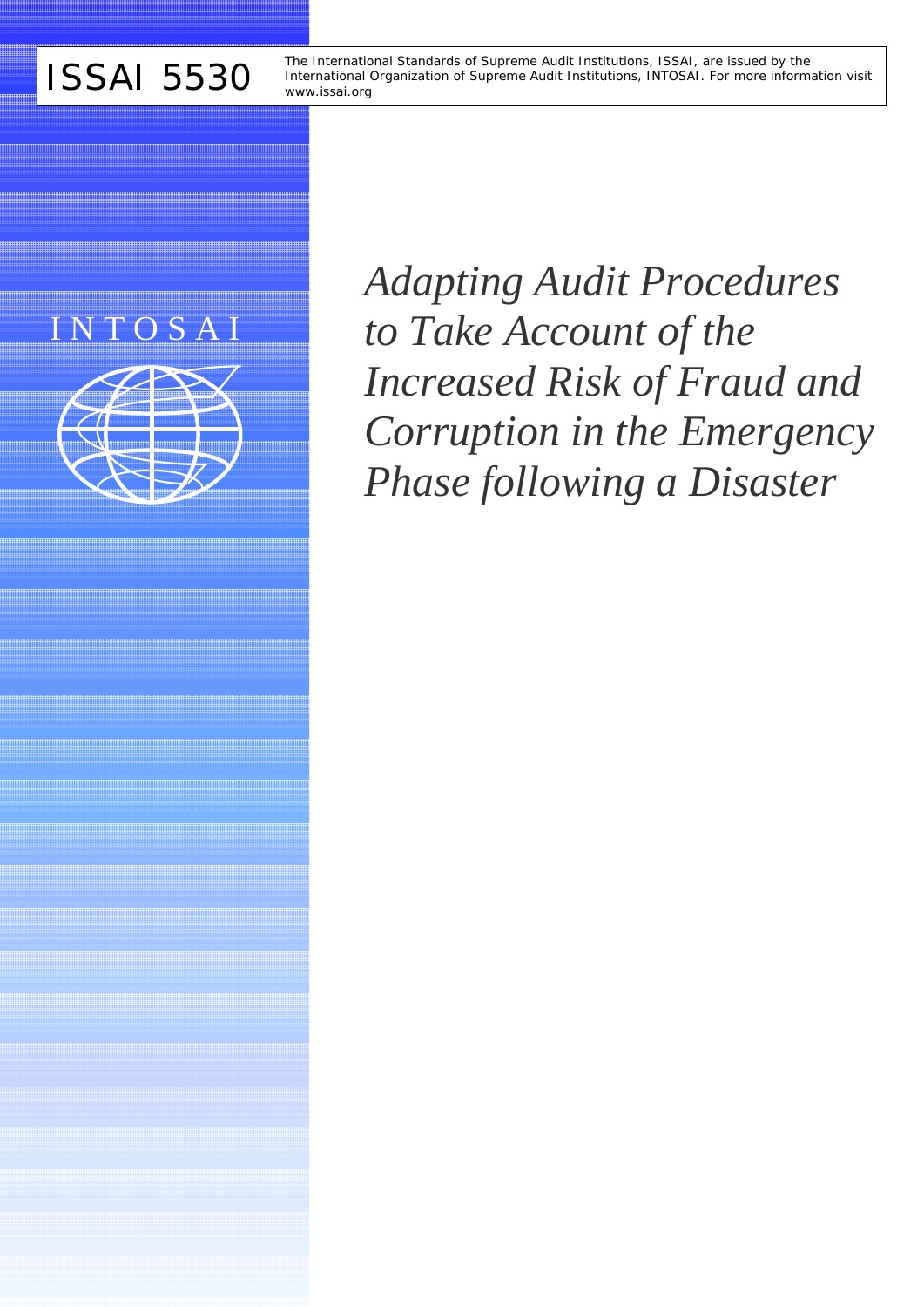#### PSC-Secretariat

Rigsrevisionen • Store Kongensgade 45 • 1264 Copenhagen K • Denmark Tel.:+45 3392 8400 • Fax:+45 3311 0415 •E-mail: info@rigsrevisionen.dk



INTOSAI General Secretariat - RECHNUNGSHOF (Austrian Court of Audit) DAMPFSCHIFFSTRASSE 2 A-1033 VIENNA AUSTRIA Tel.: ++43 (1) 711 71 • Fax: ++43 (1) 718 09 69

E-MAIL: intosai@rechnungshof.gv.at; WORLD WIDE WEB: http://www.intosai.org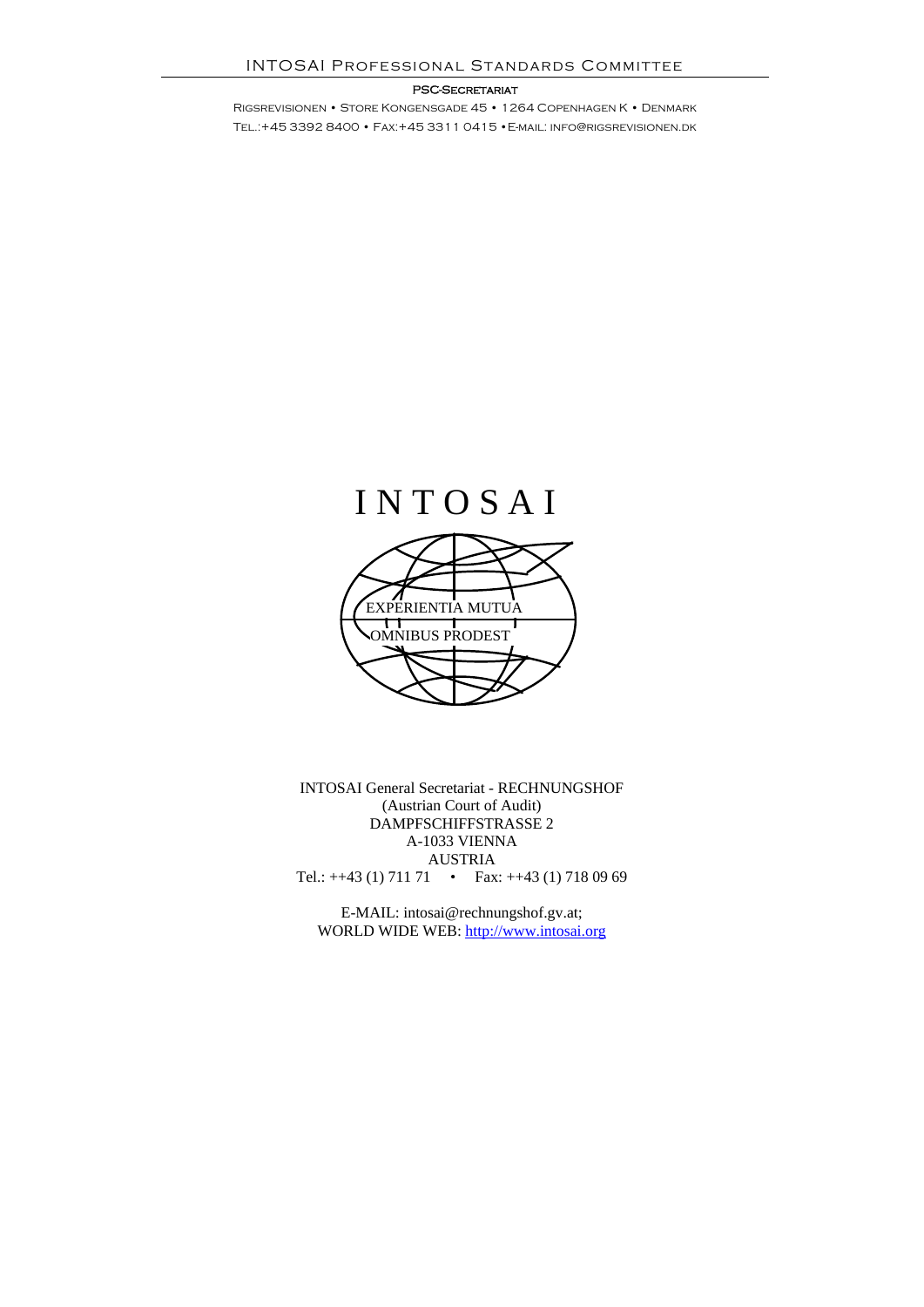## **Table of Content**

### **Part 1: Background, scope and definitions**

| 1. Background                   |    |
|---------------------------------|----|
| 2. Purpose, scope and structure |    |
| 3. Definition of terms          | h. |
| 4. A role for SAIs              |    |

## **Part 2: Auditing the increased risk of fraud and corruption**

| 5. Audit guidance           | 17 |
|-----------------------------|----|
| 6. Issues for consideration | 18 |
|                             |    |

## **Part 3: Risks and red flags** 23

### **Part 4: Adapting audit procedures**

| 7. Planning  | 44 |
|--------------|----|
| 8. Execution | 46 |
| 9. Reporting |    |

### **Annexes**

| 1. Corruption Risk Assessment Questions |    |
|-----------------------------------------|----|
| 2. Acronyms                             |    |
| 3. Glossary                             | 56 |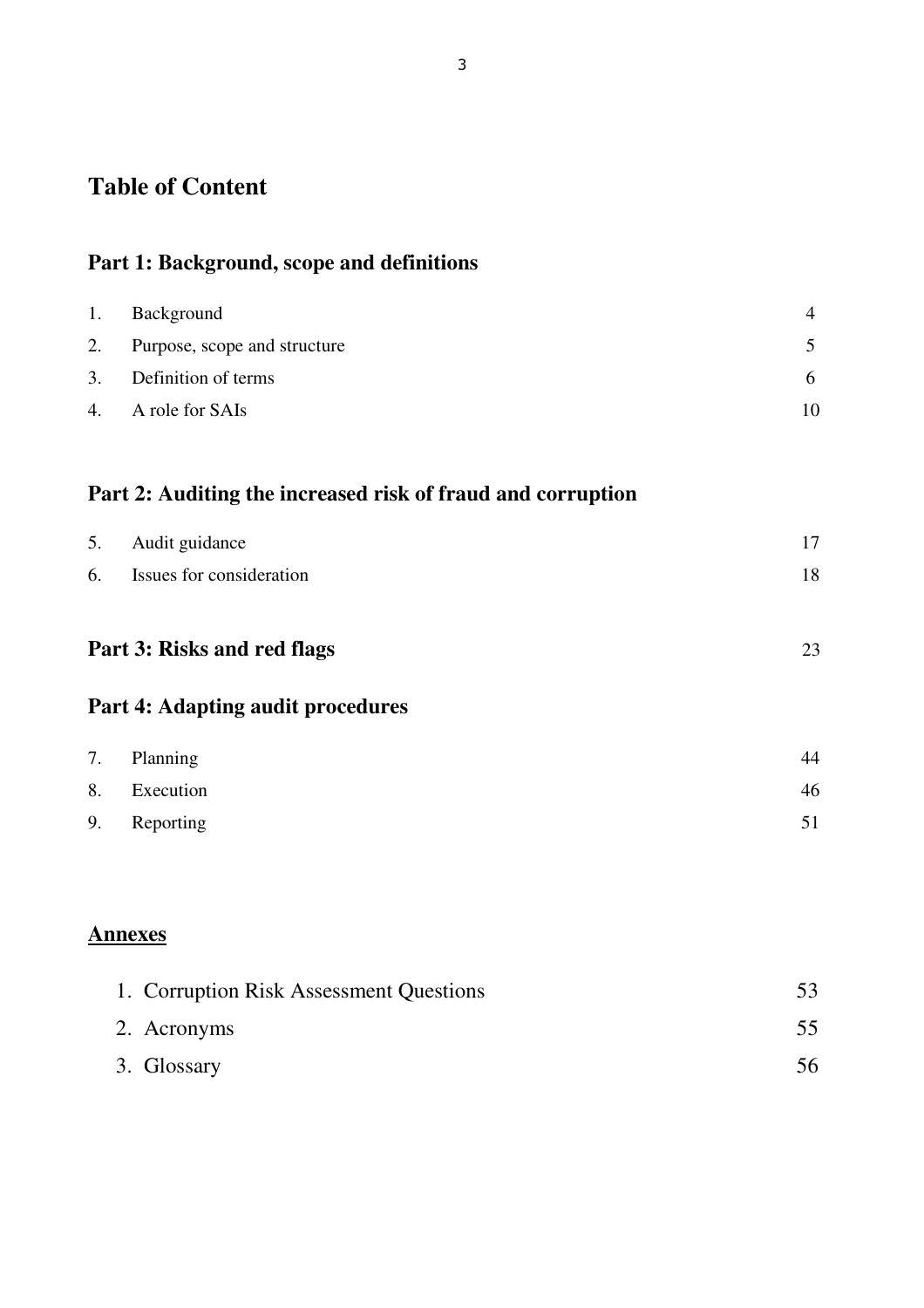## **Part 1: Background, scope and definitions**

### **1. Background**

1.1. The number and scale of disasters are rising.

- The UN's Office for the Coordination of Humanitarian Affairs (UN OCHA) estimates that the number of disasters recorded annually has doubled over the past two decades.<sup>1</sup>
- The number of people affected by disasters has tripled since 1980 and is expected to reach an annual average of 375 million by  $2015.<sup>2</sup>$
- According to the United Nations Development Programme (UNDP), three-quarters of the world's population live in areas affected at least once by earthquake, tropical cyclone, flood or drought between 1980 and 2000.<sup>3</sup>
- 1.2. Citing a variety of reasons, climatic and demographic studies predict that the rise in the rate of disaster occurrence is here to stay.
	- The growing world population must be housed and this often results in decisions by governments to permit construction in disaster-prone locations, exacerbating the impact of earthquakes, volcanic eruptions and tsunamis.
	- The scramble after scarce natural resources and the results of pollution can have local or far-reaching effects on climate, producing landslides, flooding and fires.
	- Armed conflict has increasingly tragic consequences in regions of the world which are already afflicted by famine.
	- Nuclear accidents and terrorist attacks can potentially result in huge loss of life and wealth.
- 1.3. Managing disaster-related aid—both within and between countries—brings its own requirements, risks and challenges for governments, aid organisations and auditors. Taxpayers, parliaments and civil society are concerned about the risks of fraud and corruption associated with disaster-related aid, which result in the diversion of life-saving resources from vulnerable people. The issue of how SAIs address the risks of fraud and corruption has become one of increasing importance. In the 1998 Uruguay Accords, INTOSAI members agreed to "focus audit strategy more on areas and operations prone to fraud and corruption by developing effective high risk indicators" and to "intensify the exchange of experiences on fraud and corruption with other SAIs."<sup>4</sup> The fight against corruption is one of INTOSAI's five strategic priorities in the 2011-2016 strategic plan: "INTOSAI must lead by example in the fight against

 1 http://www.emdat.be/natural-disasters-trends

<sup>2</sup> http://archive.transparency.org/publications/gcr/gcr\_climate\_change2 p 288

<sup>3</sup> http://www.un.org/special-rep/ohrlls/ldc/Global-Reports/UNDP%20Reducing%20Disaster%20Risk.pdf 4

http://9iacc.org/papers/day4/ws2/d4ws2\_mborge.html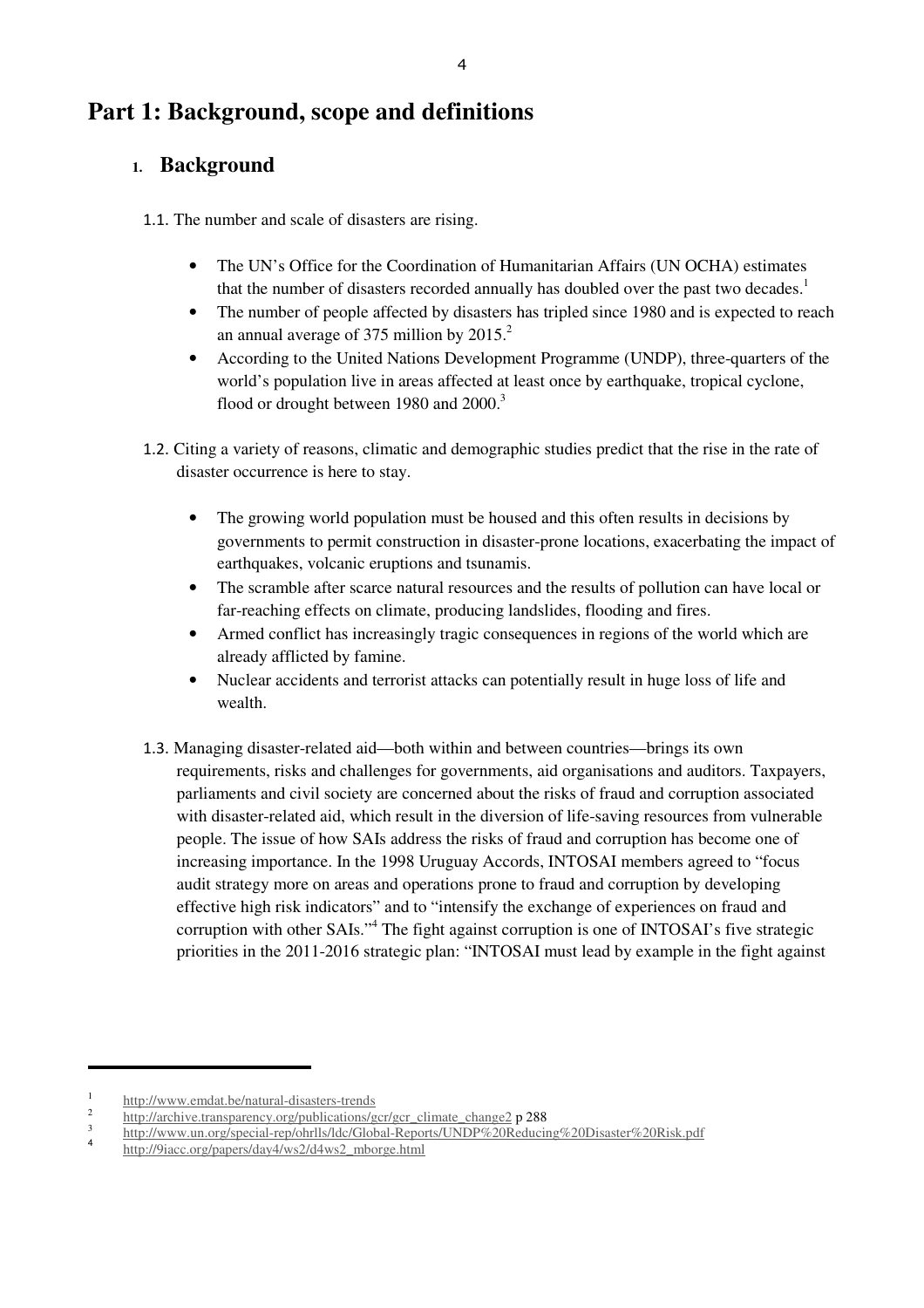corruption and is fulfilling its responsibility to ensure transparency and prevention through several activities and measures."<sup>5</sup>

### **2. Purpose, scope and structure**

- 2.1. When auditing disaster-related aid, SAIs are faced with new and acute risks of fraud and corruption and with the task of adapting their audit procedures accordingly. This is especially so in the emergency phase following disaster, when urgency and the rapid arrival of large volumes of aid may weaken the effectiveness of controls which would normally be in place. The purpose of ISSAI 5530 is to:
	- define terms and the role of SAIs (**part 1**);
	- guide auditors towards the guidance available and the challenges raised by the risk of fraud and corruption in disaster-related aid (**part 2**);
	- bring together and illustrate the relevant risks and indicators of fraud and corruption in the emergency phase following a disaster (**part 3**) and
	- propose ways in which auditors may consider adapting procedures to take account of the increased risks (**part 4**).
- 2.2. Given the enormous amount of information widely available on the subject, ISSAI 5530 is not intended to be definitive or comprehensive, but rather to explain and illustrate the issues and to present practical solutions in a way that is useful for SAI auditors. ISSAI 5530 is not compulsory for SAIs and should not be used as standalone guidance. It can be used to supplement the level three and level four ISSAIs and notably ISSAI 1240 on "The Auditor's Responsibilities Relating to Fraud in an Audit of Financial Statements". These are published by INTOSAI and available on the website of the Professional Standards Committee.<sup>6</sup> The additional guidance provided in ISSAI 5530 is intended to supplement and not replace international auditing standards and SAI audit manuals and can be used by SAIs as best befits their mandates, practices and the disaster situations at hand.
- 2.3. Part 3 of ISSAI 5530 contains illustrated examples of the risks of fraud and corruption and associated red flag indicators of those risks. The lists in this part of the ISSAI can be of practical use in planning and executing the audit. They are not exhaustive and can be added to by auditors as appropriate.<sup>7</sup> Part 4 works through the financial audit process and proposes ways in which procedures can be adapted to take account of the increased risk of fraud and corruption. However, ISSAI 5530 is not restricted to financial audit. The additional guidance, examples and good practice provided are intended for financial, performance and compliance audit

 5 http://www.intosai.org/uploads/intosaispenglishv9web.pdf p5 The issue is addressed at all levels of INTOSAI and at symposiums held jointly with the UN, the OECD and the World Bank. INCOSAI in 1998 was dedicated to examining the role of SAIs in combating corruption.<sup>5</sup> The 20<sup>th</sup> UN/INTOSAI Symposium on Government Audit held in 2009was dedicated entirely to INTOSAI's role in the international anti-corruption network.

<sup>6</sup> http://www.issai.org/composite-192.htm

<sup>7</sup> ISSAI 5530 would be enriched if the lists could be updated and new examples added when it is reviewed.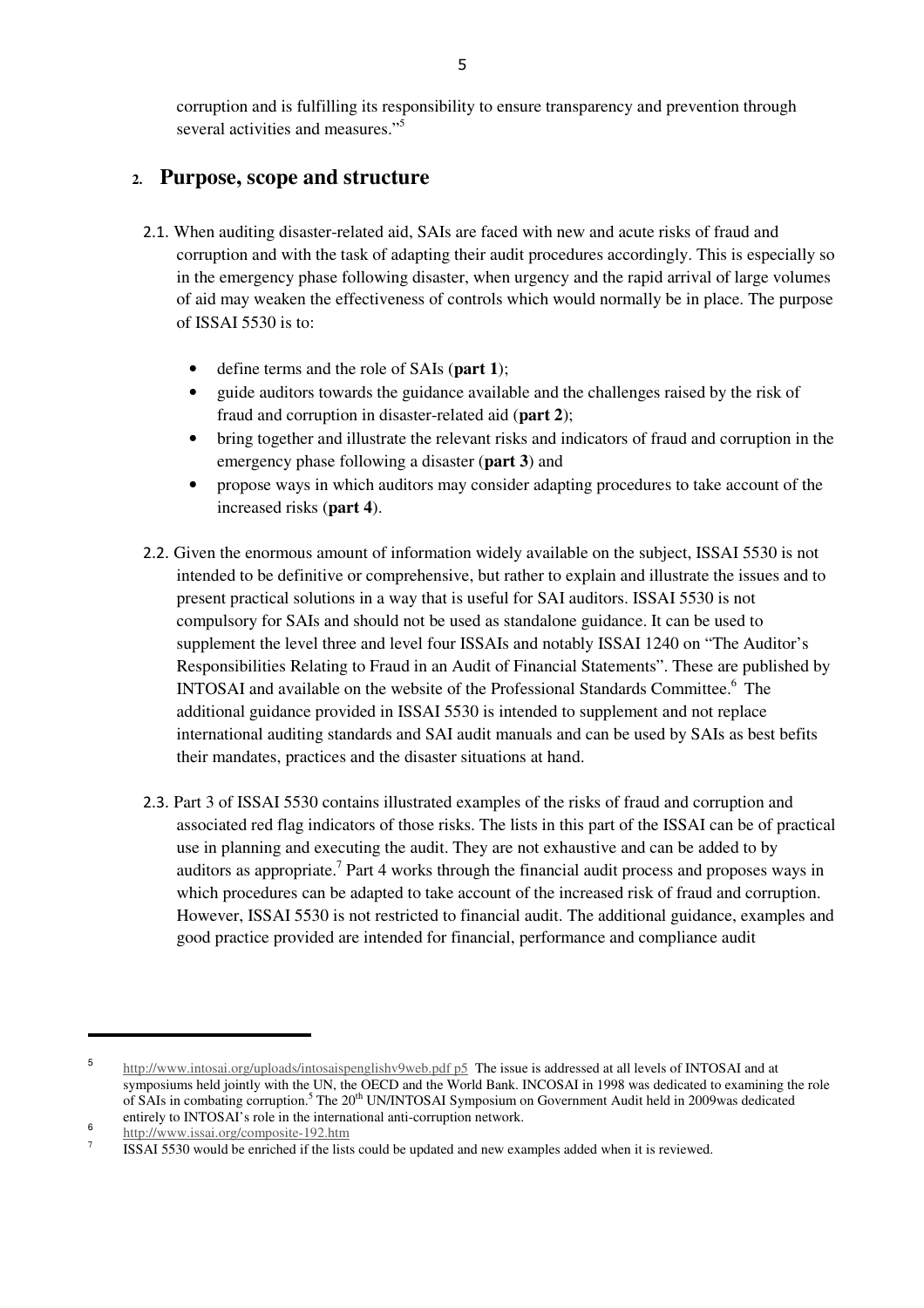approaches. Given that fraud and corruption may also involve activities which do not have an identifiable or significant impact on the financial statements, auditors may wish to consider the use of two or more approaches when integrating fraud and corruption issues into audits of disaster-related aid.<sup>8</sup>

- 2.4. The mandates of some SAIs include fraud investigation. These SAIs often have dedicated units staffed by experts with the appropriate training. In most cases, however, SAIs do not lead investigations but rather cooperate with or work alongside investigative authorities. In other cases, investigative authorities may ask the SAI to carry out no further audit work in the area in which there is a suspicion of fraud or corruption so as not to jeopardise the findings of the investigation team. Fraud and corruption investigations are often carried out by the appropriate body (SAI or other) at the request of the judiciary once the suspicion of fraud and corruption has already been raised. Such investigations actively seek out deception and are not complete until sufficient evidence on the extent of the problem has been gathered.
- 2.5. The 5500 series of ISSAIs on disaster-related aid focuses on natural disasters such as earthquakes, tsunamis, landslides and flooding, although the guidance and good practice cited can in most cases equally be applied to disasters which are man-made, or the consequence of a mixture of natural and man-made causes. Equally, while most disaster-related aid is humanitarian aid, much of this guidance can be used during audits of non-humanitarian disasterrelated aid (for example, aid to relieve the impact on wildlife following environmental disasters). Similarly, the risks and red flags in part 3 do not exclusively indicate fraud and corruption, but may indicate other control weaknesses, such as waste and inefficiency. Finally, ISSAI 5530 has been prepared for SAIs but can equally be used by other auditors or stakeholders.

### **3. Definition of terms**

- 3.1 The UN defines **disaster** as "a serious disruption of the functioning of a community or a society involving widespread human, material, economic or environmental losses and impacts, which exceeds the ability of the affected community or society to cope using its own resources"<sup>9</sup> and **disaster-related aid** as aid provided to help people, who are victims of a natural disaster or conflict, meet their basic needs and rights.<sup>10</sup>
- 3.2 Disaster management can be depicted as a cycle with pre and post-disaster activities. Figure 1 shows how the different activities of disaster management fit into the disaster management cycle. The emergency phase of the cycle is that immediately after the occurrence of disaster. **Emergency phase activities** include recovery and relief activities, national and international

 8 See ISA 320 on Materiality in Planning and Performing an Audit and ISA 240 on The Auditor's Responsibility to consider fraud in an audit of financial statements 9

http://www.unisdr.org/files/7817\_UNISDRTerminologyEnglish.pdf

<sup>&</sup>lt;sup>10</sup> http://fts.unocha.org/exception-docs/aboutfts/fts\_criteria\_for\_posting\_contributions.pdf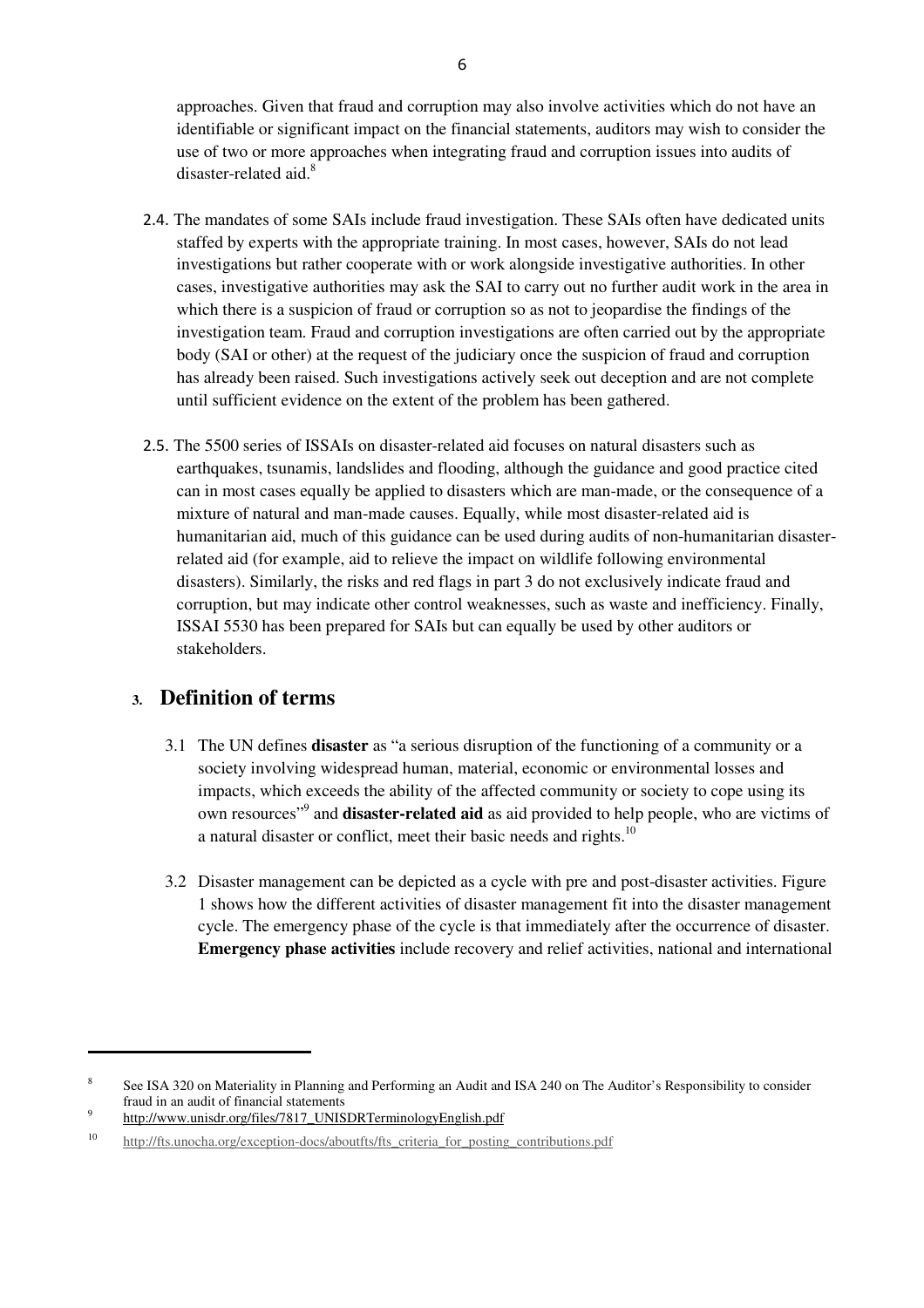response to emergency and initial, urgent rehabilitation measures. Disaster-related aid may be fraudulently or corruptly diverted during the whole of the disaster management cycle. However, it is on the specific risks which arise during the emergency phase that ISSAI 5530 focuses.

#### Figure 1: The Disaster Management Cycle



Source: Prepared for WG AADA by the SAI of Indonesia

3.3 What is specific to the **emergency phase following a disaster** is the urgency of the action taken. The initial response, particularly to natural disasters, is usually led by both government (including the military) and civil society actors at the local and national levels of the affected country. When local and national capacities are overwhelmed, appeals for international assistance are made. Disaster-related aid can originate from local, regional, national and international sources and can come out of private, corporate and public purses.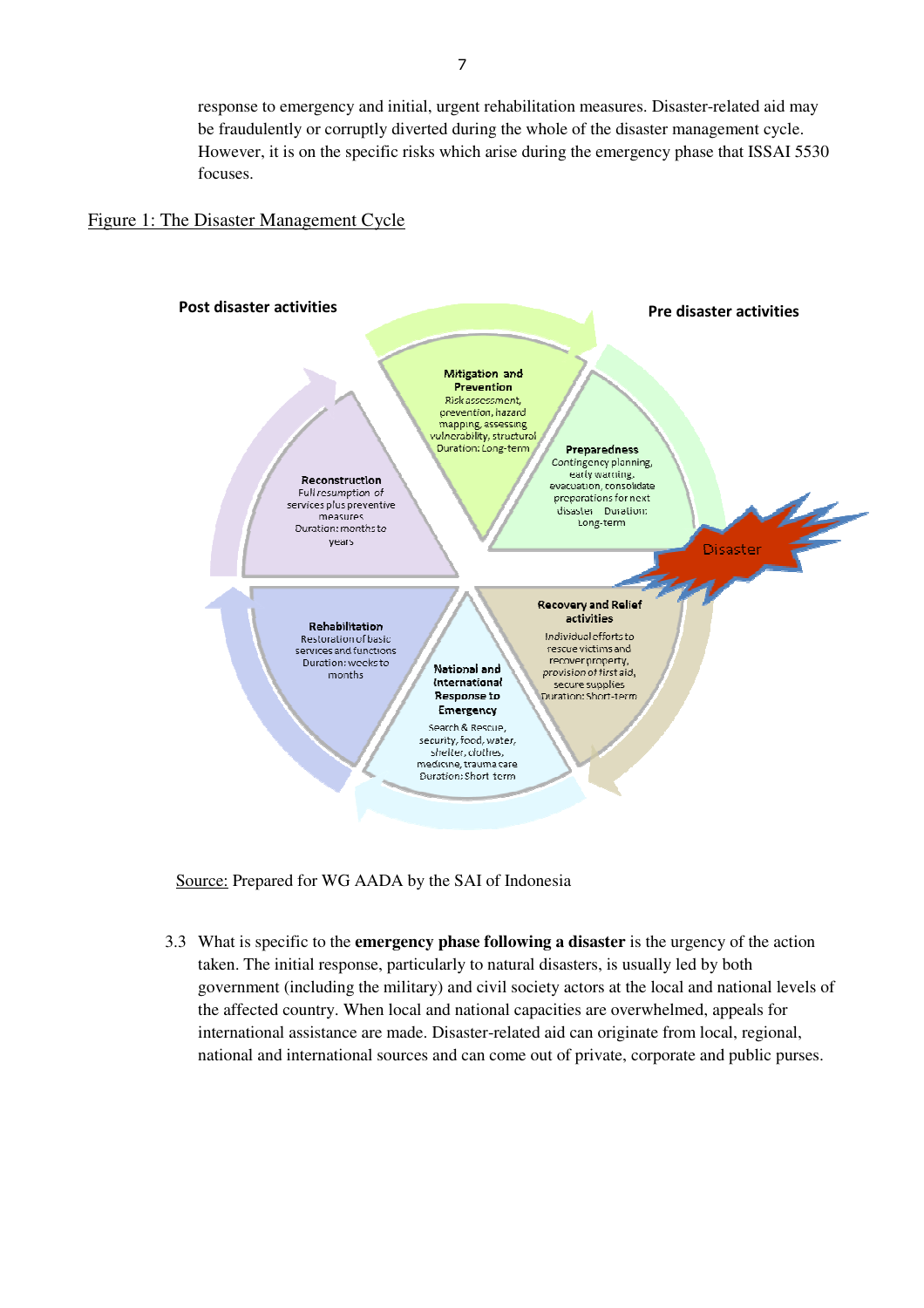Aid may be managed and disbursed by government departments, national, regional or local authorities or agencies and NGOs of all descriptions which are either set up specifically for the disaster or are pre-existing field offices of national and international NGOs.<sup>11</sup>

- 3.4 During the emergency phase, disaster-related aid is provided to meet the immediate needs of the victims and to ensure that losses are minimised. It is generally intended for:
	- rescue and recovery (emergency services, rescue teams, finding missing people, identifying and treating or burying casualties);
	- material relief assistance and services (shelter, water, medicines, sanitation);
	- emergency food aid (obtaining, transporting and delivering essential supplies of food and water and setting up supplementary feeding programmes); and
	- relief coordination, protection and support services (re-establishing basic logistics, infrastructure and communications).
- 3.5 The role of government differs depending on the nature and magnitude of the emergency. Emergencies differ in nature, ranging from natural disasters to war and in whether they are quick-onset (for example, earthquakes) or slow-onset (for example, droughts). In war and other complex situations the role for government may be reduced. In the aftermath of natural disasters there is usually a strong role for government, both in the countries affected by the disaster and for third countries when donating aid following the disaster. The government of the country in which the disaster takes place usually takes the lead role in the early hours and days following the disaster and other governments become involved in providing bilateral and multilateral aid as the scale and extent of the disaster become clear. The emergency phase may last only a few days or several months, depending on the nature and magnitude of the disaster and the extent to which the affected countries were prepared.
- 3.6 The large interjection of resources, scale-up of activities and need to deliver aid rapidly during the emergency phase puts pressure on weak or damaged institutions and on human resources. Disasters emphasise and accentuate pre-existing weaknesses within countries, such as inadequate internal control systems, weak or vulnerable political and legal systems or great humanitarian inequality. Furthermore, there may already be endemic corruption and fraudulent and corrupt activities may be seen as "normal business practices" within the disaster-affected country.
- 3.7 As the urgency of the emergency activities abates and the most pressing basic needs of the affected population are met, the focus of the disaster-related aid turns to rebuilding physical infrastructure and re-establishing doctors, nurses, teachers and administrators. In the

 <sup>11</sup> See the overview of individuals and entities are involved in providing, coordinating, delivering and reporting disaster-related aid on the Global Humanitarian Assistance website. http://www.globalhumanitarianassistance.org/data-guides/humanitarianaid-network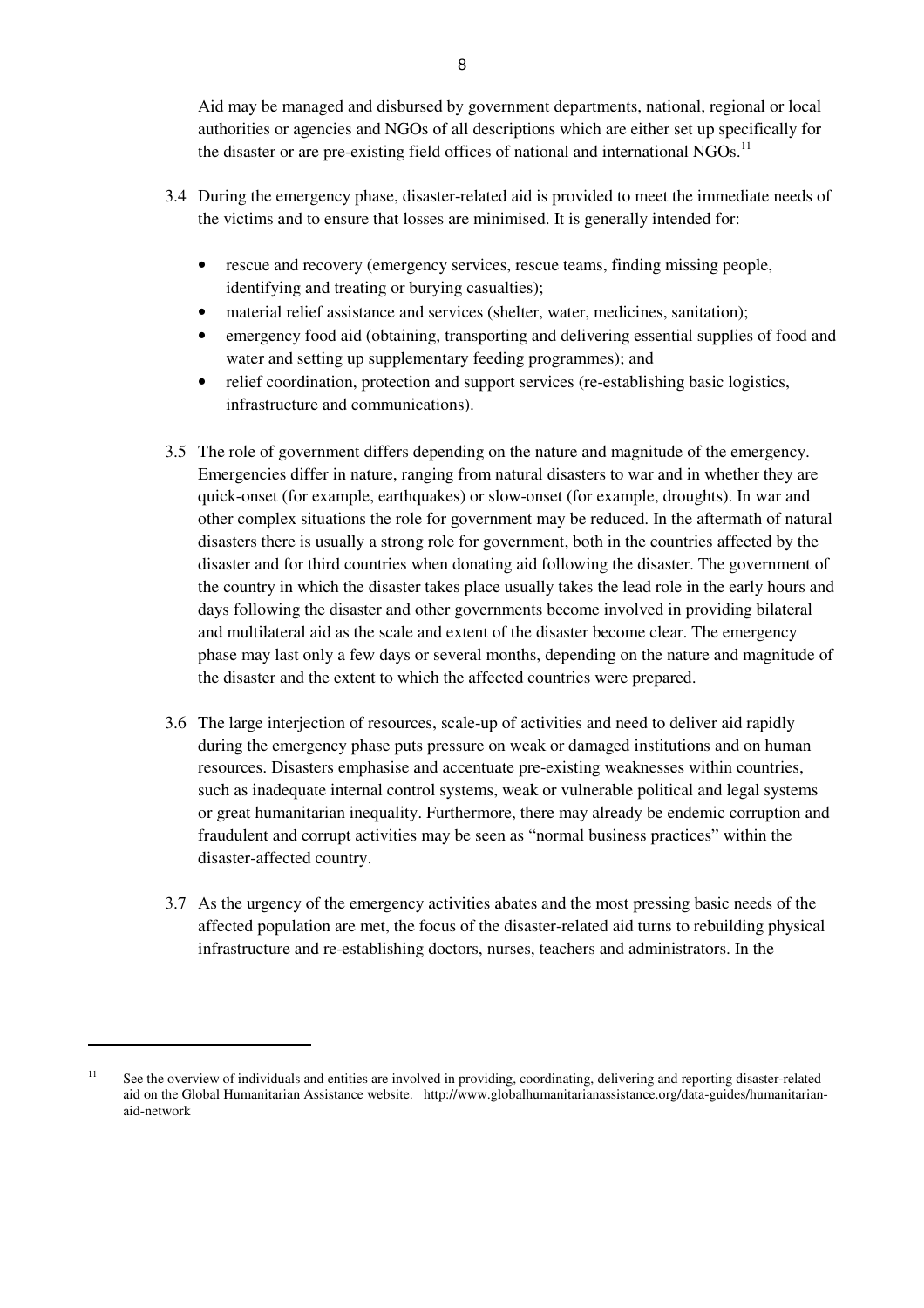"Reconstruction" phase of the disaster management cycle, there is a return to normal procedures, standard controls operate and many of the specific risks of fraud and corruption related to the emergency phase should diminish accordingly. However, many of the risks of fraud and corruption highlighted in ISSAI 5530 are common to the entire disaster-related aid cycle and—more broadly—to all development aid.<sup>12</sup> There is often considerable overlap between the different phases of the disaster management cycle and between aid that is disaster-related and development-related, especially when crises are long-running.

- 3.8 **Fraud** is "an intentional action by one or more individuals among management, those charged with governance, employees or third parties, involving the use of deception to obtain an unjust or illegal advantage."<sup>13</sup> **Corruption** is "the abuse of entrusted power for private gain."<sup>14</sup> The United Nations Convention Against Corruption (UNCAC) does not define corruption, but it criminalises a broad range of corruption related offences.<sup>15</sup> ISSAI 5530 is concerned with the wrongdoing which results in disaster-related aid not reaching the affected population targeted in the way it was intended. This wrongdoing can be financial in nature (fraud, bribery, extortion, kickbacks, embezzlement, etc) or non-financial (corruption, nepotism, cronyism, the manipulation or diversion of aid to benefit non-target groups, abuse of a position of monopoly over natural resources, aid given in exchange for sexual favours, coercion of agency staff or the beneficiaries themselves to ignore the wrongdoing by the perpetrators, trading in influence, abuse of functions, etc). ISSAI 5530 employs the term "**Fraud and Corruption**" to cover all of this unfair and unjust behaviour.
- 3.9 The **perpetrators** of fraud and corruption can be:
	- national or local government officials;
	- international or local NGO staff (management or non-management);
	- suppliers, contractors or transporters;
	- local volunteer or paid helpers;
	- local elites or well-connected members of the population;
	- local or national politicians; and
	- fake beneficiaries seeking to take advantage of the emergency situation.

3.10 The **victims** of fraud and corruption can include:

the intended beneficiaries affected by the disaster;

 <sup>12</sup> For example, auditors should be aware of the risks of fraud and corruption in procurement associated with high volumes of public expenditure on reconstruction projects. There are also important issues around tax revenues and insurance recoveries which require careful examination by auditors. By way of illustration, see the New Zealand experience during reconstruction following the Christchurch earthquakes http://www.auditnz.govt.nz/who-we-are/scott-tobin-feature.

<sup>&</sup>lt;sup>13</sup> ISA 240/11 in ISSAI 1240

<sup>14</sup> http://www.transparency.org/news\_room/faq/corruption\_faq

<sup>15</sup> http://www.unodc.org/unodc/en/treaties/CAC/index.html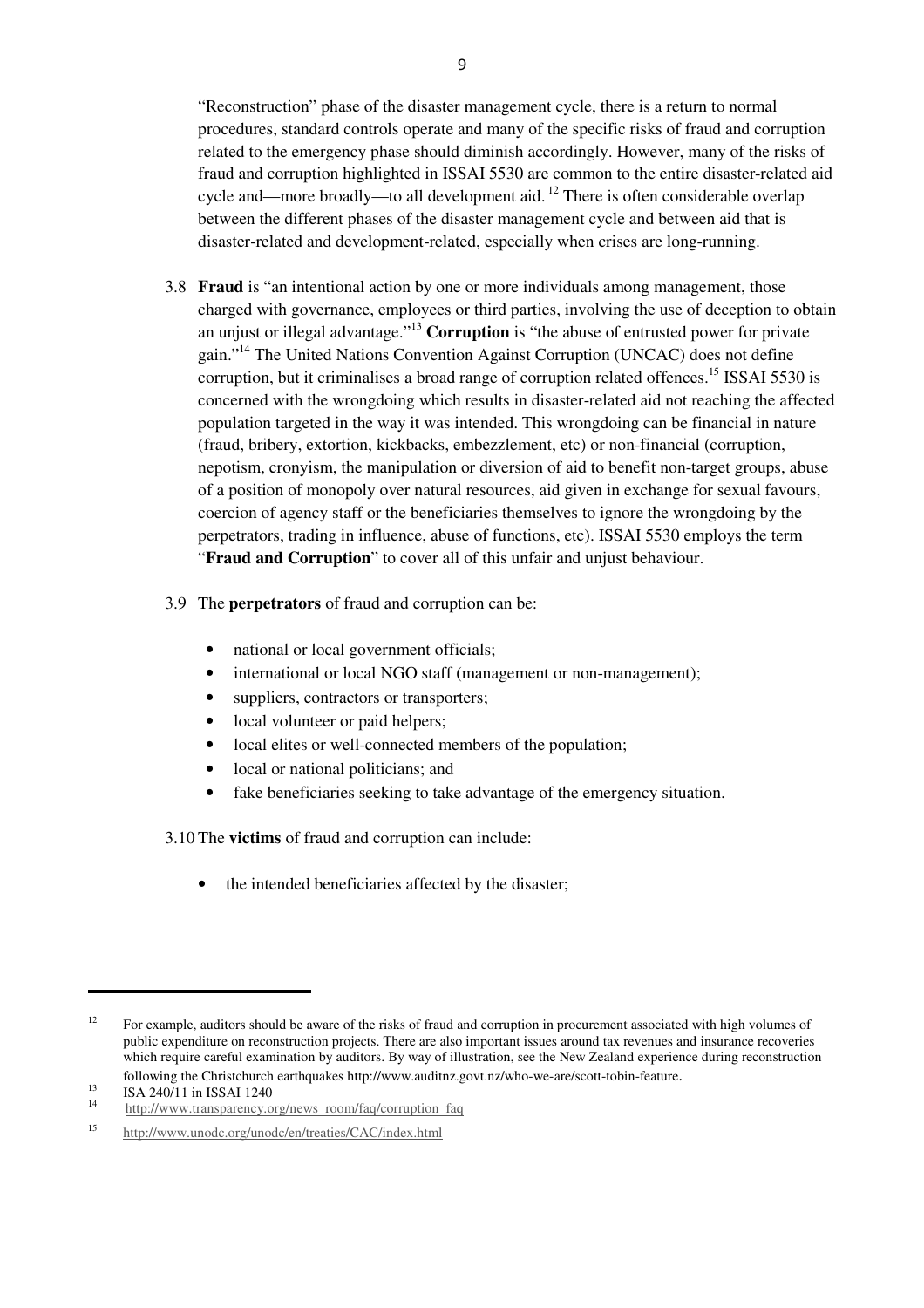- socially, economically, politically and culturally disadvantaged groups;
- potential suppliers, contractors or transporters;
- taxpayers (national or international);
- private donors (individual or corporate); and
- countries in which fraud and corruption take place, since their tarnished reputation may cause less aid to be donated in the event of future disasters.

### **4. A role for SAIs**

4.1. As external auditors of public finances, SAIs are faced with the challenge of carrying out audits which take account of the risk of fraud and corruption. The role of SAIs in this respect depends on individual mandates. The following example shows that providing SAIs with appropriate powers can yield satisfying results.

#### *Combating corruption in Indonesia<sup>16</sup>*

*In 2004, Indonesia was one of the world's most corrupt countries and ranked 137th in Transparency International's global corruption index. Following the introduction of extensive reforms from 2003 and the ratification of the United Nations Convention against Corruption in 2006<sup>17</sup>, its ranking for 2011 was 100th. A major part of the reforms concerned the restoration of the independence and autonomy of the Audit Board as the SAI of Indonesia. In line with INTOSAI's Lima Declaration of 1977, the Audit Board enjoys independence in:* 

- *Auditing the whole of the public sector;*
- *Being funded directly from parliament;*
- *Determining its own organisation;*
- *Deciding its own audit programme and*
- *Selecting its own staff.*

*Since the reforms, the Audit Board has come across 318 suspected cases of fraud and corruption. 64 of these have resulted in prosecutions, with 13 cases not yet tried. Hundreds of millions of USD are being recovered for the state. In one case alone, USD 100 million were found by the Audit Board to have been withdrawn in cash by staff of a major bank to bribe prosecutors to drop cases against former directors of the bank and to bribe legislators to influence their decisions on appointments to the Board of Governors of the bank.* 

*Source: The Audit Board of the Republic of Indonesia* 

4.2. At INCOSAI in 1998, SAIs agreed "that SAIs can and should endeavour to create an environment that is unfavourable to fraud and corruption. As provided in the Lima Declaration

<sup>16</sup> http://www.bpk.go.id/web/files/2009/02/corruption2009-vienna-11-13-feb-2009.pdf and

http://www.thejakartaglobe.com/home/bpk-reflects-on-8-years-of-graft-cases-and-some-eye-popping-numbers/509096 <sup>17</sup> Indonesia was under review in the first year of the first cycle of the Mechanism for the Review of the Implementation of the United Nations Convention against Corruption. Indonesia was reviewed by the United Kingdom and Uzbekistan. The findings of the review are available at

http://www.unodc.org/documents/treaties/UNCAC/WorkingGroups/ImplementationReviewGroup/ExecutiveSummaries/V118 7232e.pdf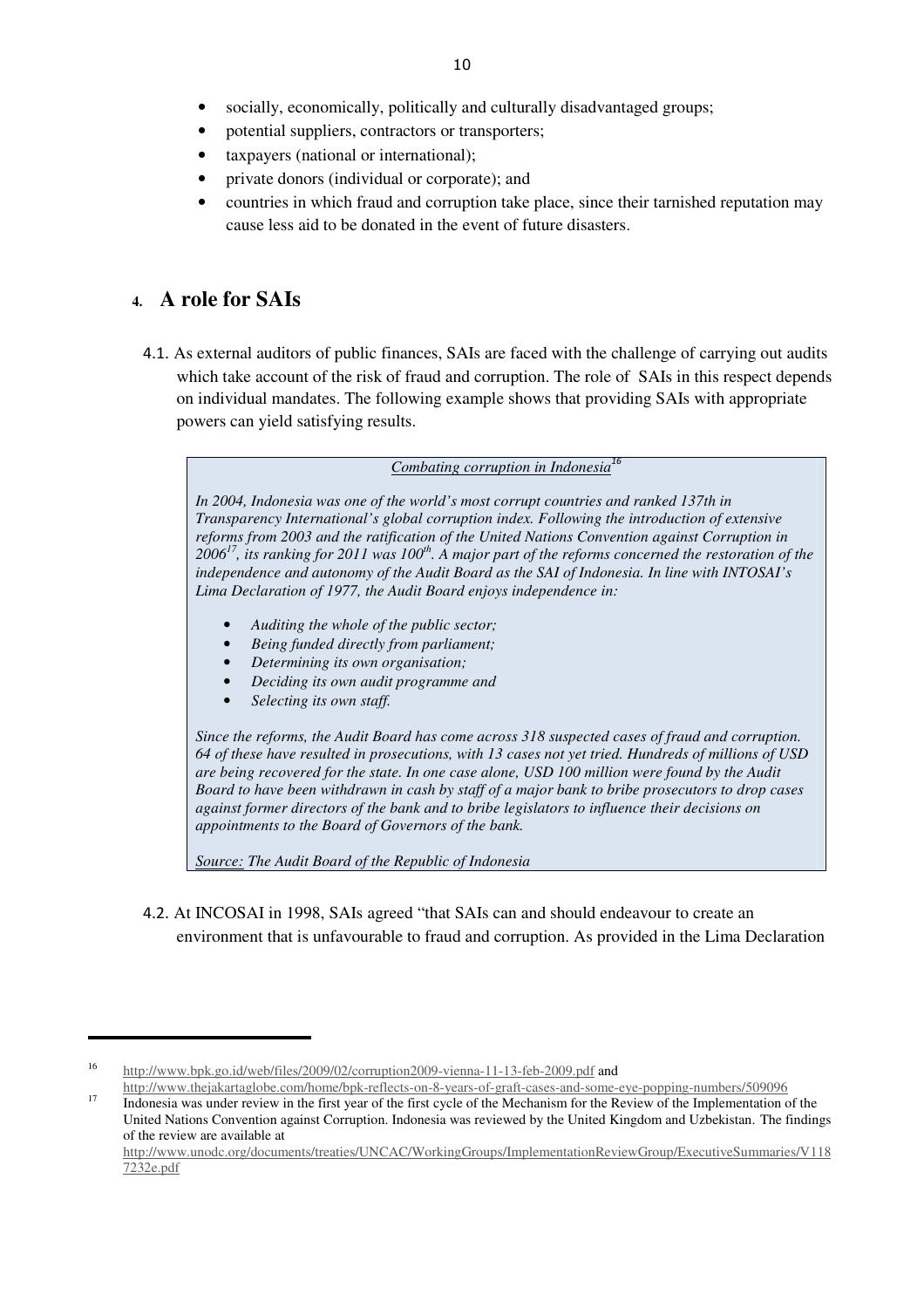adopted by INTOSAI in 1977, SAIs [....] should be independent and have adequate mandates that enable them to effectively contribute to the fight against fraud and corruption."<sup>18</sup> This is emphasised in INTOSAI's General Standards in Government Auditing , which state that it is important for auditors "to be alert for situations ....which could be indicative of fraud, improper or unlawful expenditure".<sup>19</sup>

4.3. SAIs can address the issue of fraud and corruption in disaster-related aid throughout the disaster management cycle. During the pre-disaster phase, SAIs can assess preparedness for the emergency phase following a disaster by auditing the National Integrity System (NIS) and contributing towards an anti-fraud and corruption strategy as part of disaster preparedness activity. Paragraphs 4.4 to 4.12 of this guidance examine ways in which SAIs can do this. Following disasters, SAIs can carry out timely, appropriate and well-prepared audits of disasterrelated aid. SAI observations on suspected cases of fraud and corruption should be properly followed up and recommendations on systems and control weaknesses should feed into improvements in the anti-fraud and corruption strategy.

#### *National Integrity System*

- 4.4. The NIS comprises the principal governance institutions in a country that are responsible for the fight against fraud and corruption.<sup>20</sup> These institutions are also known as the pillars of the NIS and comprise the executive, legislature, judiciary, SAI, law enforcement agencies, the media, civil society and business. SAIs can audit whether the NIS functions as it should to prevent and deter fraud and corruption. For example, as SAIs are themselves one of the pillars of the NIS, SAIs can assess whether in law and in practice, the SAI:
	- has been granted adequate independence and sufficient resources to operate effectively;
	- has an appropriate mandate and practices to allow it to fulfil its role;
	- enjoys sufficient access to the executive and the legislature to allow it to carry out its work programme and to report its results; and
	- can ensure that its observations and recommendations are followed up on in an appropriate and timely manner.
- 4.5. SAIs can also ensure that a strong integrity framework is in place within their own organisations. Staff should be aware of the risk that they too may find themselves in compromising situations and they should know how to react. SAIs should have a code of ethics which staff are required to sign. They may also consider carrying out an integrity selfassessment using the INTOSAINT tool developed by INTOSAI.<sup>21</sup> In evaluating the overall NIS of a country, SAIs might recommend that integrity assessments are carried out as a means of

  $\frac{18}{19}$  http://9iacc.org/papers/day4/ws2/d4ws2\_mborge.html

 $^{19}$  ISSAI 200/2.2.41

<sup>&</sup>lt;sup>20</sup> http://cism.my/upload/article/201106161156410.NIS\_toolkit.pdf<br><sup>21</sup> http://www.coortofaulit.com/up-li-h/Publications/Fraise/JateSA

<sup>21</sup> http://www.courtofaudit.com/english/Publications/Topics/IntoSAINT/Basic\_principles\_of\_IntoSAINT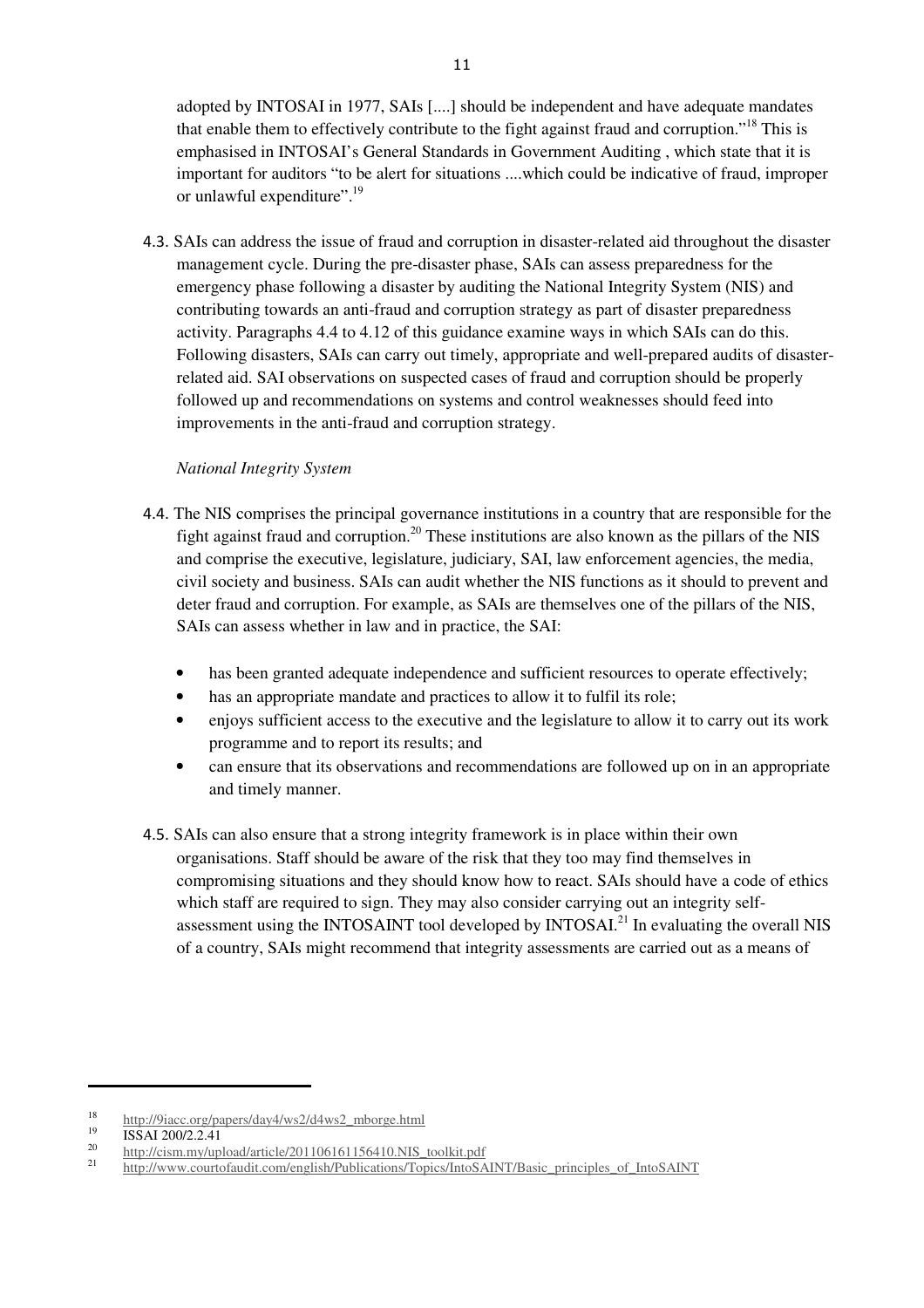preparing staff for the risks of fraud and corruption associated with disaster situations.

- 4.6. SAIs can point out that the extent to which fraud and corruption occur depends on the strength of the NIS. A good NIS includes good governance, with the right checks and balances, the existence of an effective anti-fraud and corruption strategy and the establishment and operation of a strong internal control system. The governance structure for disaster-related situations should be well-defined at central, regional and local level. A governance framework should be established and communicated and should cover accountability for outcomes, division of responsibilities, chain of commands, feedback mechanisms and information flows among various actors. SAIs should review the soundness of the governance framework and its operating effectiveness in audits of disaster-related aid. Where the NIS is weak, individuals may be exposed to incentives or pressures to commit fraud and corruption or may be presented with opportunities to allow and attitudes that rationalise such behaviour. An effective law enforcement system (including the capacity to investigate and to prosecute fraud and corruption) is also critical.
- 4.7. Even more critical to the detection and prevention of fraud and corruption is the political will of the executive to make public, follow up on and implement the recommendations and conclusions of SAIs on fraud and corruption.<sup>22</sup> In the absence of this, the capacity, effectiveness and reputation of SAIs are undermined. SAIs should pay particular attention that adequate follow-up is given to their observations and recommendations on fraud and corruption so that preventive measures are rapidly adopted. Such visibility has an important **deterrent effect**. The value of audits as a deterrent to potential perpetrators of fraud and corruption is illustrated by the conclusion of a recent field study carried out in Indonesia which showed that when the probability of audits increased, missing expenditures decreased by  $8\%$ <sup>23</sup>
- 4.8. SAIs can benefit from working closely with civil society organisations which can help ensure that the media and the national parliament will take due account of audit findings and recommendations. SAIs can audit the implementation by their government of Article 13 of the United Nations Convention against Corruption. This article requests State Parties to promote the active participation of society in the prevention of and the fight against corruption.<sup>24</sup>
- 4.9. There should also be effective and culturally appropriate complaint mechanisms for staff and beneficiaries and adequate protection for whistle-blowers. Most cases of fraud and corruption are uncovered as a result of tip-offs, and 'hotlines' where fraud can be reported confidentially have proven particularly important, as in the following example.

<sup>&</sup>lt;sup>22</sup> The importance of political will in fighting corruption has been continuously emphasised by the Conference of the States Parties to the United Nations Convention against Corruption. Moreover, all State parties have agreed to subject themselves to the Mechanism for the Review of Implementation of the United Nations Convention against Corruption, thus demonstrating their willingness to identify and act upon the challenges in implementation identified through the review process.

<sup>&</sup>lt;sup>23</sup> Indonesia KDP evaluation by National Bureau of Economic Research http://www.mendeley.com/research/monitoringcorruption-evidence-from-a-field-experiment-in-indonesia-1/

 $\frac{24}{\text{see } \text{http://www.ansa-eap.net/resources/thematic/piloting-participatory-audit/}}$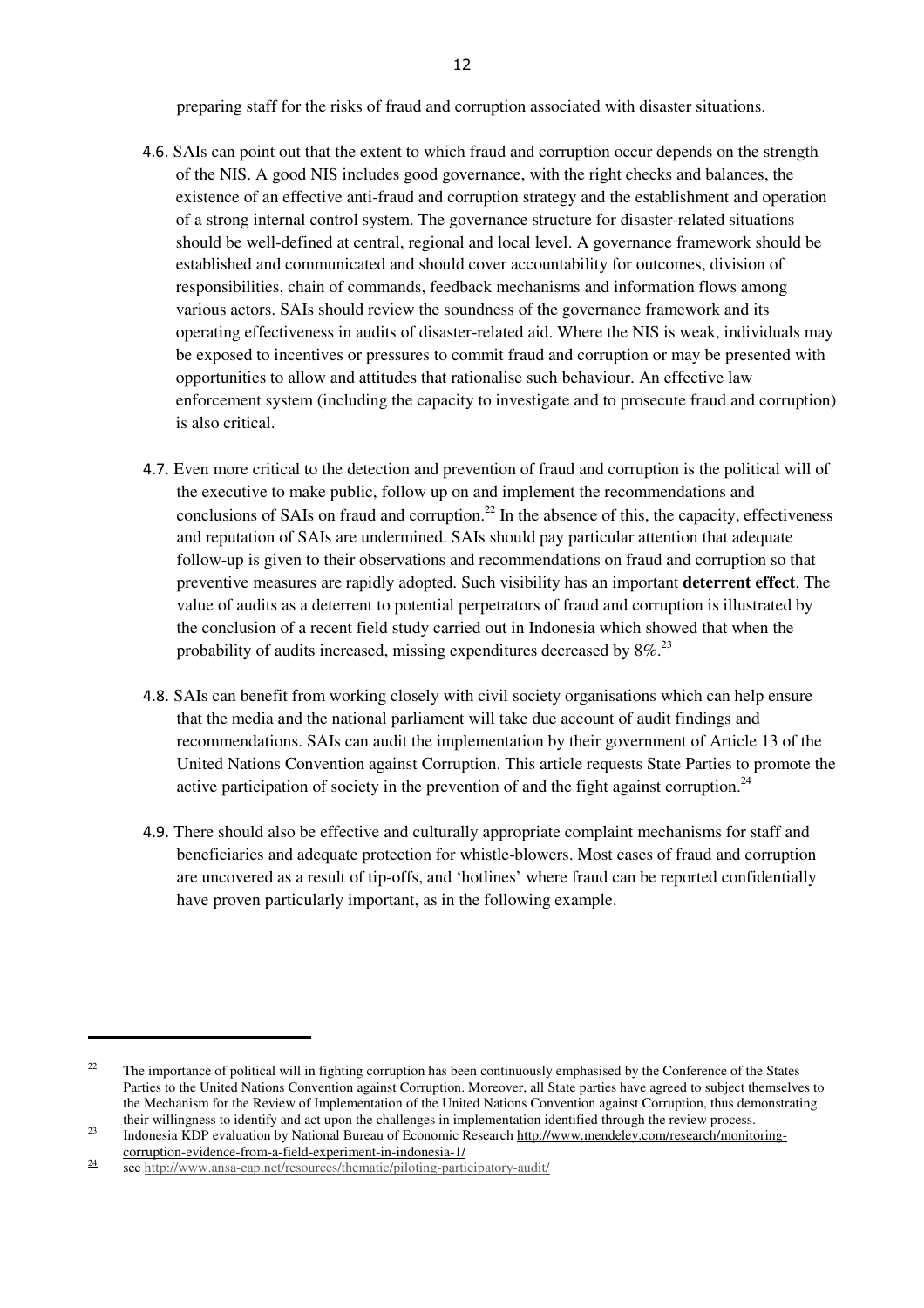#### *Anonymous tip-offs received by the SAI of Israel*

*Two cases reported by the SAI of Israel in 2010 highlight the importance for the SAI of paying careful attention to tip-offs received. In the first case, an anonymous complaint led the SAI to audit a health fund which was found to suffer from long-term managerial failures at all levels of supervision and oversight. The observations resulted in prosecutions under the charges of bribery, fraud and breach of trust. In the second case, anonymous complaints received led to convictions and prison sentences for former highlevel officials of the National Labour Union for theft, fraud and money laundering, as well as false registration of corporate documents.* 

*Source: Office of the Comptroller And Ombudsman of the State of Israel*

4.10. SAIs should publicise the fact that members of the public can communicate suspicions to them, for example through the SAI website. The SAI of the US explicitly invites members of the public to report possible cases of fraud. They have created a secure internet connection, FraudNet.<sup>25</sup> The SAI of the UK has issued a series of reports on fraud and is working closely with the National Fraud Authority. Members of the public are invited to voice concerns about the misuse of public money through a 'Whistleblower's Hotline' on the NAO's website.<sup>26</sup> The Norwegian SAI uses a web-based 'Tip-Channel' which was characterised in their 2011 peer review by other SAIs as "good practice", to be followed by other SAIs.<sup>27</sup> SAIs should take such communications seriously and where the resources or mandate to investigate tip-offs are not available, they should be passed on to the relevant investigative authority.

#### *Anti-fraud and corruption strategy*

- 4.11. In preparation for disasters, SAIs can also elucidate whether an anti-fraud and corruption strategy exists and if so, whether it covers all risks and whether it operates. If it does not exist, SAIs can contribute towards developing an appropriate strategy. The key objectives of an effective anti-fraud and corruption strategy are to establish and operate prevention, detection and response controls:
	- **Prevention** controls are designed to reduce the risk of fraud and corruption occurring in the first place;
	- **Detection** controls are designed to discover any fraud and corruption which may occur; and
	- **Response** controls are to ensure corrective action is taken and the harm caused by the fraudulent and corrupt activity is remedied.

The following is an example of prevention controls being strengthened following the SAI's observations.

<sup>&</sup>lt;sup>25</sup> http://www.gao.gov/fraudnet/fraudnet.htm/<br>26 http://www.gao.gov/fraudnet/fraudnet.htm

 $\frac{26}{27}$  http://www.nao.org.uk/about\_us/contact\_us/whistleblowing\_concerns.aspx

<sup>27</sup> http://www.riksrevisjonen.no/OmRiksrevisjonen/Publikasjoner/Documents/Peer%20review%202011.pdf point 63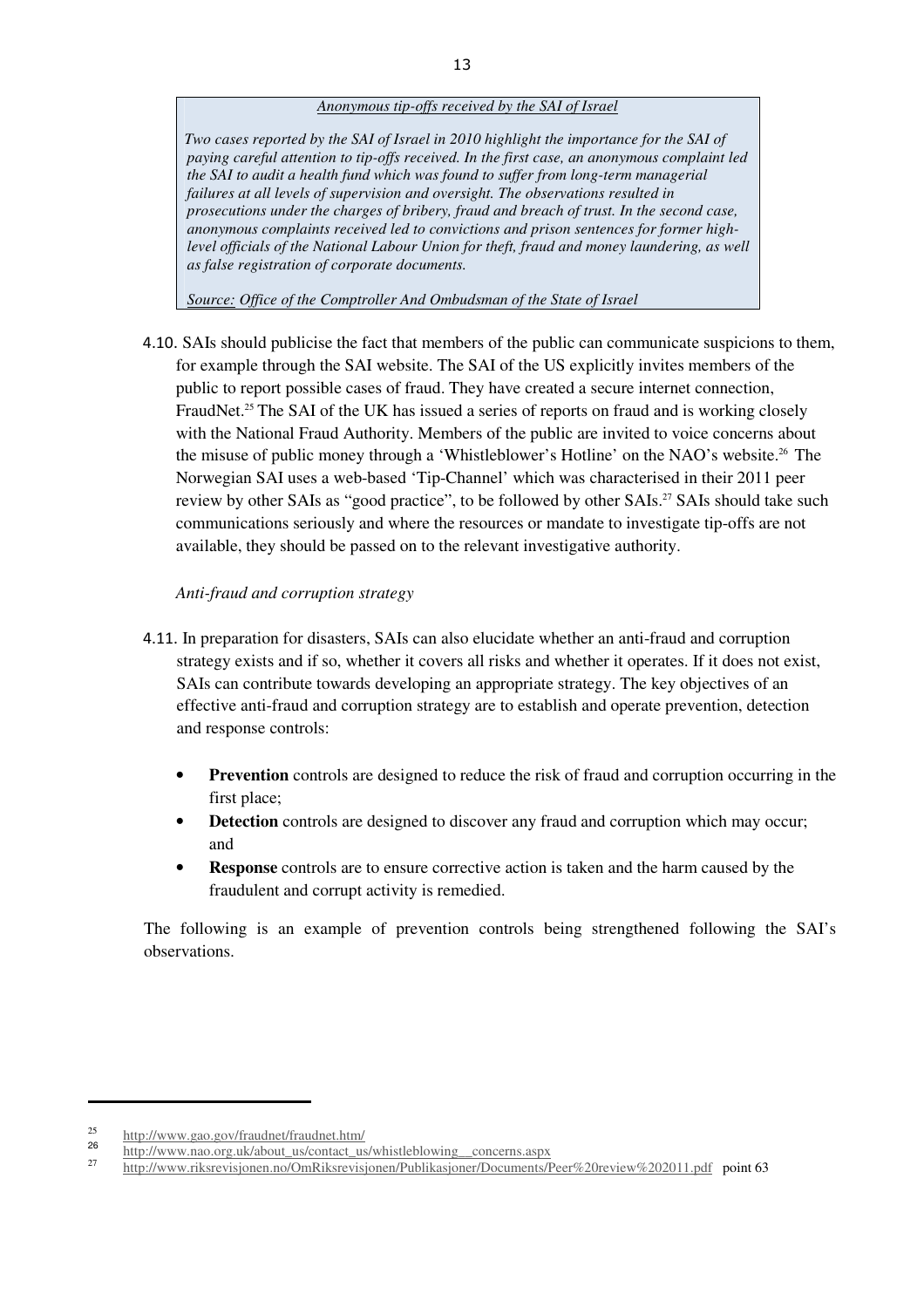*Suspected fraud in road construction leads to response and improved preventive controls* 

*In the context of its 2007 financial audit, the SAI of the European Union examined the legality and regularity of European Union aid spent on the rehabilitation of a major road in Madagascar. The works were supervised on a daily basis by a contracted engineering firm. However, when the auditors measured the road themselves they found that the actual width of the road was significantly less than that used for the calculation of payments to the contractor for building the road. The case was brought to the attention of the European Anti-Fraud Office (OLAF) for full investigation. The SAI's finding led the European Commission to modify its procedures to require technical audits of works contracts to be carried out on a regular basis. In this example, response controls operated as they should and the result was that preventive controls were strengthened.* 

*Source: European Court of Auditors* 

- 4.12. SAIs involved in auditing disaster preparedness activities can recommend the development or improvement of an anti-fraud and corruption strategy. It can carry out an assessment of the nature of the fraud and corruption risks, examine the adequacy of the controls already in place to mitigate these risks and where appropriate recommend improvements to them. This work can be used as a basis for developing controls specifically designed to prevent, detect and respond to identified risks in a manner consistent with the legal and regularity framework. For example, rapid response to disaster-related aid is critical to minimising damage, to promoting effective use of the aid and avoiding the risk of fraud and corruption. To deliver goods and services swiftly to the affected population, procurement processes must be well-defined and tested in advance.<sup>28</sup> Such recommendations should be communicated to those responsible for establishing the anti-fraud and corruption strategy. SAIs can then audit the design, implementation and operational effectiveness of the controls as part of their audit of disaster preparedness.<sup>29</sup>
- 4.13. SAIs can address the challenge of the risk of fraud and corruption in a variety of different ways:
	- examine whether the disaster-preparedness of governments takes account of the increased risk of fraud and corruption;
	- make a clear statement on the adequacy of internal controls in respect of preventing and detecting fraud and corruption;
	- encourage the adoption of anti-fraud and anti-corruption strategies by governments and their implementation;
	- check whether aid donors have in place on-line complaints and grievance mechanisms; $30$

<sup>&</sup>lt;sup>28</sup> See http://eca.europa.eu/portal/pls/portal/docs/1/15578738.PDF

<sup>&</sup>lt;sup>29</sup> See ISSAI 5510 on Audit of Disaster Risk Reduction http://www.issai.org/composite-280.htm

Large development Banks and other financial entities operate such mechanisms, see the World Bank http://www.caoombudsman.org/ and the Asian Development Bank http://compliance.adb.org/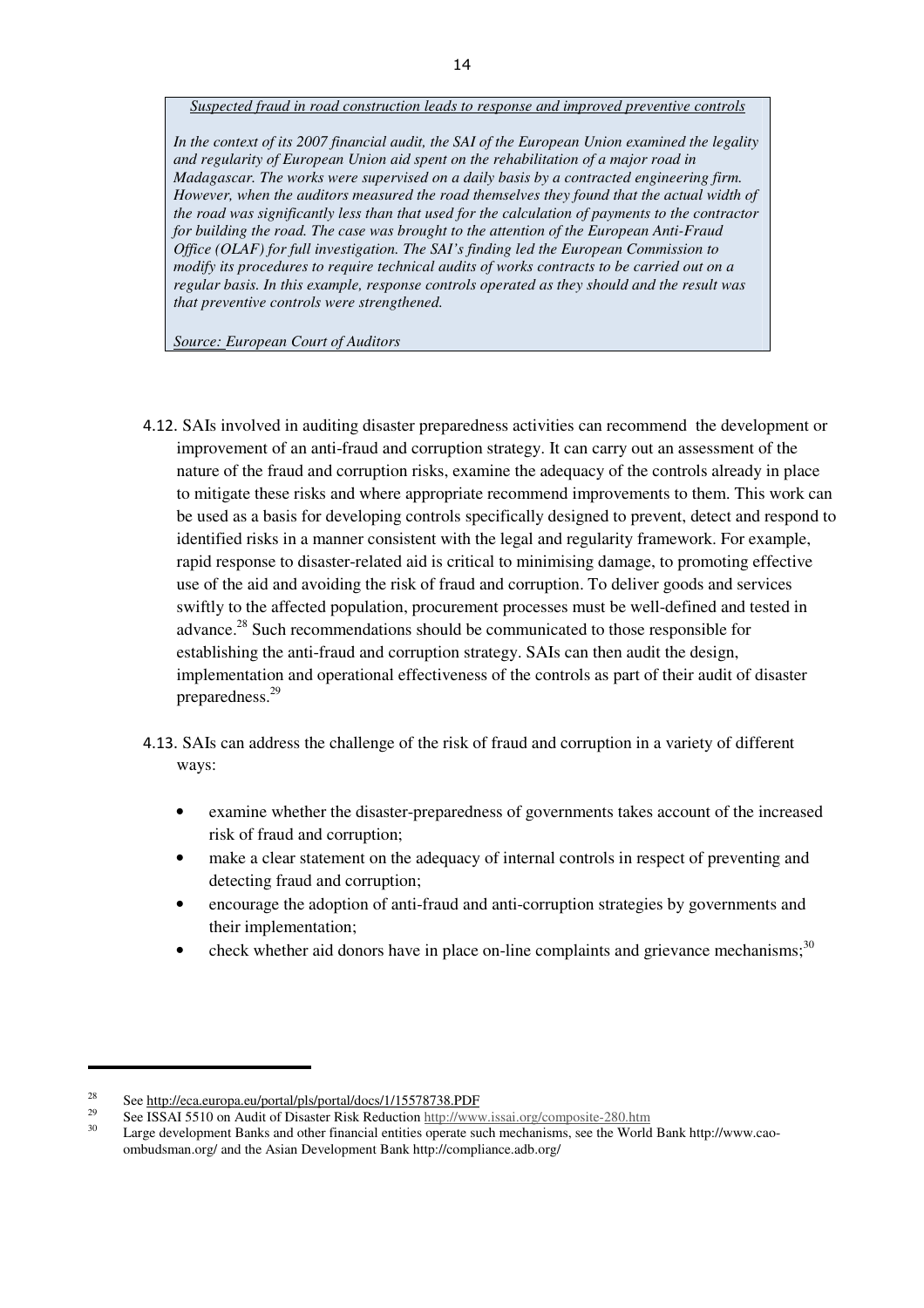- adapt audit programmes, including extended audit procedures and testing to give the greatest chance possible of detecting fraud and corruption that has occurred;
- carry out technical audits and physical on-site inspections;
- conclude on whether the presence of fraud and corruption affects the opinion on the financial statements;
- test whether the expenditure of the funds in question complies with applicable legislation;
- examine whether due regard was paid to questions of economy, efficiency and effectiveness in spending the disaster-related aid;
- formulate recommendations regarding the prevention of fraud and corruption in future; $31$
- use their access to parliament to comment on the adequacy of the NIS and where appropriate recommend action, such as better implementation of the UN Convention Against Corruption;<sup>32</sup>
- seek ways of ensuring that action is taken on its recommendations through fostering strong links with parliament and the executive, making reports available on the SAI website and actively following up failure to act on SAI recommendations and
- set a good example to other areas of government by assessing the quality of their own integrity system, being transparent about the results of the assessment and making public the follow-up action. $33$
- 4.14. SAIs are well-positioned to play an important role in deterring, preventing and detecting fraud and corruption. As an example, SAIs in OECD Member States can audit their country's implementation of the OECD-DAC Principles for Donor Action on Anti-Corruption. These principles commit donor countries to support and strengthen the capacity of civil society for promoting and monitoring transparency and accountability in the fight against corruption. They also underline the need for OECD donors to undertake work in their own countries on areas such as repatriation of assets, money laundering and the ratification and implementation of the United Nations Convention against Corruption.<sup>34</sup>
- 4.15. Where SAIs in countries receiving disaster-related aid and SAIs in countries donating disasterrelated aid audit the same funds or funds which are pooled to provide assistance to the affected population they can benefit from coordination of efforts. SAIs in recipient countries audit national funds as well as those provided by donor governments, international agencies, NGOs and private donors. SAIs in donor countries audit foreign aid payments which their governments make bilaterally to the governments of affected countries or to international organisations or NGOs. In all cases, the risks of increased fraud and corruption can be identified and information

 <sup>31</sup> The Handbook on Preventing Corruption in Humanitarian Organisations can provide help on this.

http://www.transparency.org/whatwedo/pub/handbook\_of\_good\_practices\_preventing\_corruption\_in\_humanitarian\_operations 32 http://www.unodc.org/unodc/en/treaties/CAC/index.html This Convention was adopted by the UN General Assembly and entered into force on 14 December 2005. It can be used as a powerful legal instrument in the fight against fraud and corruption and has so far been ratified by 164 countries (December 2012).

<sup>&</sup>lt;sup>33</sup> SAIs can also assess their own preparedness for disaster in examining whether they have a Business Continuity Plan and whether the plan is appropriate. INTOSAI's Capacity Building Committee has produced guidance in this area See http://cbc.courdescomptes.ma/index.php

<sup>&</sup>lt;sup>34</sup> see http://www.u4.no/publications/uncac-and-the-participation-of-ngos-in-the-fight-against-corruption/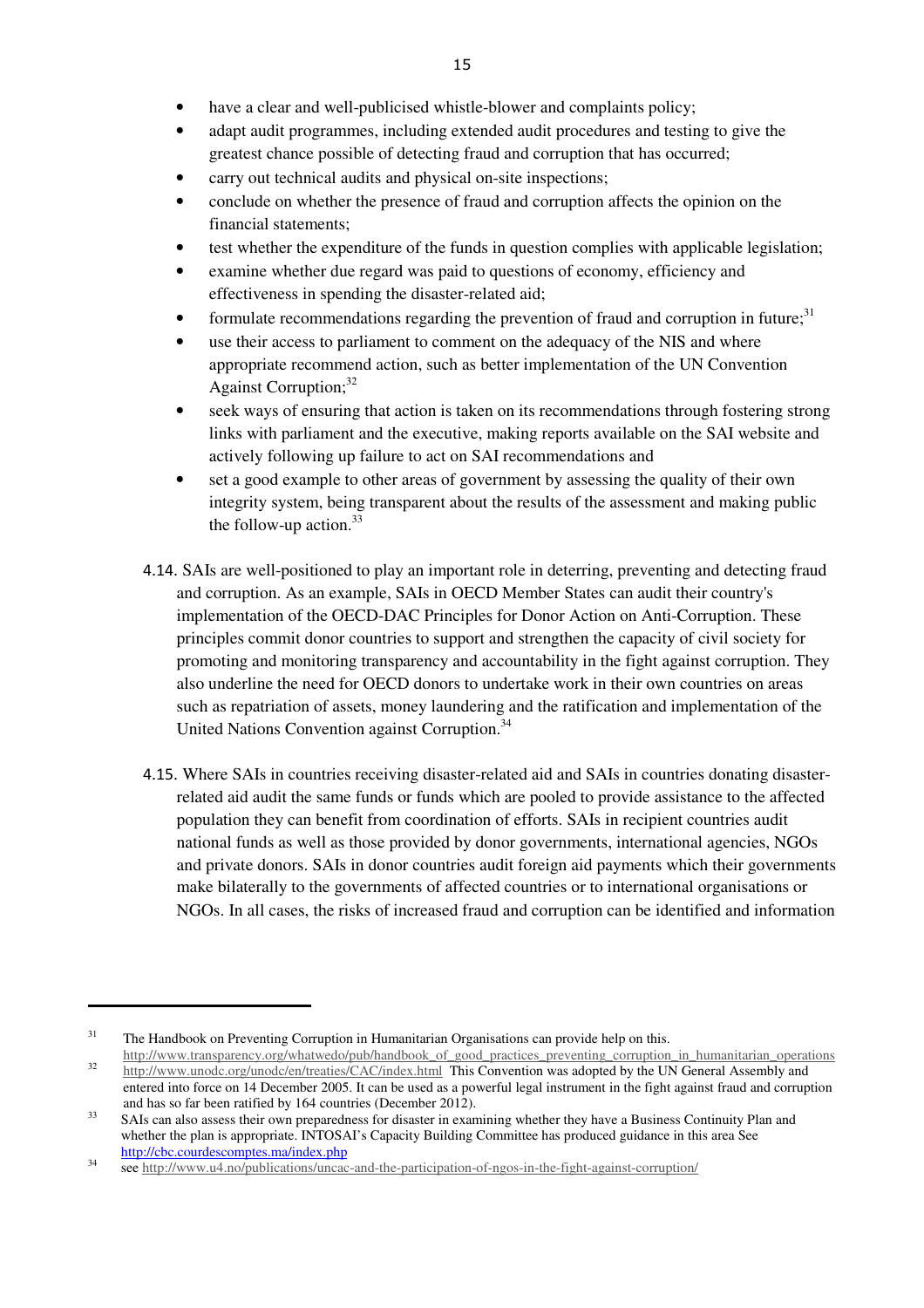can be exchanged. Recipient and donor country SAIs can thus benefit from sharing experiences and possibly carrying out joint, coordinated or parallel audits which focus on the risks of fraud and corruption. Exercises of this nature are facilitated by adhering to practices of making publically available transparent and harmonised financial information on aid. See INTOSAI GOV 9250 for more on this. $35$ 

4.16. SAIs can also engage in participatory auditing. The SAI of the Philippines, for example, carried out a value for money audit of road projects in close cooperation with a network of civil society organisations involved in anti-corruption work.<sup>36</sup> In another example, this time in Uganda, an anti-corruption study recommended that the Auditor General commence a regular process of announcing audits of public infrastructure projects to national and local communities and hold community-level town meetings to discuss audit findings upon completion of infrastructure projects. Results of the audits are announced in the media in the district concerned. The Office of the Auditor General has committed itself to conduct 3-4 audits involving this type of citizen participation. $37$ 

<sup>&</sup>lt;sup>35</sup> INTOSAI GOV 9250: The Integrated Financial Accountability Framework (IFAF): guidance on improving information on financial flows of humanitarian aid

<sup>&</sup>lt;sup>36</sup><br>See <u>http://www.ansa-eap.net/resources/thematic/piloting-participatory-audit/</u><br>See http://www.ansa-eap.net/resources/thematic/piloting-participatory-audit/

See http://www.eprc.or.ug/pdf\_files/corruptiontrends2011.pdf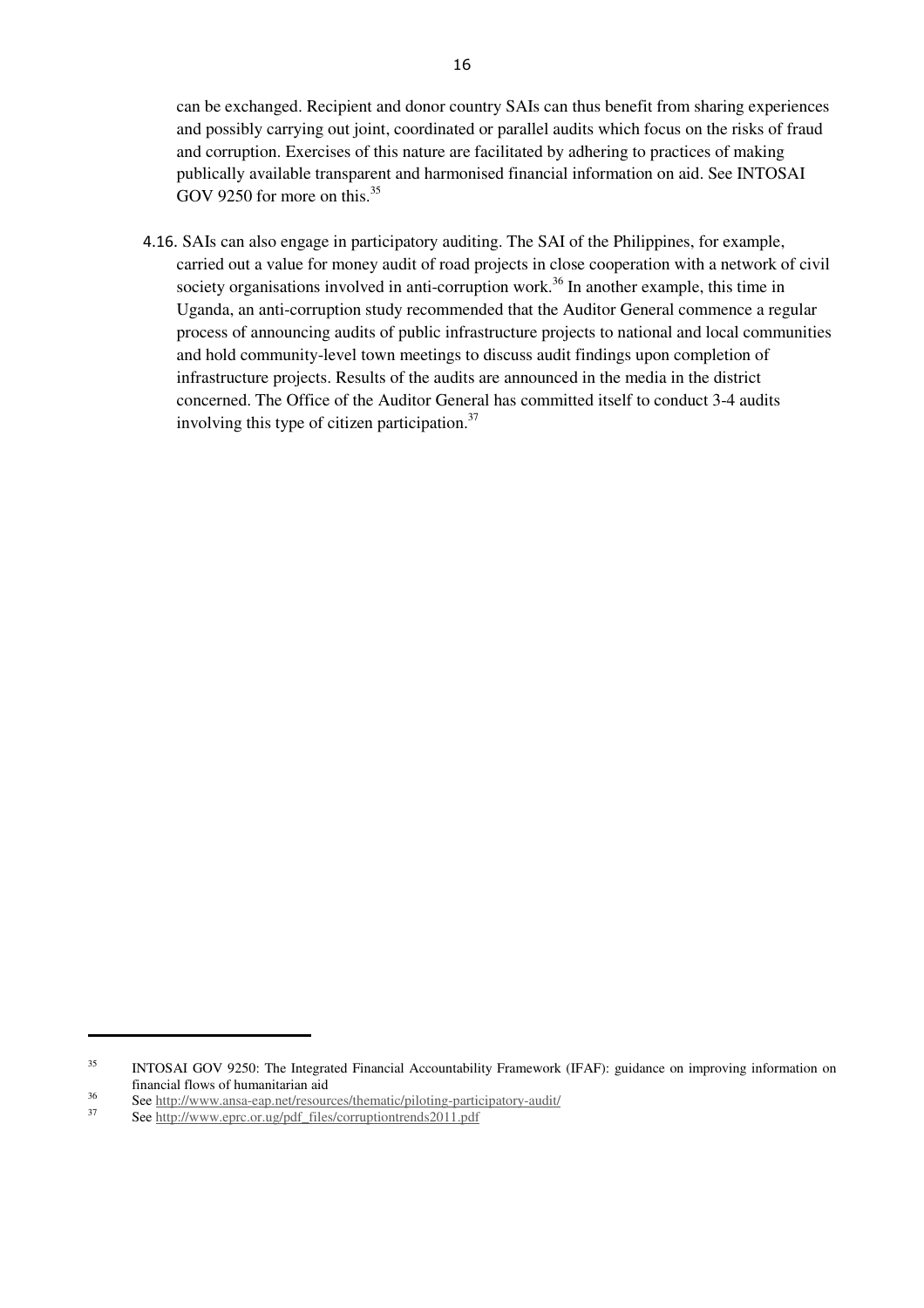## **Part 2: Auditing the increased risks of fraud and corruption**

### **5. Audit guidance**

- 5.1. The main reference for SAIs on the subject of fraud is ISSAI 1240 "The Auditor's Responsibilities Relating to Fraud in an Audit of Financial Statements".<sup>38</sup> This INTOSAI Practice Note provides supplementary guidance to ISA 240 for public sector auditing. SAIs should read the two standards together. ISA 240 focuses on "fraud that causes a material misstatement in the financial statements....resulting from fraudulent financial reporting and... misappropriation of assets" and states that the auditor has the requirement to express an opinion whether the Financial Statements have been prepared, in all material respects, in accordance with the applicable financial reporting framework. ISSAI 1240 adds that in the public sector context there are additional responsibilities on auditors and that the fraud risks relating to these additional responsibilities need to be considered. $39$
- 5.2. ISSAI 1240 adds "abuse" as a concept that involves a departure from the concept of propriety<sup>40</sup> and states that when there is an indication that abuse has occurred, public sector auditors should consider whether this could have a quantitative or qualitative effect on the financial statements.<sup>41</sup> ISSAI 5530 starts from the premise that while fraudulent actions tend to leave a trail, apart from where collusion is involved, other dishonest actions, such as corruption, may not have the same traceable effect on the financial statements, but may have the same consequences from the perspective of the beneficiary of humanitarian actions. ISSAI 1240 and ISA 240 provide clear instructions on how to audit the assessed risks of material misstatement due to fraud. ISSAI 5530 focuses on a broader range of wrongdoing that may not be quantifiable, but nonetheless occurs. Taking account of corruption as well as fraud (and the other wrongdoing defined in paragraph 3.8 of this ISSAI) in audit procedures is less welldeveloped in international auditing standards, in part because it is more difficult to define. Paragraphs 6.1 to 6.10 which follow explore issues for consideration by auditors seeking to address the risk of fraud and corruption in their audits. The focus is on disaster-related aid, but parallels can be drawn for audits of other areas.

<sup>38</sup> See http://www.issai.org/media(734,1033)/ISSAI\_1240\_E\_Endorsement.pdf

Other INTOSAI standards which address the responsibilities of auditors in relation to fraud and corruption in the public sector include ISSAIs 1000,1200,1210,4000 and 4200.

 $\frac{39}{40}$  ISSAI 1240/4

 $^{40}$  ISSAI 1240/6

<sup>41</sup> ISSAI 1240/9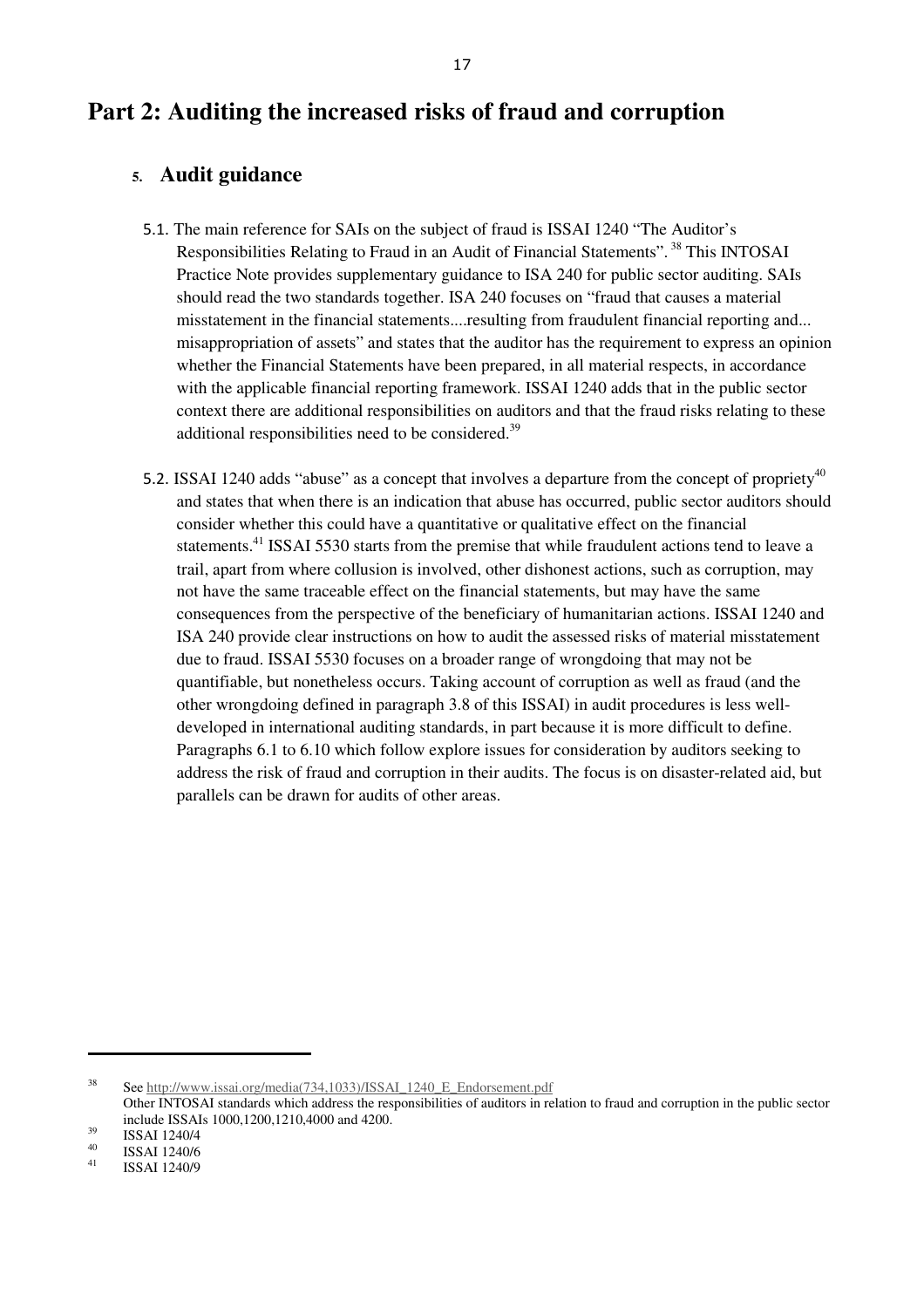### **6. Issues for consideration**

- 6.1. The sooner auditors can visit the location of a disaster, the better their understanding of the situation will be.<sup>42</sup> It may not be possible for SAIs to have auditors present during the **initial stages of an emergency**. The mandates of some SAIs, for example the Office of the Comptroller and Auditor General of India, actually preclude this. In some cases, however, auditors go on-the-spot as soon as the disaster has occurred. In all cases, auditors have to use whatever information they can obtain as well as their own experience and judgement to draw conclusions about the level of risk they are faced with in the audit. A major challenge for SAI auditors is to be able to recognise the different risks of fraud and corruption associated with the different stages of response to a disaster.
- 6.2. The level of risk of fraud and corruption in emergency situations is high. There are many inherent **risk factors** related to the external environment, planning process and systems, people and organisation and controls. Working together with civil society organisations can be of benefit to SAIs in this context because they can provide relevant information to which SAIs may not otherwise have access. Risk factors can be addressed while planning the audit or during its execution. SAI auditors should bear in mind, however, that despite the increased risk, it is not necessarily the case that more fraud and corruption occurs in emergency relief aid than in any other area of development aid. Any abuse that does occur, though, is particularly egregious because it can result in assistance donated to save lives and alleviate suffering not fulfilling its intended purpose.
- 6.3. Fraud and corruption are not usually discovered in the course of an audit following standard audit procedures because the perpetrator(s), alone or **in collusion** with others, attempt to conceal the fact that the fraud or corruption has occurred by altering documents or other evidence. Fraud and corruption become even more difficult to detect when staff in positions of responsibility (such as managers) are involved. Auditors should not rely on standard documents, should remain alert to what is going on around them and should go **beyond the paper trail** wherever practical and feasible and when they have any reason for doubt. The value of physical and on-site inspection is emphasised in this respect.

#### *Collusion in physical checking of saw mills in Raipur, India*

Large bills submitted for physical verifications of saw mills in 2003 and 2004 were paid despite the fact that *the work was never carried out. The fraud was not discovered before payment because although preventive controls were in place, they failed due to collusion between four groups of individual in the control system.* 

 <sup>42</sup> See the examples in Appendices 6 and 7 of ISSAI 5520 on Disaster-related aid. The SAI of Peru was able to detect fraud and corruption taking place in the aftermath of the Pisco earthquake and thus make appropriate recommendations, because they went to the site of the disaster at an early stage. The SAI of China contributed to an anti-fraud and corruption strategy by getting involved on site in post-earthquake rehabilitation and reconstruction projects from their inception through to completion.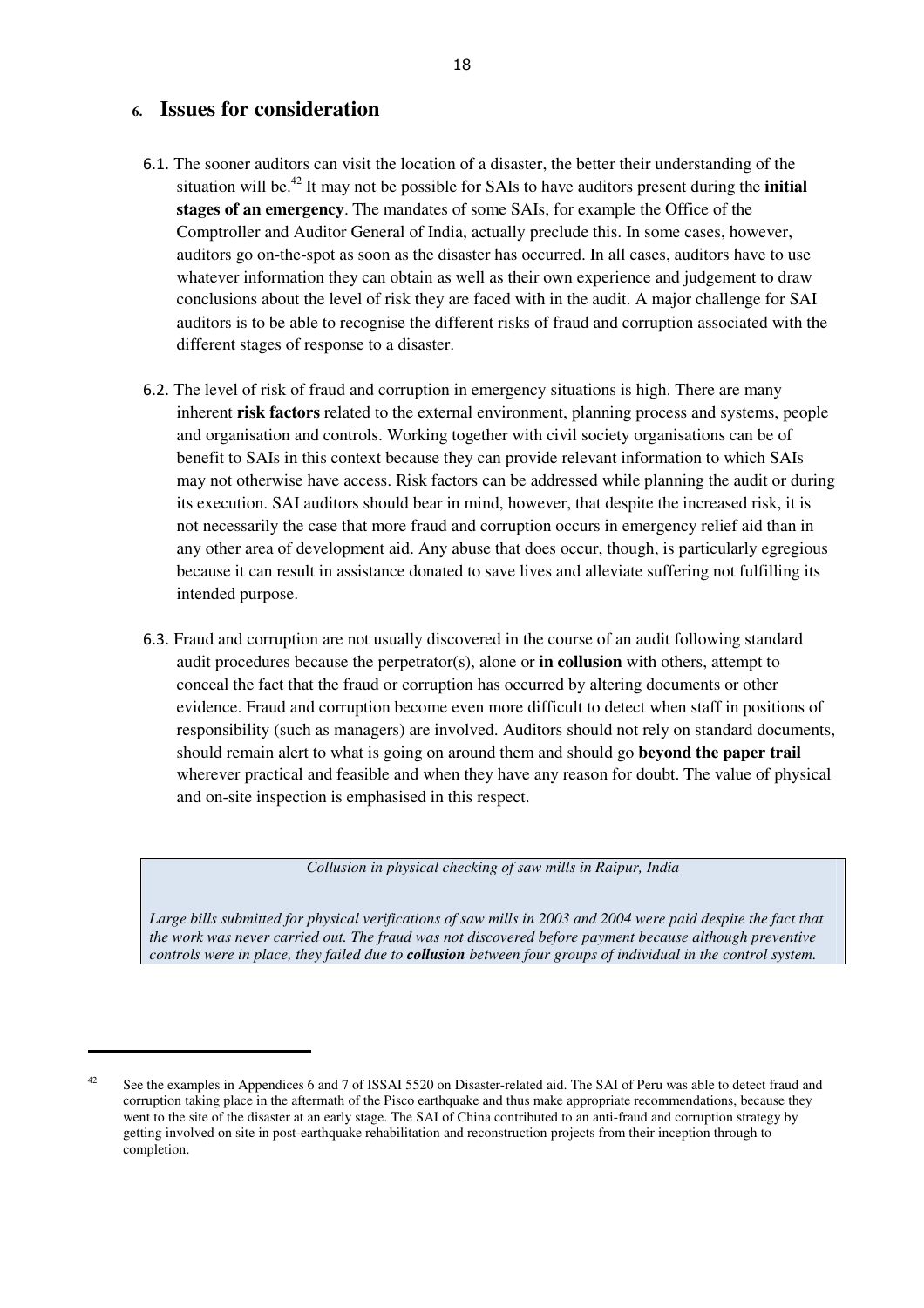*The Conservator of Forests commissioned the checks although in so doing the costs exceeded the amount the department was authorised to pay out. The forest guards responsible for attesting that the physical checks had taken place prepared forged vouchers which were approved by the Forest Ranger. Claims were submitted to and passed for payment by the Divisional Forest Officer, who was later promoted to the Conservator of Forests. Detective controls were in place (review of expenditure statements and registers) but were rarely carried out and auditors did not follow up on the indicators of fraud promptly. The fraud was eventually discovered by auditors investigating the payment of amounts which exceeded the daily limit for cheques.*

*Source: The Office of the Comptroller and Auditor General of India*

6.4. As in other areas of audit, SAI auditors of emergency aid should exercise **professional scepticism,**<sup>43</sup> which requires an on-going questioning of whether the information and audit evidence received could conceal the existence of fraud or corruption. Unless the audit team has reason to believe the contrary, records and documents may be accepted as genuine. If conditions identified during the audit cause the authenticity or accuracy of documents or procedures to be of question, the audit team should investigate further.

*Failure to detect fraud in stores despite observations of auditors in Kerala, India* 

*At Kerala Water Authority, there was inadequate verification of stores by the Stock Verification Unit and the Executive Engineers, in contravention of the procedures manual. Despite repeated observations by the auditors on the inadequate periodicity of the physical verification of stocks, no action was taken by management and no further work was carried out by the auditors. The situation was not rectified, the control weakness remained and fraudsters took advantage of this over a number of years. The fraud was finally revealed when a proper stock take was carried out in 2003 following a complaint made by a trade union.*

*Source: The Office of the Comptroller and Auditor General of India*

6.5. The audit team should be aware that in the context of disaster-related aid, even individual acts of fraud and corruption detected that are of low financial value (e.g. the diversion of a small number of bags of rice) may have a material effect on the results of the audit. This may be because there are multiple such acts which, once accumulated, constitute a significant amount of fraud. More importantly, however, the act in itself may be considered **material by nature**, 44 both because needy individuals go without vital supplies as a consequence and also because of the illegality of the act. Detecting and reporting on cases of fraud and corruption can also be considered material in the **context** of reassuring donors that any misuse of their donations is being corrected. Another factor is reputational risk: reporting on cases of corruption of small value can encourage recipient countries to improve and ensure implementation of appropriate fraud and corruption prevention strategies. The following example from Uganda shows the consequences of revelations of corruption (high value impact in this case) for the reputation of a recipient government.

 <sup>43</sup> http://www.ifac.org/sites/default/files/downloads/a008-2010-iaasb-handbook-isa-200.pdf A18-A22

See ISA 320 on Materiality in Planning and Performing an Audit and ISA 240 on The Auditor's Responsibility to consider fraud in an audit of financial statements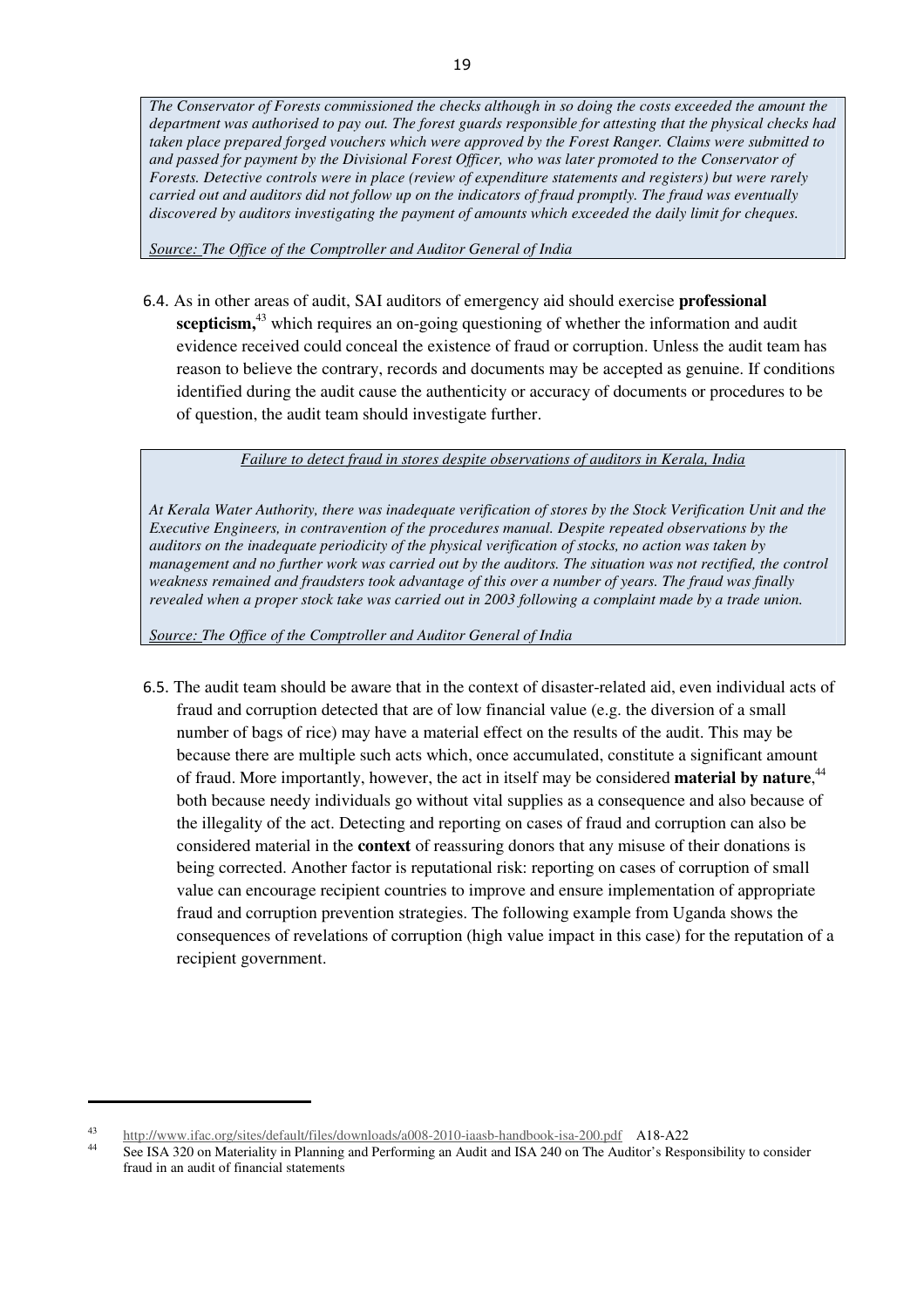#### *Diversion of rehabilitation aid funds to private accounts<sup>4</sup>*

*The Auditor General of Uganda was unable to conclude a statutory value-for-money audit of the use of donor funds by the Office of the Prime Minister due to absence of records. The Auditor General informed the government that his rights of access to information had been curtailed. At the same time negative publicity regarding mismanagement of funds in the same office came to light in the media. The Auditor General initiated a special investigation in addition to the ongoing statutory audit which led to the discovery of the misappropriation. The special investigation report revealed some USD 15 million had been misappropriated by fraudulent transfers to various private bank accounts. As a result of the Auditor General's report, several donor countries suspended aid payments to the Ugandan Office of the Prime Minister pending the results of an independent enquiry.* 

*Source: « Special investigation report on the allegations of financial impropriety in the Office of the Prime Minister », Office of the Auditor General, Uganda, October 2012*

- 6.6. In planning, executing and reporting an audit, the SAI should make a clear distinction between deliberate fraud or corruption and **inefficiency, incompetence and waste**. The latter may have the same or a greater impact on the effectiveness of disaster-related aid and both should be highlighted.
- 6.7. The **risk assessment** carried out by the auditor when planning the audit takes on an added importance when there is an increased risk of fraud and corruption. Accordingly, in risk assessments carried out by SAI auditors planning audits of the emergency phase following a disaster, the nature and type of risk factors should be analysed and an understanding developed of where key vulnerabilities to fraud and corruption lie. This assessment allows the auditors to decide whether the planned audit procedures need to be modified or not.
- 6.8. An important tool for adapting audit procedures to take account of the increased risk of fraud and corruption is the use of indicators of potential problems or '**Red Flags.'** A red flag is a sign or a set of circumstances that are unusual in nature or vary from normal activity. It is a signal that something is out of the ordinary and may need to be investigated further. The following cases show examples of how red flags can be useful for auditors.

*Physical inspection by auditors reveal red flags of fraud and corruption* 

*As part of its financial audit of the European Commission's 2011 accounts, the SAI of the European Union (EU) carried out a routine inspection of a machine presented for financing by EU aid. The documents relating to the purchase and claim for reimbursement revealed no problems, but when the auditors inspected the machine itself, they noted the following:* 

*The production plate on the machine had been moved and* 

• *The third digit of the serial number had been tampered with.* 

<sup>45</sup> http://thestory.ie/2012/11/13/that-ugandan-report-on-misappropriation-of-irish-aid/. and http://www.oag.go.ug/index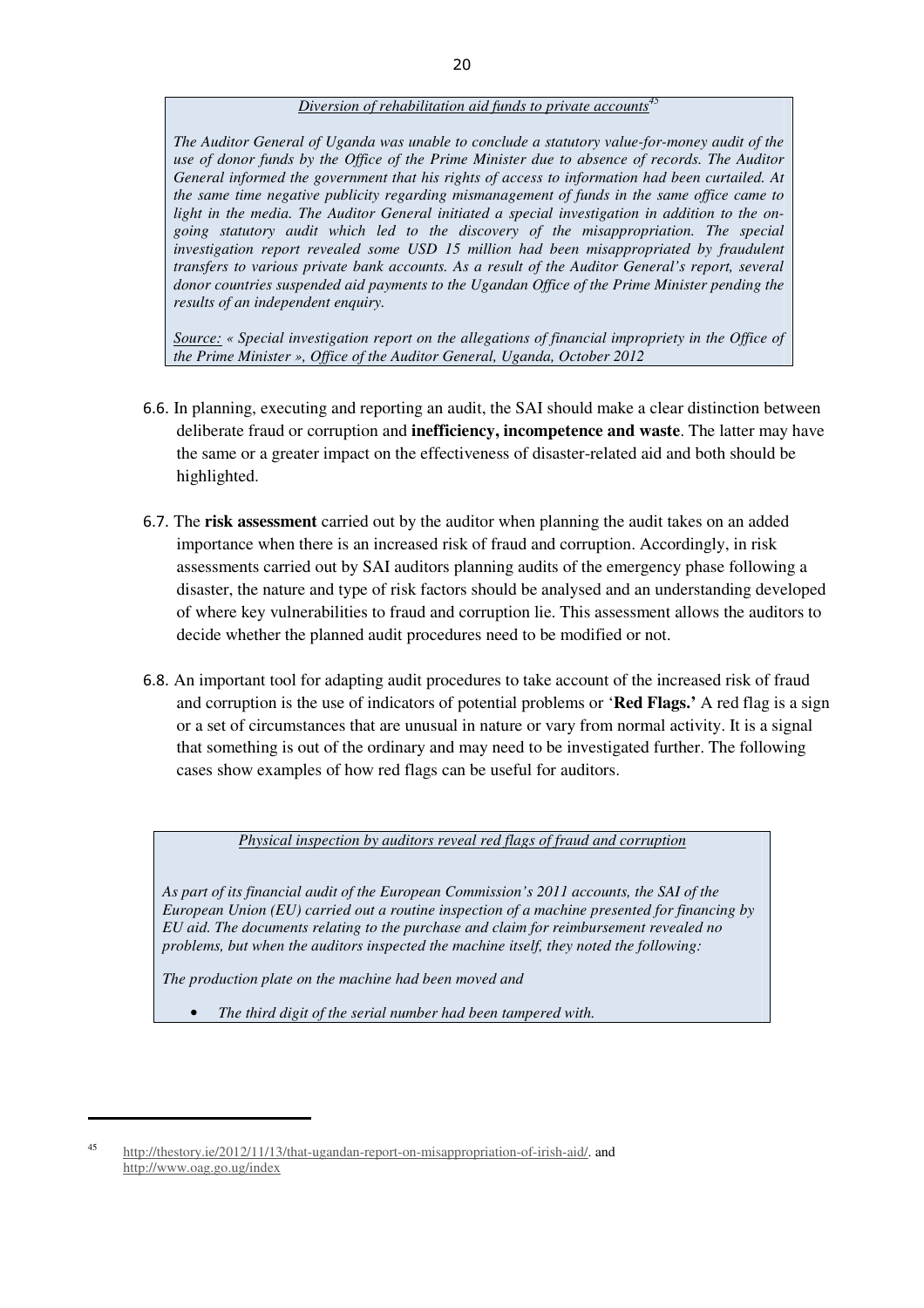*Recognising these signs as red flags indicating the need for further investigation, the auditors contacted the importer of the machine and established that:* 

- *The serial number fixed onto the machine did not exist;*
- *The number of the certificate of conformity presented to the auditors did not exist;*
- *The production plate was not fixed in the way the importer would have fixed it;*

*It transpired that the machine in question was an old machine which the claimant had bought second-hand and claimed as new for a far higher price. In accordance with EU rules, the case of suspected fraud has now been passed to the relevant investigative authority for follow-up.*

*Source: The European Court of Auditors* 

*Payments to contractors on the basis of fictitious measurements in Tamil Nadu, India* 

*Auditors of the Office of the Comptroller and Auditor General of India found that 86% of the contracted amount was paid although only two of the seven gates contracted for the Shenbagathope reservoir were constructed. The payments were made despite the existence of the following red flags:* 

- *no physical checks were made by the engineer responsible,*
- *the payments did not match the material received,*
- *the engineer was suspended and*
- *the new engineer wrote to the Special chief Engineer about the discrepancy he noted during his predecessor's period.*

*Executive engineers did not check details in the measurement book before passing the bills for payment. The auditors also failed to check the measurement book and did not follow-up on the failure of management to compare payments, contract conditions and work done. Moreover, the auditors did not react to the suspension of the engineer.*

*Source: The Office of the Comptroller and Auditor General of India, 2006* 

- 6.9. SAI auditors can use red flags in planning and executing audits. In many cases management and internal auditors also compile lists of red flags which may indicate the risk of fraud and corruption. When assessing the strength of internal controls, SAI auditors can assess the appropriateness and use of red flags by an entity. SAI auditors should also bear in mind that potential red flags are likely to abound in an emergency situation and that the presence of such indicators does not in and of itself mean that fraud and corruption have occurred. However, red flags should be given serious consideration, especially those which are highlighted in the reports of other auditors.
- 6.10. A few examples of red flag indicators of possible fraud and corruption in the emergency phase following a disaster may include the following:
	- unjustified or extended overrides of controls by staff;
	- irregular or poorly explained oversight activities;
	- disbursements and distribution patterns not changing to reflect developments in an emergency situation;
	- unusual transactions, requests for funds and expenses claims;
	- delays in providing information requested;
	- significant or unusual changes in suppliers or beneficiary lists;
	- transactions that lack documentation or normal approval;
	- staff taking care of ordering, paying and distributing;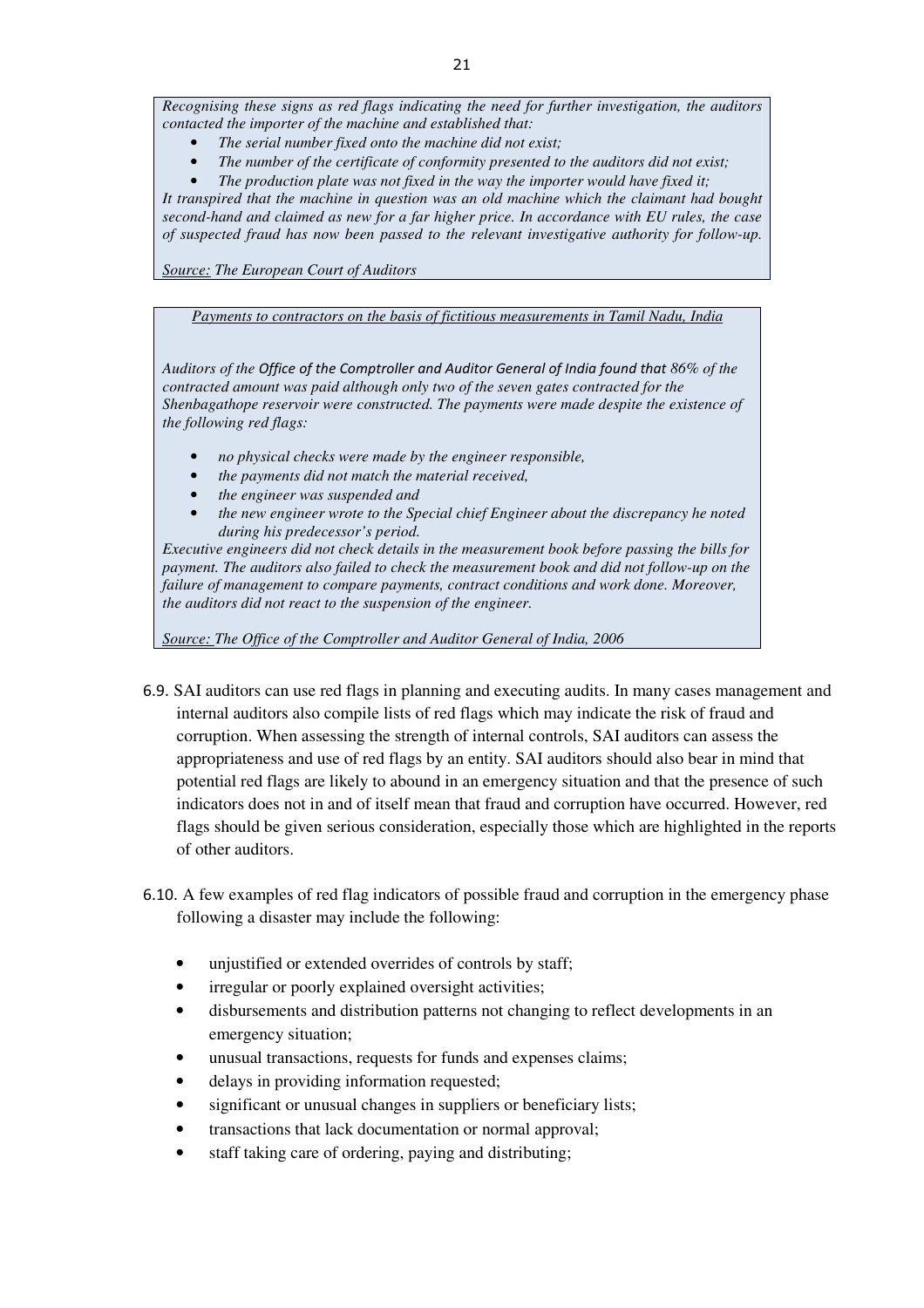- complaints by beneficiaries or reports in the media regarding diversion of aid or delivery of poor quality food, supplies or shelter;
- individuals involved in the aid chain showing unexplained signs of prosperity;
- increased hiring from a particular group or of relatives;
- non transparent hiring processes;
- non-existence of a code of conduct or other similar controls on staff behaviour;
- employees showing little respect for procedures and rules; or
- employees refusing to take holiday or stay at home when sick.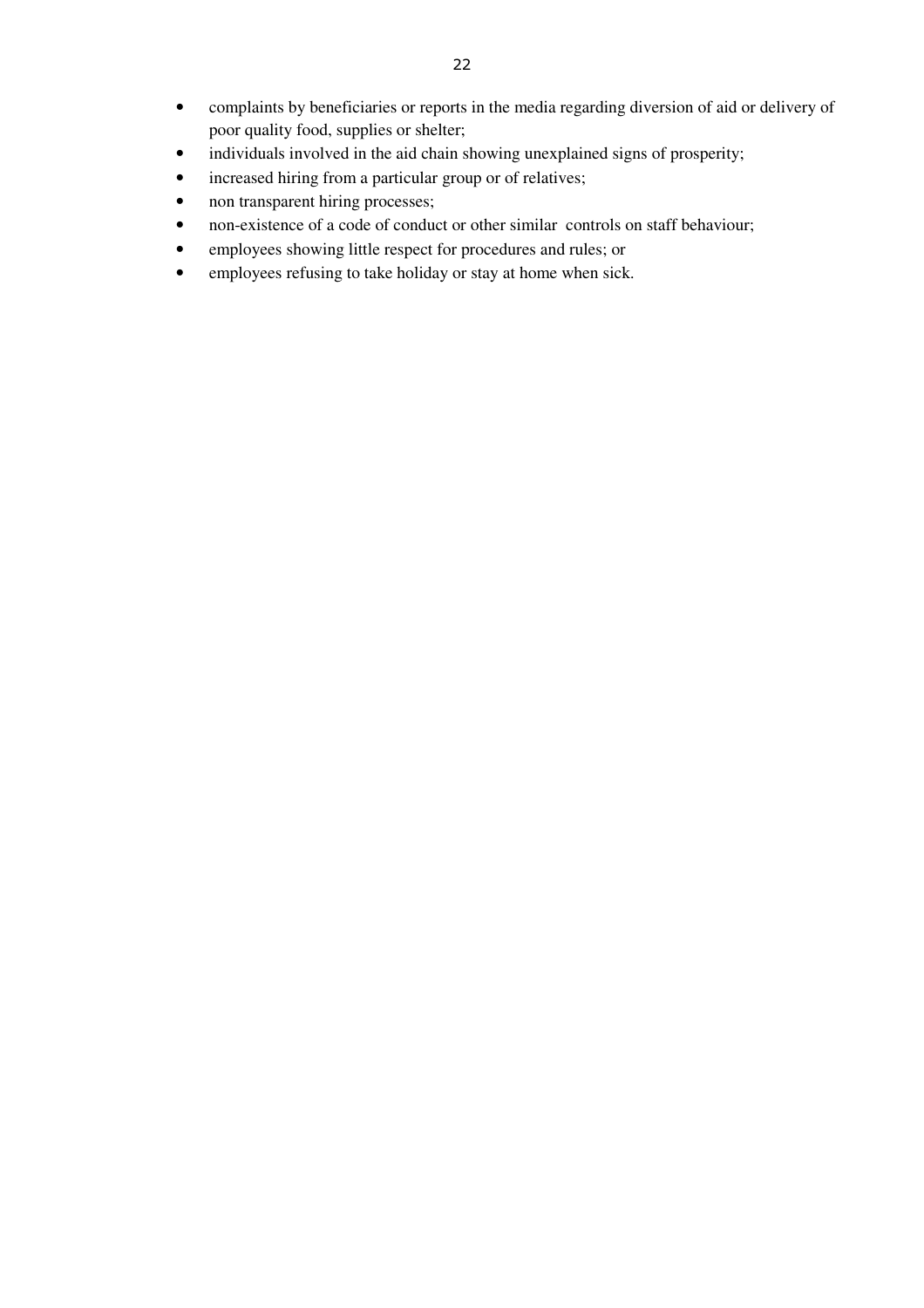### **Part 3: Risks and Red Flags**

Part 3 of ISSAI 5530 provides examples of risks and red flags which may identify those risks in the emergency phase following a disaster. Examples are included where available by way of illustration.

- The first risk is that of the general environment of the affected country, about which SAI auditors should inform themselves from the outset of the audit.
- The risks in paragraphs B to D relate to specific functions in the disaster-related aid chain.
- The risks in paragraphs E to J follow the phases of the emergency.
- The risks in paragraphs K and L are concerned with two major specific kinds of aid in the emergency phase following a disaster.

The list of examples is not exhaustive and should be supplemented from the auditors' own experience. Many of the risks and red flags are neither unique to fraud and corruption nor to disaster-related aid and may be relevant to other audit areas or for audits which do not specifically focus on fraud and corruption.

### **RISKS AND RED FLAGS**

#### A. **General environment risks**

Post-disaster cases of fraud and corruption are more likely to occur in complex situations and/or where high levels of corruption, weak government, no anti-corruption measures, weak rule of law and no media scrutiny existed before the disaster.<sup>46</sup> The risk is raised when the crisis occurs very suddenly and without warning and where the value and volume of the relief aid is large. The risk of fraud and corruption is also higher in environments where the image of the aid actors is negative (that they are wasteful and do not respond to needs), where there are low levels of transparency and accountability and the targeted population is weak, disorganised, uneducated and does not have access to information about their rights.

*The Impact of lack of information in food assistance, Kenya<sup>4</sup>* 

*In its study of food assistance integrity in Kenya, Transparency International noted that food assistance arrived at the District Commissioner's office with no advance warning and no indication of how it should be prioritised. This lack of information allowed for varying interpretations and an ad hoc approach to targeting. It also gave rise to considerable opportunities for diversion and local suspicion of fraud and corruption, whether justified or* 

<sup>&</sup>lt;sup>46</sup> See part 1 of this ISSAI, paragraphs 4.4 to 4.12 for more on this.

<sup>47</sup> "Food Assistance Integrity Study" – An analysis of the 2011 drought response in Kenya by Transparency International Kenya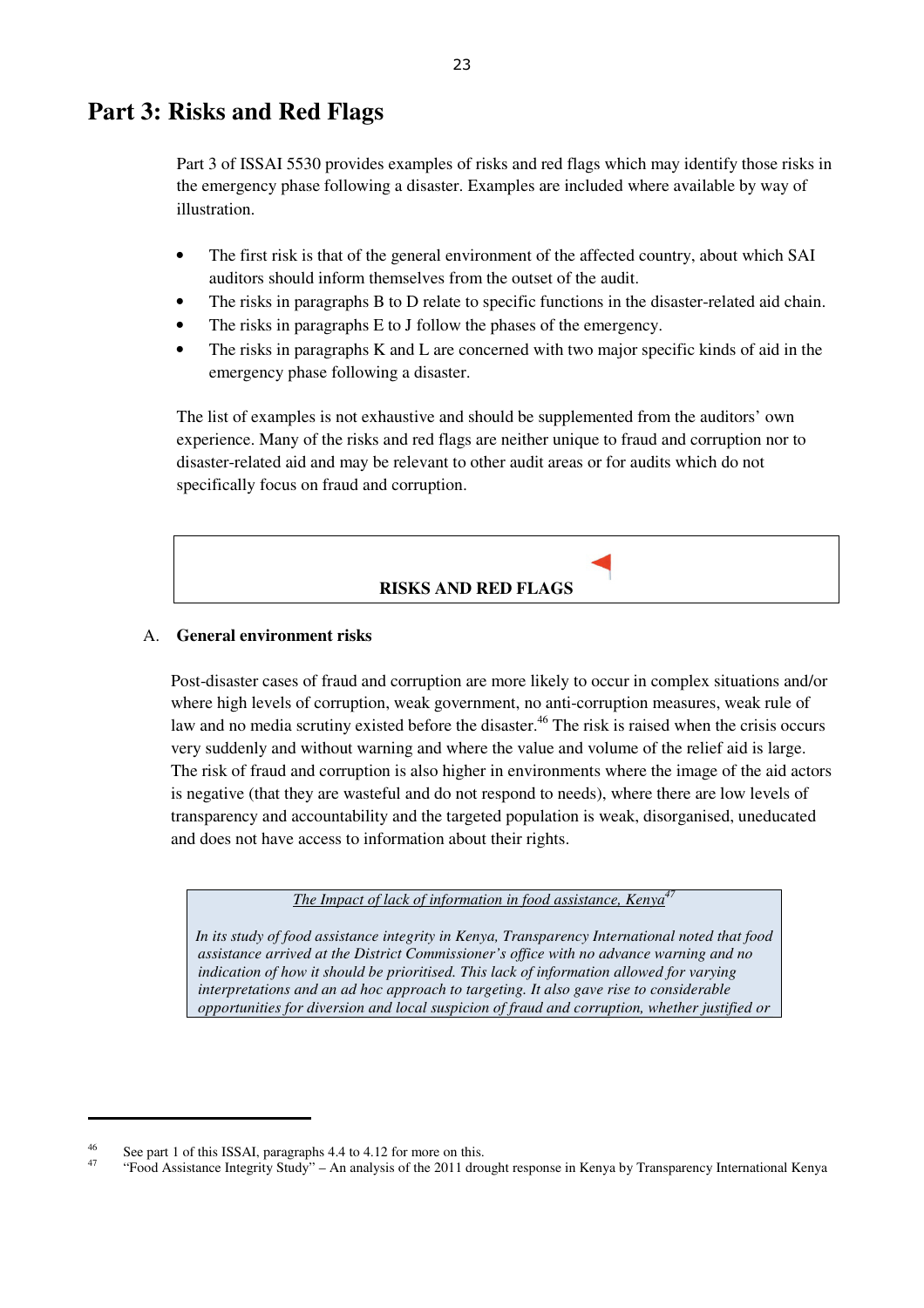*not. Source: Transparency International Kenya* 

General environment red flags

- Country rates poorly in The World Bank Worldwide Governance Indicators, the Transparency International Corruption Perceptions Index or the Council of Europe GRECO evaluations (see Part 4, paragraph 7.2 of this guide).
- Country has not ratified the UN Convention Against Corruption (UNCAC) or has a weak implementation mechanism to fully domesticate the Convention's provisions.<sup>48</sup>
- Reports in the local, national or international media of fraudulent or corrupt behaviour.
- Needs assessments and corresponding funding requirements are not clear, leaving room for fraudulent or corrupt interpretation.
- Very high agency staff turnover.
- Complaints from intended recipients, interest groups or in the media that aid is not arriving at its destination.
- Evidence that part or all of aid goods and services are not being passed on to the intended recipients.
- Complaints of malpractice from the potential suppliers of emergency goods.
- Performance information indicates significant non-delivery of aid.
- Evidence that local authorities or powerful individuals levy unauthorised taxes on the staff of locally-recruited relief workers.
- Abuse of a position of monopoly over natural resources.
- Denial of auditors' access to records, facilities, certain employees, beneficiaries, partners or others from whom audit evidence might be sought.
- Aid beneficiaries unaware of their entitlements and details of the deliverables.
- Lack of transparency and consistency on selection criteria of beneficiaries.
- Access to beneficiaries is limited or restricted.<sup>49</sup>
- Lack of effective complaint mechanisms for staff, beneficiaries or NGOs.
- Lack of support to local, national and international investigative journalism.

#### B. **Weak governance, monitoring and supervision risks**

Where governance is dispersed amongst many local, national and international actors, and monitoring and supervision are not considered to be priorities, opportunities for fraud and

<sup>&</sup>lt;sup>48</sup> For the present status of signatories to the United Nations convention Against Corruption see http://www.unodc.org/unodc/en/treaties/CAC/signatories.html

<sup>&</sup>lt;sup>49</sup> This can be for cases where staff can't reach beneficiaries due to security, contextual or geographical constraints. In such cases programmes are remotely managed. There is also a heavier reliance on implementing partners. Access can be restricted by government or other host authorities or gatekeepers. Auditors can also be restricted or discouraged from speaking to beneficiaries under false pretences ( security being the most commonly used one)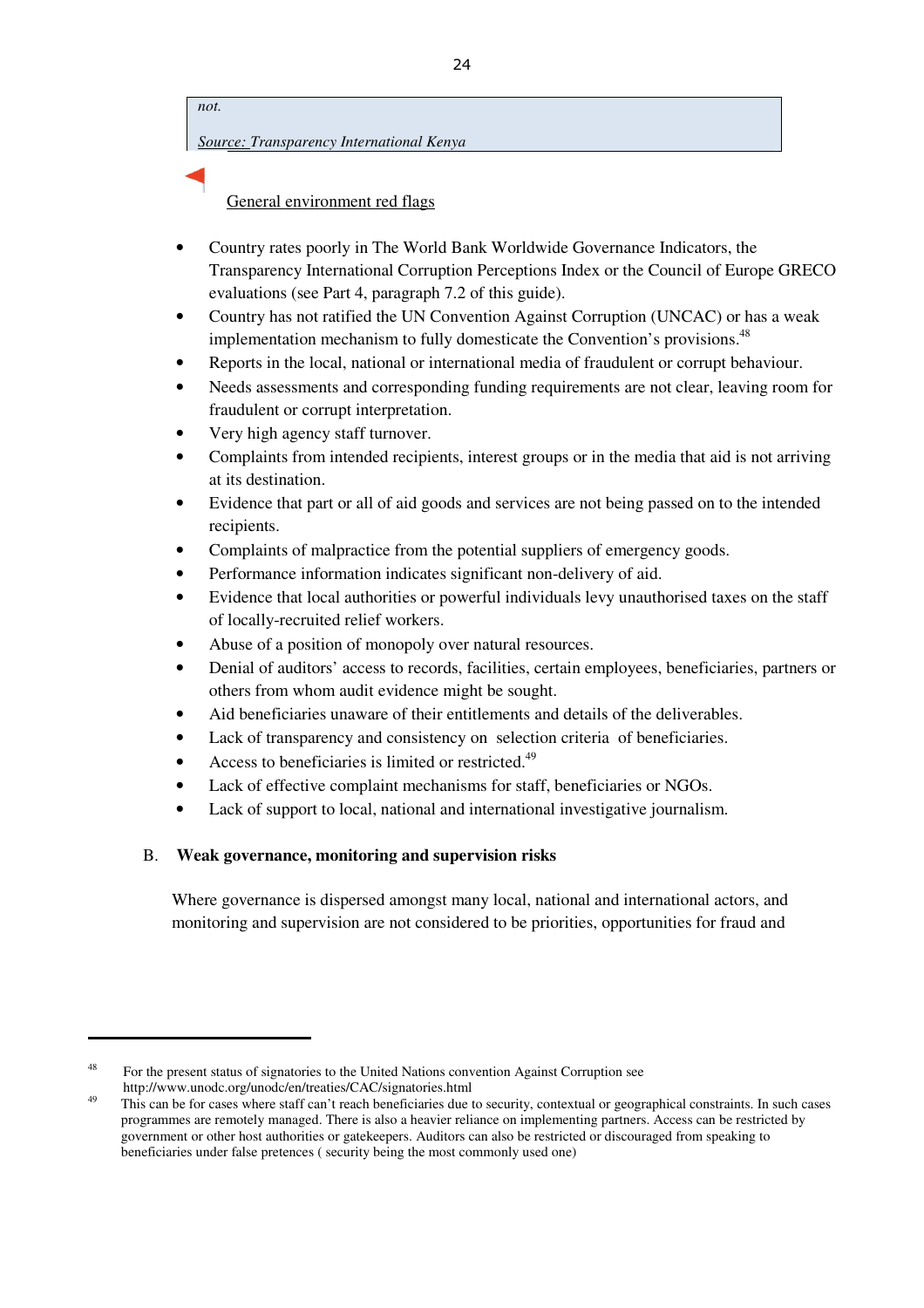corruption can be present at all levels of the aid process. At the outset of the emergency those responsible for management and supervision may have taken the role at short notice with inadequate knowledge for the job or of the internal controls in place or required. In addition, they will necessarily be under immense pressure to disburse aid and save lives quickly. In some cases individuals use the situation to enrich themselves in the knowledge that their actions are unlikely to be discovered, as in the following examples.

#### *Unsupervised staff<sup>50</sup>*

*Field office supervisory staff of an NGO had very little opportunity to visit one programme site as insecurity in the area prevented their travel. Left on their own to run the programme, the two field managers on-site arranged things so that their partners created and submitted false accounts. Over a period of several months they claimed much higher costs than had actually incurred for the work done. Losses are estimated to have been about USD 40,000.* 

*Source :Preventing Corruption in Humanitarian Assistance (Transparency International)* 

#### *Inadequate monitoring and audit<sup>51</sup>*

*In West Pokot, Kenya, a District Commissioner was arrested in September 2011 on charges of stealing 280 bags of maize that was meant for distribution as food aid. At the same time employees of the National Cereals and Produce Board were under investigation and subsequently charged for the sale of relief food. In response the Provincial Commissioner ordered an audit of Pokot South District. This appears, however, to have been the only audit undertaken of government food aid during the 2011 drought in Kenya.*

*Source: Transparency International Kenya* 



### Weak governance, monitoring and supervision red flags

- Poor coordination of multiple aid implementing agencies, facilitating double-funding of programmes and duplication or gaps in service.
- Little transparency in aid agencies' planning, budgeting and programme implementation.
- Difficulty in accessing field sites for on-site monitoring.
- Management of local office dominated by one individual (or small group) with no effective oversight or compensating controls.
- Evidence of local office management overriding controls put in place by HQ or government without this being justified by the emergency situation.
- Difficulty in determining who is in charge and lines of control.

 <sup>50</sup> http://www.scribd.com/doc/4595581/Preventing-Corruption-in-Humanitarian-Assistance

<sup>51</sup> "Food Assistance Integrity Study" – An analysis of the 2011 drought response in Kenya by Transparency International Kenya.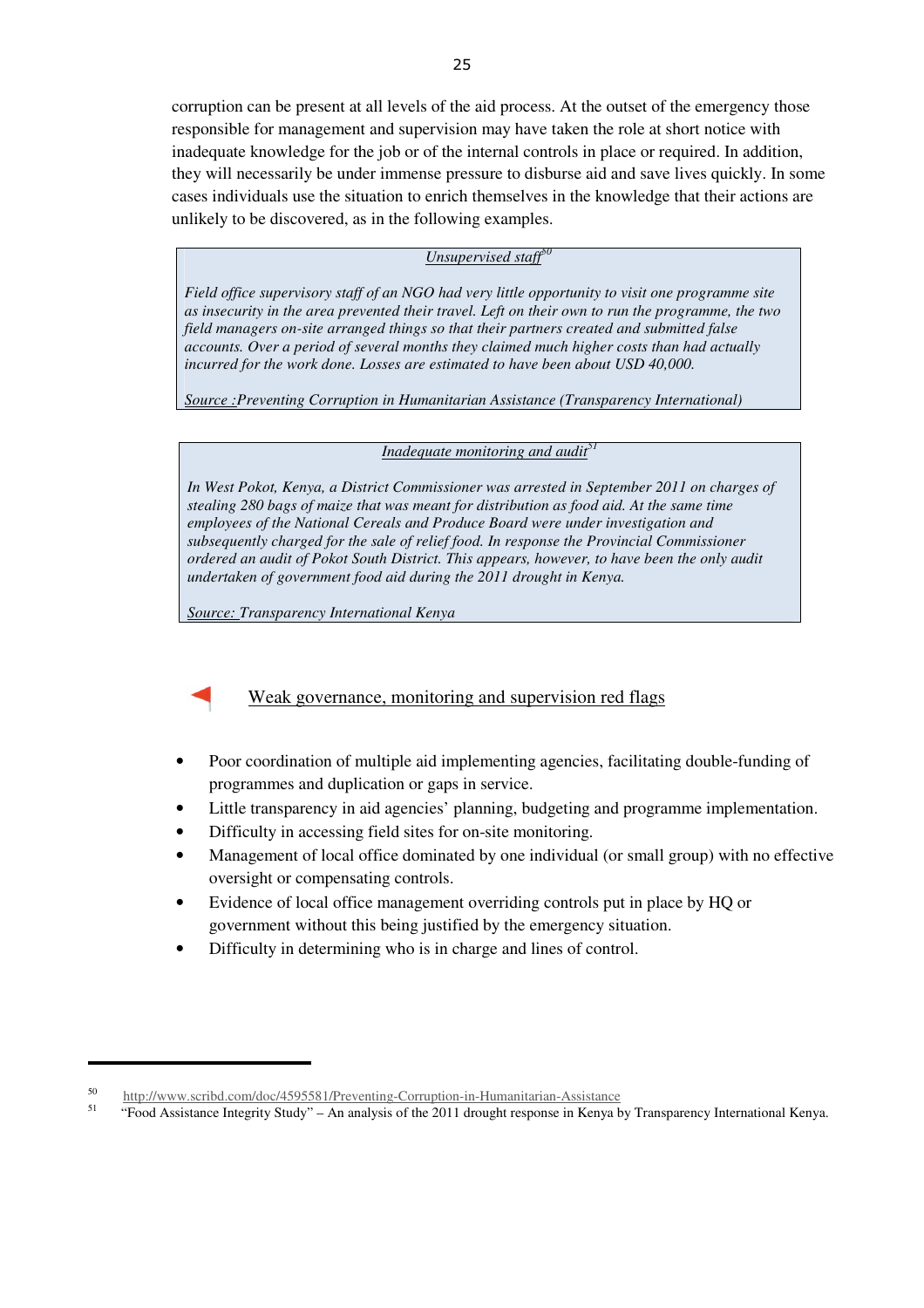- Evidence that known weaknesses have not been corrected on a timely basis or remain uncorrected.
- Documents supporting expenditure declared not adequate and not properly checked or followed up.
- Inadequate monitoring of controls at local level, including automated controls and controls over financial reporting.
- Inadequate training of staff in standard administrative policies, processes, procedures and controls.
- Ineffective communication, implementation, support or enforcement of values or ethical standards to staff, especially to those newly recruited for the emergency.
- Failure to properly examine monitoring and evaluation reports or to follow up and implement their recommendations.

#### C. **Human Resources risks**

The urgency of obtaining help may result in bribery, coercion, cronyism or nepotism playing a role in recruitment of staff, as in the following example.

#### *Bias in recruitment <sup>52</sup>*

*Either due to political interference or internal pressures to employ more staff from a certain ethnic group, bias in recruiting staff was found to be quite common in Kenya. Agencies working in Turkana disclosed that there is a lot of pressure to employ Turkanas in the office, including in more senior positions than they are qualified to occupy. In Eastern Kenya, an agency recently received a death threat from a particular ethnic group in the area to coerce it into recruiting a member of the community in question as a water technician.*

*Source: Transparency International Kenya* 

Inadequate supervision and control may lead to inflation of salary levels, payroll fraud (nonexistent employees, ex-employees, payroll salary higher than authorised salary) or unauthorised taxation of local staff salaries by local authorities or powerful individuals. Staff implementing disaster-related emergency response actions is often expatriate and recruited rapidly on shortterm contracts. They do not fully understand the local context and this may impede their ability to identify and tackle corruption. Local staff taken on and paid to register the needy members of the population and to assist in distribution may see it as their right to engage in fraudulent and corrupt behaviour, as in the following case in Uganda.

 <sup>52</sup> "Food Assistance Integrity Study" – An analysis of the 2011 drought response in Kenya by Transparency International Kenya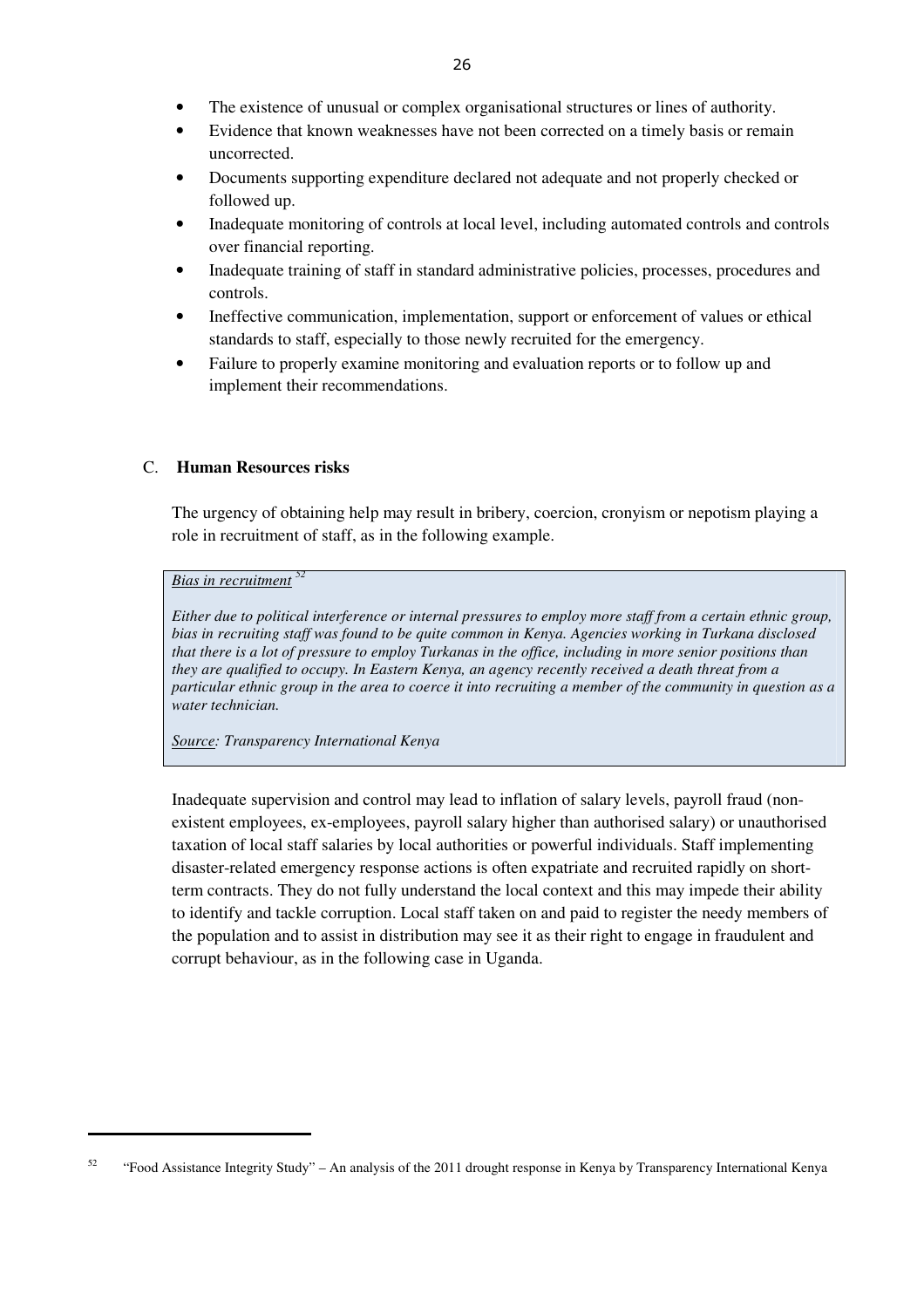#### *Low-paid workers see corruption as a justifiable perk<sup>53</sup>*

*Aid agencies in Uganda frequently took on local helpers to help cope with the influx into camps of refugees from the conflict in the North of the country. These individuals were paid a small amount of money (US\$4-7 per day). They were then often given large numbers of ration cards to distribute during refugee registration. It was later discovered that many of these helpers saw using their position to earn money as a justifiable perk. For example, registration of friends, family and ghost beneficiaries (either on their own or collaborating with local leaders) by adding names during the registration process, pretending to distribute ration cards to refugees then selling them to people outside the camp, altering data to increase or decrease a person's ration or diverting food and distributing it to non-beneficiaries, usually against payment.* 

*Source: Perceptions of Corruption in Humanitarian Assistance among Internally Displaced Persons in Northern Uganda (HPG Working Paper)*

#### Human resource risks red flags

- Large number of temporary staff recruited without vetting.
- Staff recruited rapidly with little attention paid to their previous record of honesty, potential conflicts of interest or personal circumstances (e.g. indebtedness, addiction) which would make them unsuitable for a position of trust.
- Staffing decisions made by one person.
- Unusually high turnover or stability among financial or procurement staff.
- Abuse of position by managers or expatriate staff leading local staff to justify engaging in fraudulent and corrupt activities.
- Low morale among staff and a lax attitude towards controls and procedures.
- Non-respect of requirement to separate incompatible functions.
- Financial, staffing or procurement decisions made at the discretion of a single person or unit without checks.
- More employees on the payroll than would reasonably be expected to carry out the tasks;
- Surplus staff kept on after the emergency is over.
- Inadequate employee details provided.
- The identity of a staff member is missing on the personnel record.
- Employees with duplicate Social Security numbers, names and addresses.
- Personnel not taking leave or staying at home when sick.
- Displays of wealth by staff members.

- Staff giving unreasonable responses to questions from the auditors or getting annoyed with them.
- Rumours of "ghost" workers wages paid to dead, retired or non-existent staff.
- Lack or limited use of training or capacity-building programmes for staff.
- No policy on nepotism, conflict of interest, gifts or hospitality.

<sup>53</sup> http://www.cashlearning.org/downloads/resources/documents/transparency\_international\_uganda\_august-2008.pdf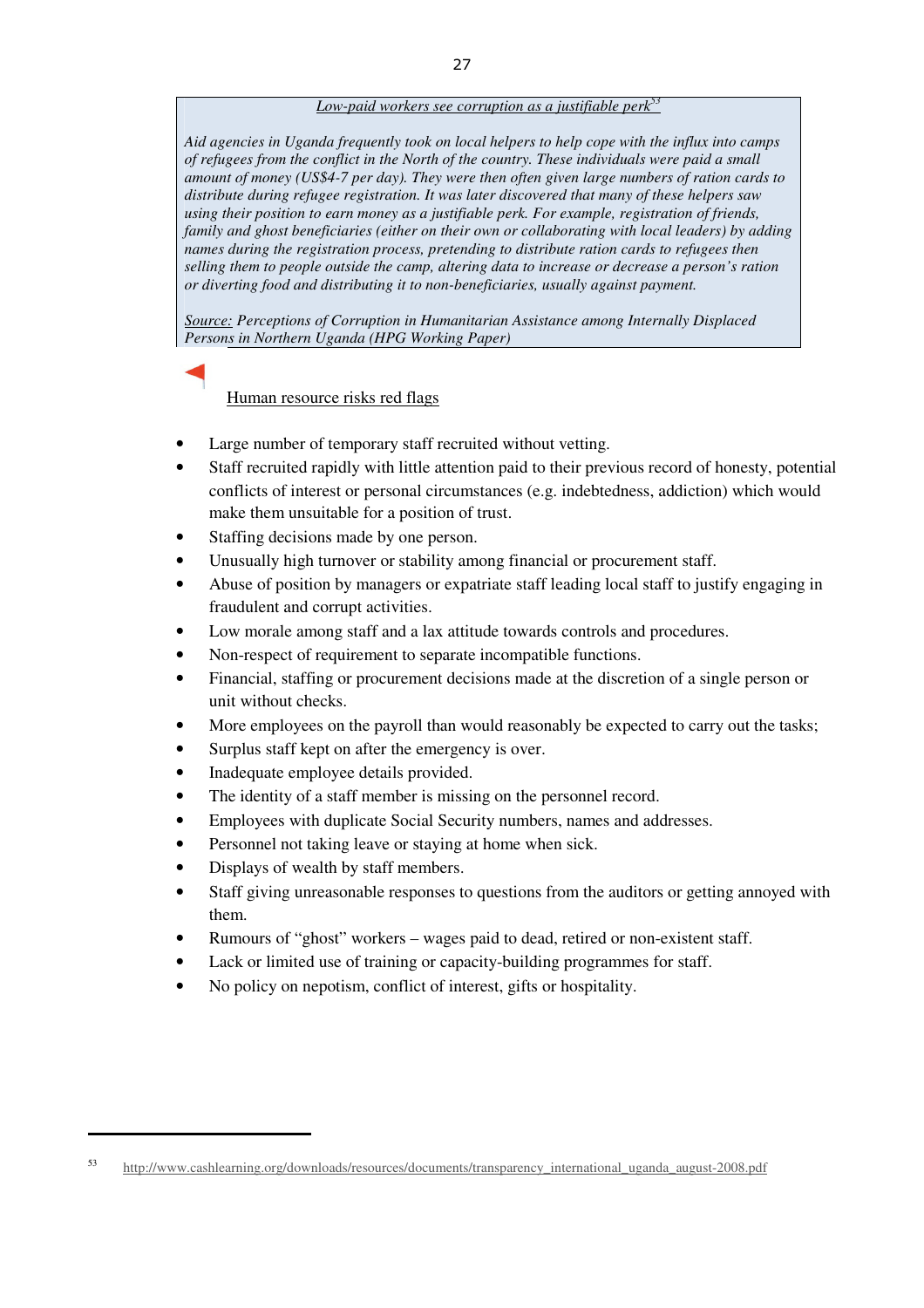• Lack of staff code of conduct, which prohibits fraud, corruption and abuse (including that of a sexual nature).

#### D. **Finance and administration risks**

Internal controls either may not be in place or may not be operating adequately due to the emergency situation. Against this backdrop, unscrupulous staff at all points along the aid flow chain may be tempted to engage in fraudulent or corrupt activity. Examples of risks include that of bribes paid to initiate payments where they are not due, diversion of funds by public officials, agency staff or bank staff or theft of funds held in cash. The following case was uncovered during an audit.

#### *Falsified cash count forms<sup>54</sup>*

*In 2008 the Norwegian Refugee Council HQ sent an auditor to make an on-the-spot cash count at a field office in Liberia. He discovered \$60,000 dollars to be missing. He informed the police, who tracked it down to a locally-employed finance officer who had falsified cash count forms after they had been signed by the manager. The fraudster had not made any attempt to hide his theft by producing false invoices and management had made no checks of his work. This shows the importance of management oversight and properly functioning financial controls.* 

*Source: Preventing Corruption in Humanitarian Operations (Transparency International)* 

Finance and administration risk red flags

•

- Poor implementation of article 9 of the UNCAC.<sup>55</sup>
- Local authority or partner claiming they have not received funds.
- Unclear accounting of funds received.
- Requests for additional funding which cannot be explained.
- Weaknesses in design, operation and effectiveness of the accounting and/or internal controls systems as required by article  $9(2)(c)$  and (d) of UNCAC.<sup>56</sup>
- Failure to strengthen accounting and information systems despite the occurrence of errors.
- Inconsistent, vague or implausible responses from management or employees arising from inquiries or analytical procedures.
- Non-financial staff's excessive participation in or preoccupation with accounting and reporting issues.
- Transactions that are not recorded in a complete or timely manner or are improperly recorded as to amount, accounting period, classification or entity policy.
- Unjustified requests for cash payments to beneficiaries instead of relief goods.

ibid

<sup>&</sup>lt;sup>54</sup> http://www.transparency.org/publications/publications/humanitarian\_handbook\_feb\_2010 page 62<br>55 http://www.transparency.org/publications/publications/humanitarian\_handbook\_feb\_2010\_page 62

<sup>&</sup>lt;sup>55</sup> http://www.unodc.org/documents/treaties/UNCAC/Publications/Convention/08-50026 E.pdf page 12<br>56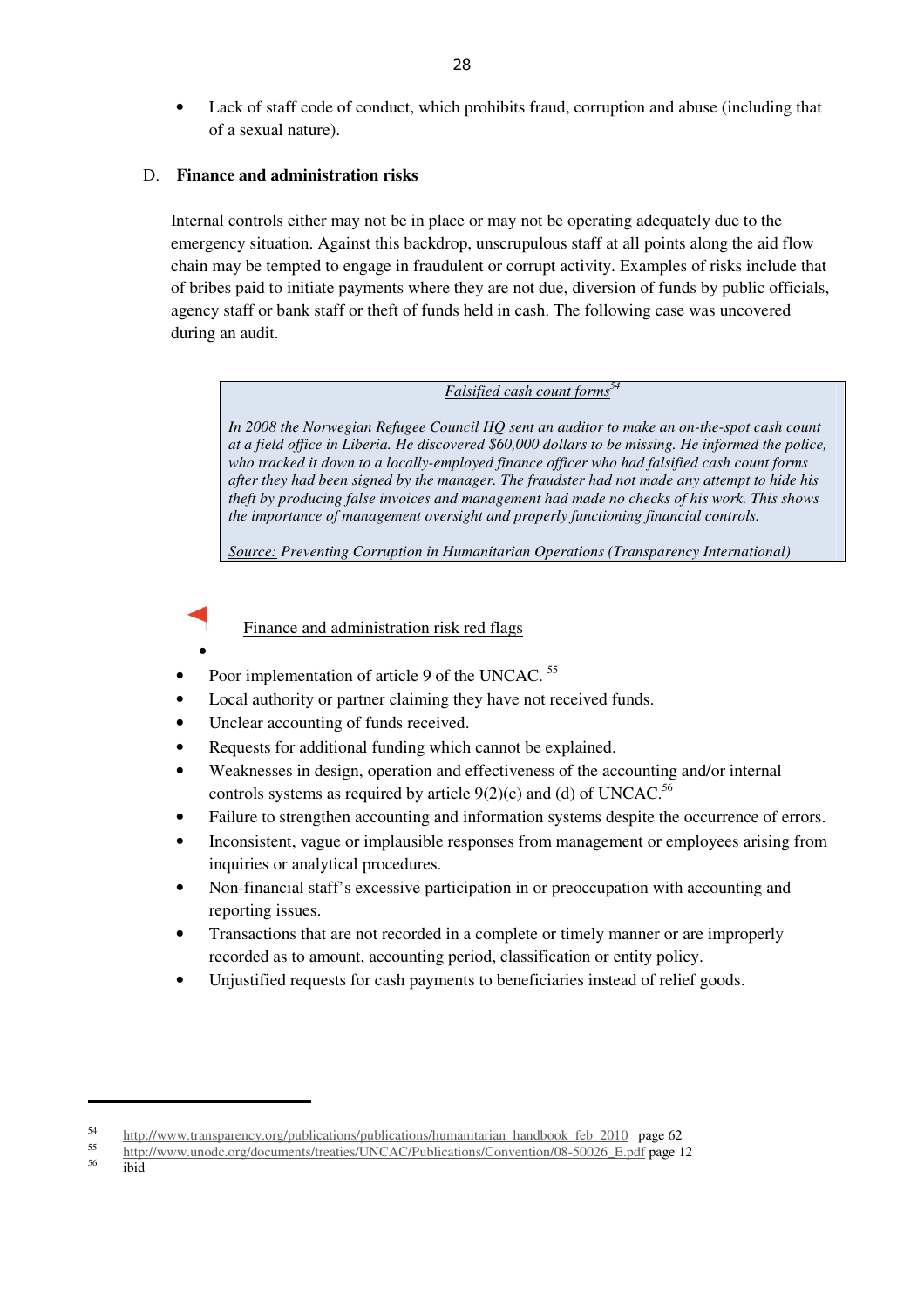- Cash payment receipts or signature sheets with similar signatures or predominantly thumbprints.
- Regular payments not referenced to a contract.
- Large amounts of over- or under-spending.
- Significant budget adjustments.
- Unusually large transactions.
- Unsupported or unauthorized balances or transactions.
- Missing or incomplete documents.
- Failure to use serial numbered documents.
- Documents that appear to have been altered, are suspiciously uniform or that appear to have been forged.
- Electronic records that frequently "crash" and have to be manually re-entered.
- Unavailability of other than photocopied or electronically transmitted documents when documents in original form are expected to exist.
- Significant unexplained items on reconciliations.
- Unusual balance sheet changes or changes in trends or important financial statement ratios or relationships.
- Unusual discrepancies between the entity's records and confirmation replies.
- Unexplained evidence of the use of multiple bank accounts.
- Invoices requiring payment into personal or overseas bank accounts.
- Invoices without documentation of goods received.
- Currency exchange transactions without official bank documentation.
- Insufficient separation of staff duties.
- Evidence of employees' access to systems and records inconsistent with that necessary to perform their authorised duties.
- High turnover rates or employment of accounting, internal audit or information technology staff.
- Staff salary advances not recorded.
- Compensation paid to staff or former staff that is out of proportion.
- Unclaimed wages not returned to cashier.
- Personal expense claims do not agree with the travel records.

#### E. **Needs assessment and targeting risks**

Before supplies are purchased and distributed, needs must be assessed. Potential risks include pressure on assessors to inflate needs or favour specific groups who may not be the neediest in the disaster-affected population. Consultants engaged to carry out the assessment may take advantage of the emergency situation to inflate time or costs. National, regional or local authorities of the affected areas may threaten restrictions or barriers or offer bribes so that the requirements they stipulate are met. Those charged with providing assessments of the situation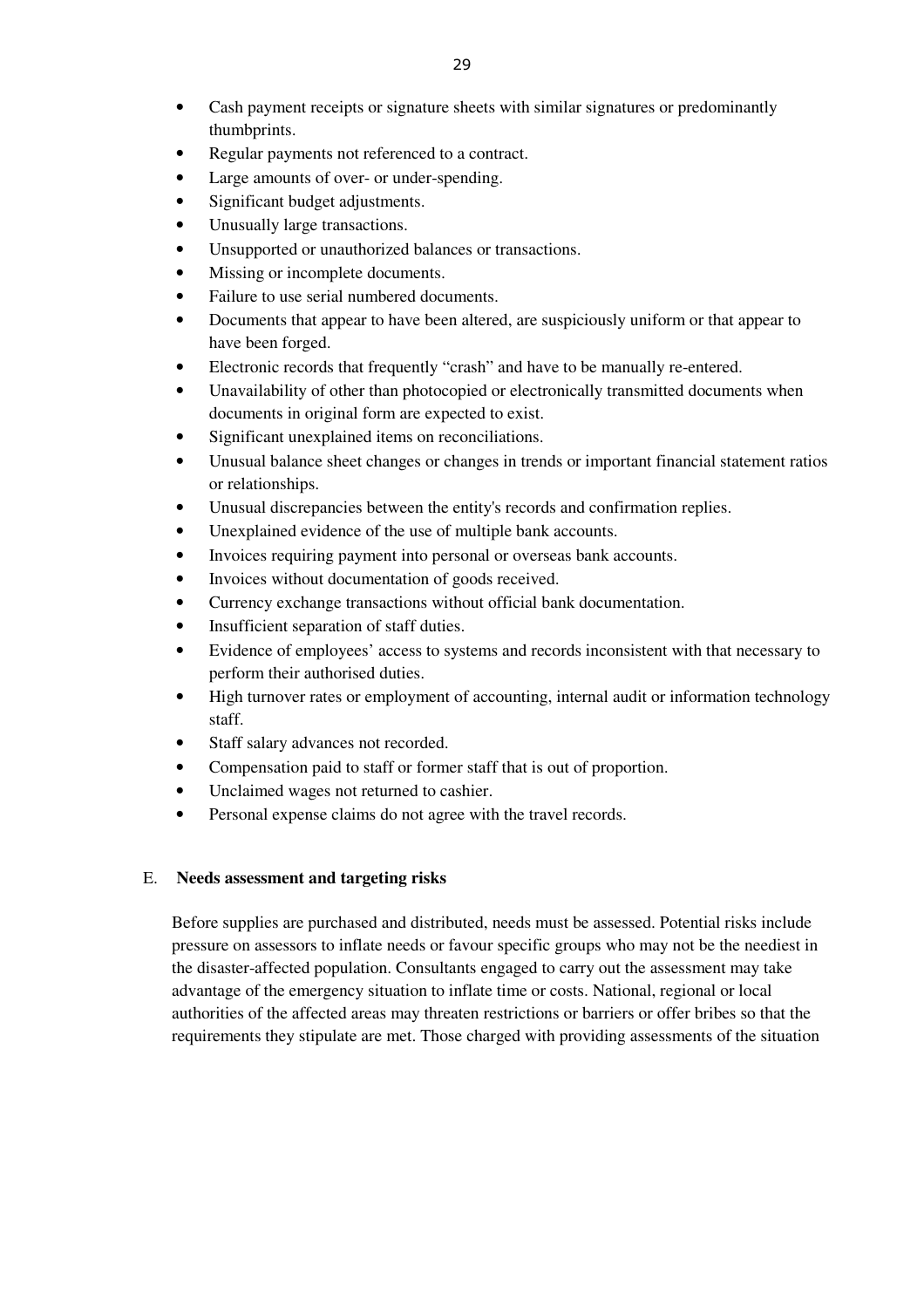and needs may overstate or misrepresent the needs of the affected population, as was reported in the following case.

#### *Falsifying needs assessment<sup>3</sup>*

*According to a war correspondent, "In order to gain funds from donors, a Norwegian aid agency staged a huge set-up. They rounded up some Sudanese children in a field, recruited some Arab*  looking men to pose as slave traders, documented the whole thing as a slave trade in order to get *money for the redemption of these supposed slaves and half an hour later, those 'slaves' were back at work in the fields as free people."*

*Source: Corruption in Emergencies: What role for media? (U4)*

The complexity and urgency of the situation and the lack of local knowledge may result in decisions to charge local government officials or local elites with a decision-making and management roles without adequate supervision as the following example shows.

*Biased targeting and needs assessment<sup>58</sup>*

*In Andhra Pradesh in 2001-2002, a food-for-work programme administered by local elites and set up to meet the needs of victims of a drought was found to be riddled with corruption, with the result that the poorest and neediest members of the population were not receiving the relief aid to which they were entitled. Local elites ensured the best jobs were given to village chiefs and contracts were awarded to unscrupulous contractors in return for bribes. These contractors received low cost rice from the government, paid workers the equivalent value in cash and then sold the rice on the open market. Falsified roll-calls and paperwork were used to cover the fraudulent and corrupt activities. The reason this happened was the decision to decentralise decision-making about recipients, payments and works delivery to community level based on inadequate or false information provided during the initial assessment about local power structures. Once the programme was established there was also a failure to monitor the structure that had been set up.* 

*Source: State Transfers to the Poor and Back: The Case of the Food For Work Programmeme in Andhra Pradesh (ODI Working Paper August 2003)* 

Needs assessment and targeting red flags

- Existence of social, political or cultural divisions in the affected population which may result in the distortion of targeting.
- Unclear, unduly complex or narrow targeting criteria that are not physically verifiable.
- Selection of target groups by national or local authorities and elites with minimal checks by field staff or agency staff.
- Field and agency staff with little local knowledge.

<sup>&</sup>lt;sup>57</sup> http://www.u4.no/publications/corruption-in-emergencies-what-role-for-media/ page 23

<sup>58</sup> http://www.odi.org.uk/resources/docs/80.pdf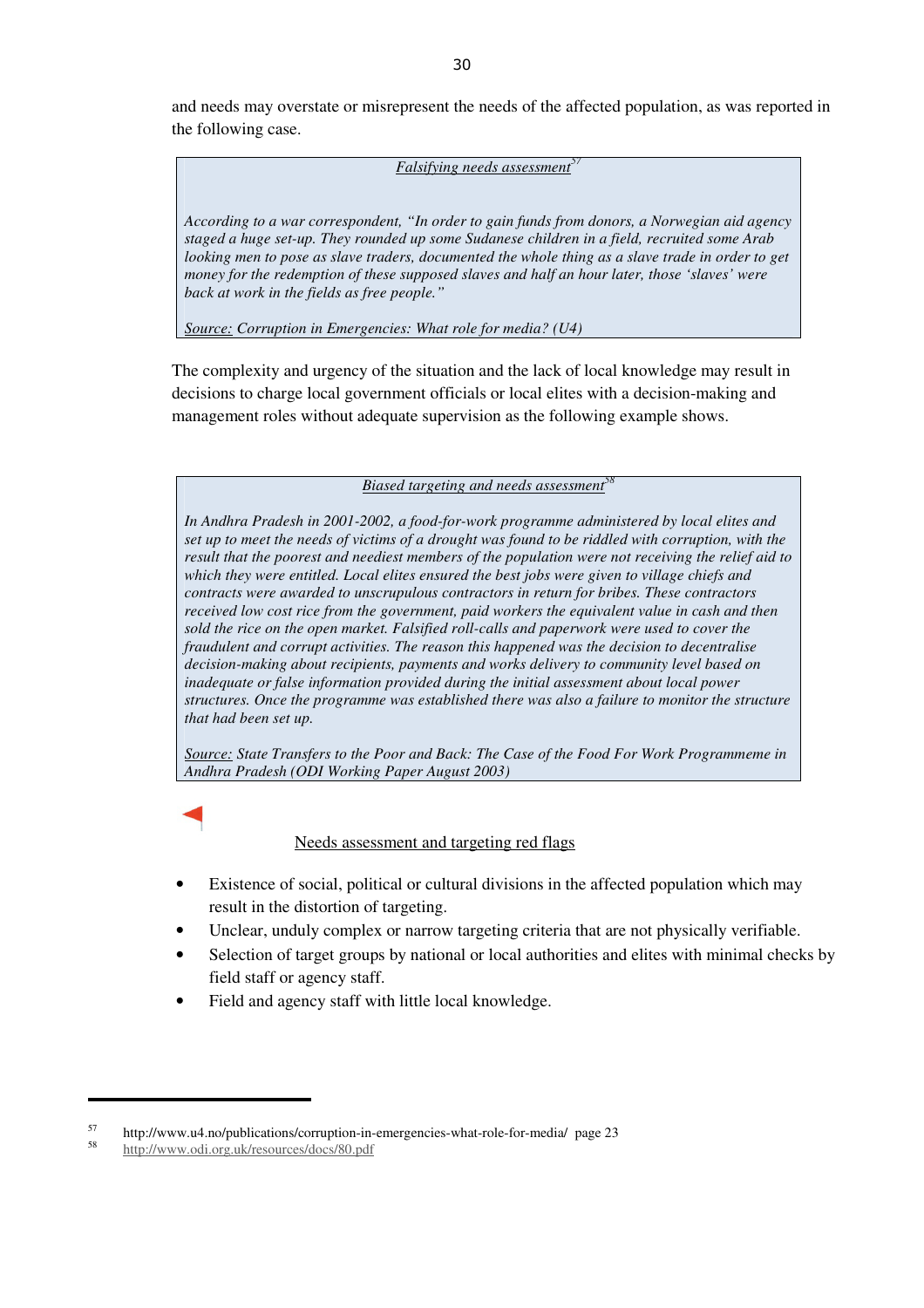- Beneficiaries have not been required to acknowledge receipt of aid.
- Beneficiary lists are absent or have been frequently altered in an unexplained way.
- Evidence to suggest that beneficiaries are mostly from one social group, village or tribe, with the exclusion of others who are equally in need of assistance.
- Products or services identified for purchase not indicated in the need assessment or are of little or no use in the emergency situation.
- Evidence that supplies and services are being directed to areas which are not the neediest locations.

#### F. **Implementing partner risks**

As the emergency evolves, donors of aid and international implementing agencies need to find partners to work with in the field, which may present increased risks of fraud or corruption. Potential partners may bribe or offer kickbacks so that they are selected. This may be in collusion with or at the behest of agency staff. Agency staff may even invent partners for personal gain. The following example illustrates how the requirements of urgency may result in the selection of corrupt partners.

*Diversion involving collusion between transporters and partners<sup>59</sup>*

*The World Food Programme (WFP) provides a vast amount of food aid to Somalia. According to WFP transporters and other sources involved in food aid distribution interviewed by the UN Monitoring Group, the system offers a variety of opportunities for diversion all along the supply chain. Diversion involving collusion between ground transporters and implementing partners is a common form of fraud—especially where transporters and implementing partners are actually owned or controlled by the same people. WFP requires that implementing partners certify the delivery of food as proof that ground transporters have fulfilled their contracts. Implementing partners and transporters, as well as other interested parties, may therefore agree to divert food aid and share the proceeds. Percentages vary, but sources interviewed describe an approximate division of 30 per cent for the implementing partner and local WFP personnel, 10 per cent for the ground transporter and 5 to 10 per cent for the armed group in control of the area. The remainder of the consignment is distributed to the recipient population.*

*Following the UN report and reports in the media, WFP's external auditor and others issued reports that found weaknesses in WFP's control of its operations in Somalia.<sup>60</sup> In response, WFP took steps to strengthen its controls. However, a subsequent audit by the United States Government Accountability Office found, inter alia that WFP staff lack appropriate instructions to develop monitoring plans for those areas that are most vulnerable to waste, fraud and abuse. The GAO also found that WFP lacks reliable data on food assistance distribution and losses and that WFP's Executive Board oversight is limited.<sup>61</sup>WFP agreed with the overall conclusions of the report.* 

*Source: Report of the Monitoring Group on Somalia pursuant to Security Council resolution 1853 (2008)*

<sup>&</sup>lt;sup>59</sup> http://reliefweb.int/sites/reliefweb.int/files/resources/467A5CB05AD7E446492576EA0004325D-Full\_Report.pdf page 60 <sup>60</sup> Comptroller and Auditor General of India, *External Audit Report: World Food Program's Somalia Operations*, WFP/EB.1/2011/5-B/1 (2011) See http://one.wfp.org/eb/docs/2011/wfp229200~1.pdf

<sup>61</sup> GAO, World Food Program: Stronger Controls Needed in High-Risk Areas (GAO-12-790 : 13 September 2012) See http://www.gao.gov/assets/650/648243.pdf.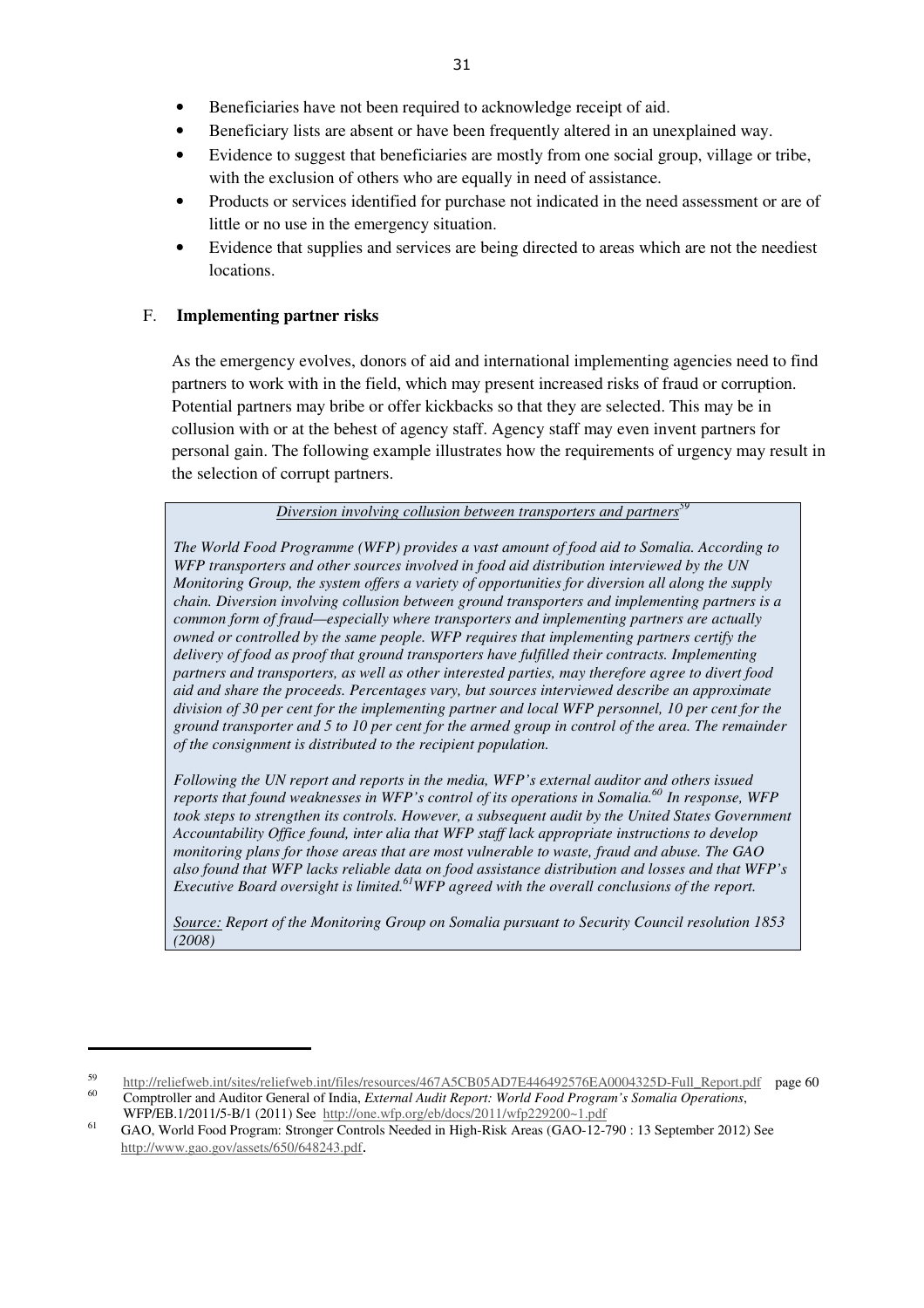Implementing partner red flags

- Potential partners who do not have physical offices, clear governance structures or adequate references.
- Reports by potential partners, local officials or in the media that the selection of partners was nepotistic or based on cronyism, bribes or extortion.
- Signs that costs are inflated due to an excessive number of partners or inflated organisational structures.
- No clear and agreed partnership agreement with contractual obligations on what and how aid will be delivered.
- Partners resistant to monitoring and evaluation by lead agency.
- Failure by partners to deliver services required.

#### G. **Obtaining supplies: purchasing and procurement risks**

Amongst programme support functions, procurement is generally considered to be the area with the highest risk of fraud and corruption. Following a disaster the first priority is to identify and meet the most urgent needs of the population affected through the purchase and distribution of the necessary goods and services. Local institutions and public services may not be functioning as normal or at all, following the disaster. The importance of price and quality are likely to be temporarily subordinated to concerns with urgent delivery and it is probable that some inefficient procurement will occur. The risk of this is greatly reduced if adequate disasterpreparedness steps have been taken. SAI auditors should check the procedures in place for emergency procurement following disasters, which may include derogations from normal tendering procedures. For example, international procurement may be too time-consuming, unduly costly and run the risk of distorting local markets or it may be difficult to obtain the minimum number of bids in view of the devastation of the local economy. SAI auditors should be aware of the additional risks of fraud and corruption in such circumstances. The following example illustrates the consequences of failed emergency procurement.

#### *Failed emergency procurement<sup>62</sup>*

*Following emergency procurement procedures resulted in insufficient evaluation, as reported in the Sri Lankan media: "When work on the Hungama tsunami housing project commenced in 2005, the plan was to build 100 houses for victims who had lost their homes. A year later only three houses were occupied and of that only one by a tsunami victim. Only 70 houses were built and most of them are falling apart at the site located in Siribopura, Hambantota, 260 km from the Sri Lankan capital Colombo. The funders of the massive project and the contractors agree that the houses were constructed using low quality material and each blames the other of embezzlement."*

*Source: Corruption in Emergency Procurement (U4)*

<sup>62</sup> http://www.u4.no/publications/corruption-in-aid-funded-emergency-procurement/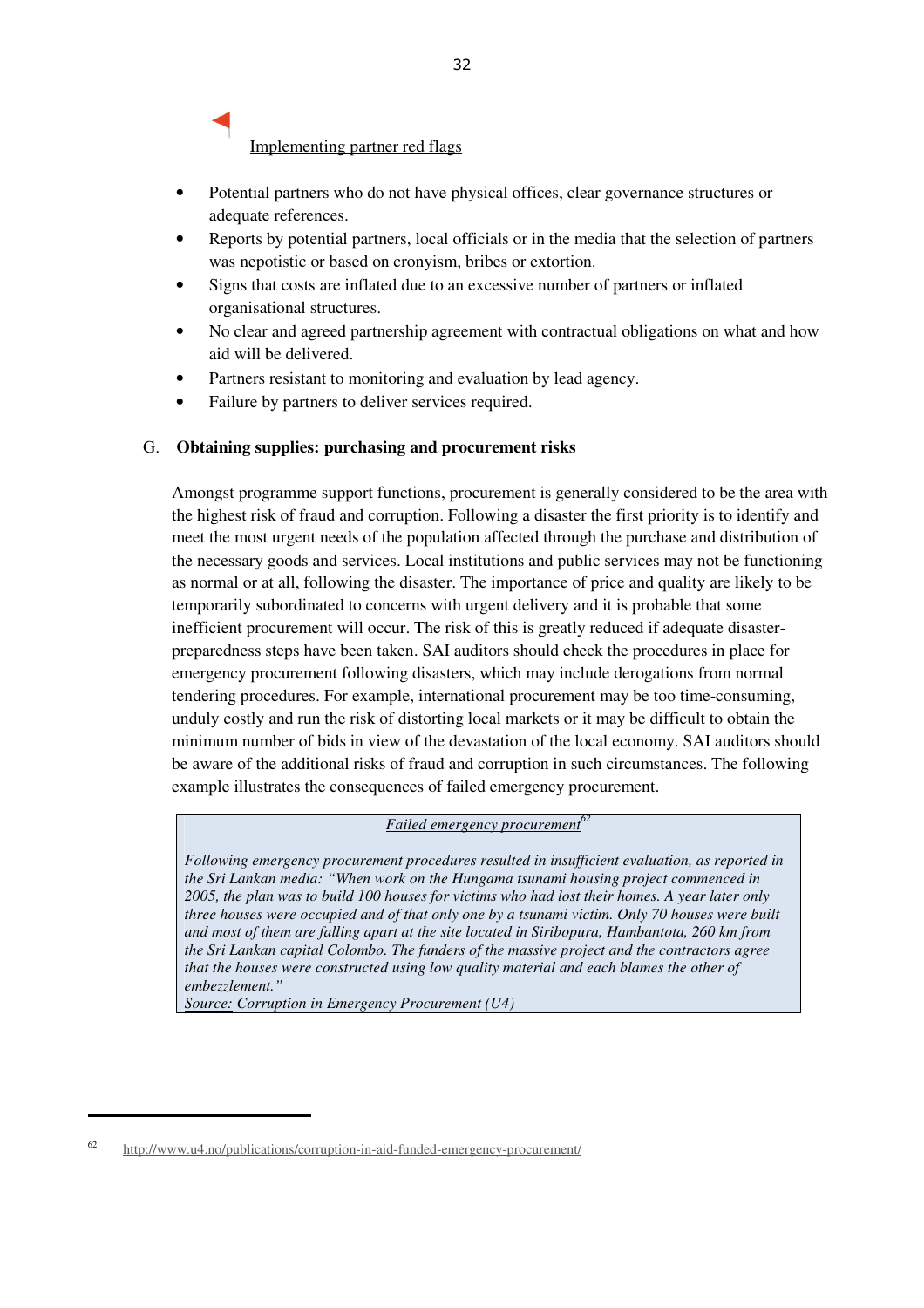Rushed decisions and inexperienced personnel can result in overpricing goods needed urgently, as in the following example.

#### *Overpricing of urgently needed goods<sup>63</sup>*

*A UNHCR report on the 2004 tsunami response in Sri Lanka that noted in the supply of shelter supplies the zinc roofing internationally procured cost US\$ 950,000 and that the local cost would*  have been slightly higher than the 15 per cent benchmark established by UNHCR. The urgency of *the procurement and the initial aim to complete the transitional shelters by 30 June 2005 was not fully taken into account. Before the internationally procured zinc sheets arrived, a further 10,000 were procured locally at a cost of US\$ 98,000. Therefore most of the envisaged savings by procuring internationally were lost and the programme over-procured roofing sheets: enough for almost 4,000 extra shelters."* 

*Source: Corruption in Emergency Procurement (U4)*

Where emergency procurement procedures are applied, derogations should be transparent, clearly documented, duly justified and time-limited. This is also the case for direct purchasing without tendering which is often carried out in the early stages of the emergency response phase. Many of the following red flags for procurement will be apparent when emergency procurement procedures are applied. These red flags should nevertheless be examined by SAI auditors since corresponding opportunities for fraud and corruption are present. Goods which are directly purchased are subject to the same red flags as shown below for the post-award phase.

General procurement red flags

- Poor implementation of article 9 (1) of the United Nations Convention against Corruption.<sup>64</sup>
- Continued use of emergency procurement procedures, which permit normal procurement rules to be circumvented, when they are no longer justified (e.g. to take on contractors to rebuild local government offices in the aftermath of a disaster).
- Procurement of goods and services that might be prone to corruption, such as food assistance, construction materials and medicine.
- The size of the contract. $65$
- Reduced financial controls.<sup>66</sup>

  $h_{\text{t}}$  http://www.u4.no/publications/corruption-in-aid-funded-emergency-procurement/<br> $h_{\text{t}}$ 

<sup>&</sup>lt;sup>64</sup> http://www.unodc.org/unodc/en/treaties/CAC/index.html

The largest contracts are often procured in agreement with headquarters staff. Medium-sized contracts are normally handled by a regional office or an office in the capital of the country of operation. Small contracts are usually negotiated by emergencyworkers located in the area of operation. "On the spot" procurement seems to be more prone to corruption. However, there is also the counter-argument: Bribes are often calculated as percentages of the total contract amount. The larger the potential contract, the more willing a firm might be to take risks in the form of corruption. Donors and aid agencies experience enormous pressure to spend vast amounts of money quickly and therefore are likely to favour larger contracts with a few suppliers rather than many small contracts that are difficult to manage.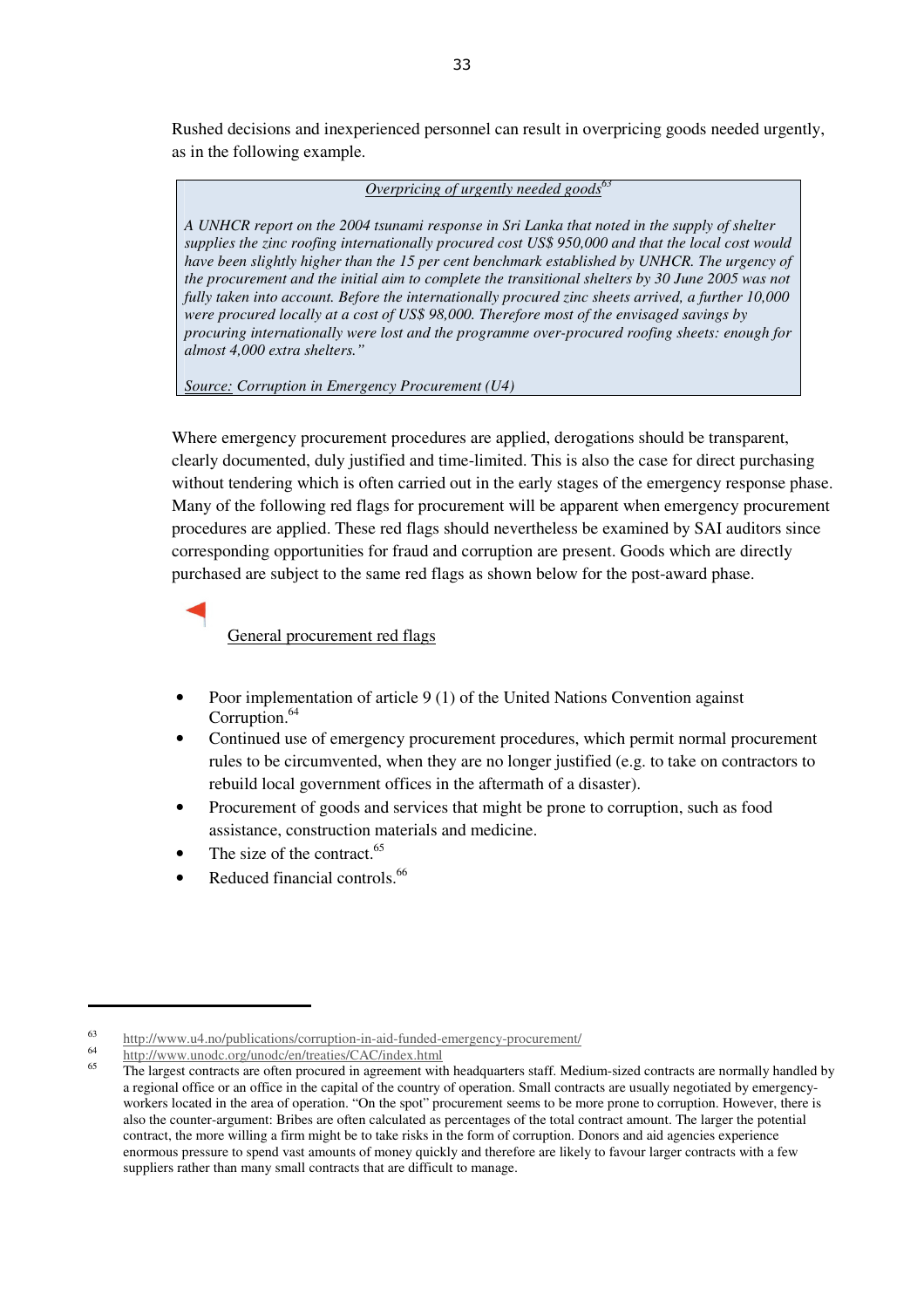- Insufficient free competition conditions (monopoly over key supplies).
- Complex, unclear or conflicting procurement legislation.
- Existence of legal proceedings or inspection by regulatory authorities.
- Complaints received from potential suppliers or in the media about unfair practices related to awarding of tenders.
- Reports from beneficiaries or in the media of non-deliveries or of delivery of substandard goods, services or construction.
- Failure to consult lists of doubtful companies, such as the World Bank Listing of Ineligible Firms.<sup>67</sup>
- Donated relief goods on sale in local stores or markets.
- Goods with imminent or past expiry dates.
- Excessive discretion to determine demand and preferences granted to procurement officers, which makes it easier it is to cover improper influence over their decisions.
- Ex government officials or their family members functioning as executives of companies to which tenders have been awarded.
- Use of intermediaries for which there appears to be no clear operational justification.
- The absence of a list of pre-approved potential suppliers in case of emergency.

### Pre-tendering phase red flags

- Efforts to purchase items not specified in the need assessment.
- Manipulation of procurement thresholds to avoid prior review.
- Unreasonable prequalification requirements (in the context of an emergency situation).
- Ambiguous, incomplete or misleading bid specifications.
- Bid specifications which are too narrow or too broad or in any way designed to exclude or favour a particular supplier, product/brand or national, political, social, economic or ethnic group.
- Inadequate bid evaluation criteria or procedures.
- Contract amounts just below the threshold for competitive bidding or senior management review.



Tendering and decision-making phase red flags

- Failure to make bidding documents available to all candidates who could potentially supply the goods and services required in the emergency situation.
- Short or inadequate notice to bidders (seen within the context of the emergency).

 <sup>66</sup> In emergency situations, normal financial control procedures are often "fast-tracked" to enable staff to respond flexibly and quickly to needs as they arise. Furthermore, ad hoc acquisitions, even where framework agreements exist, are more readily accepted.

<sup>67</sup>

http://web.worldbank.org/external/default/main?theSitePK=84266&contentMDK=64069844&menuPK=116730&pagePK=64 148989&piPK=64148984)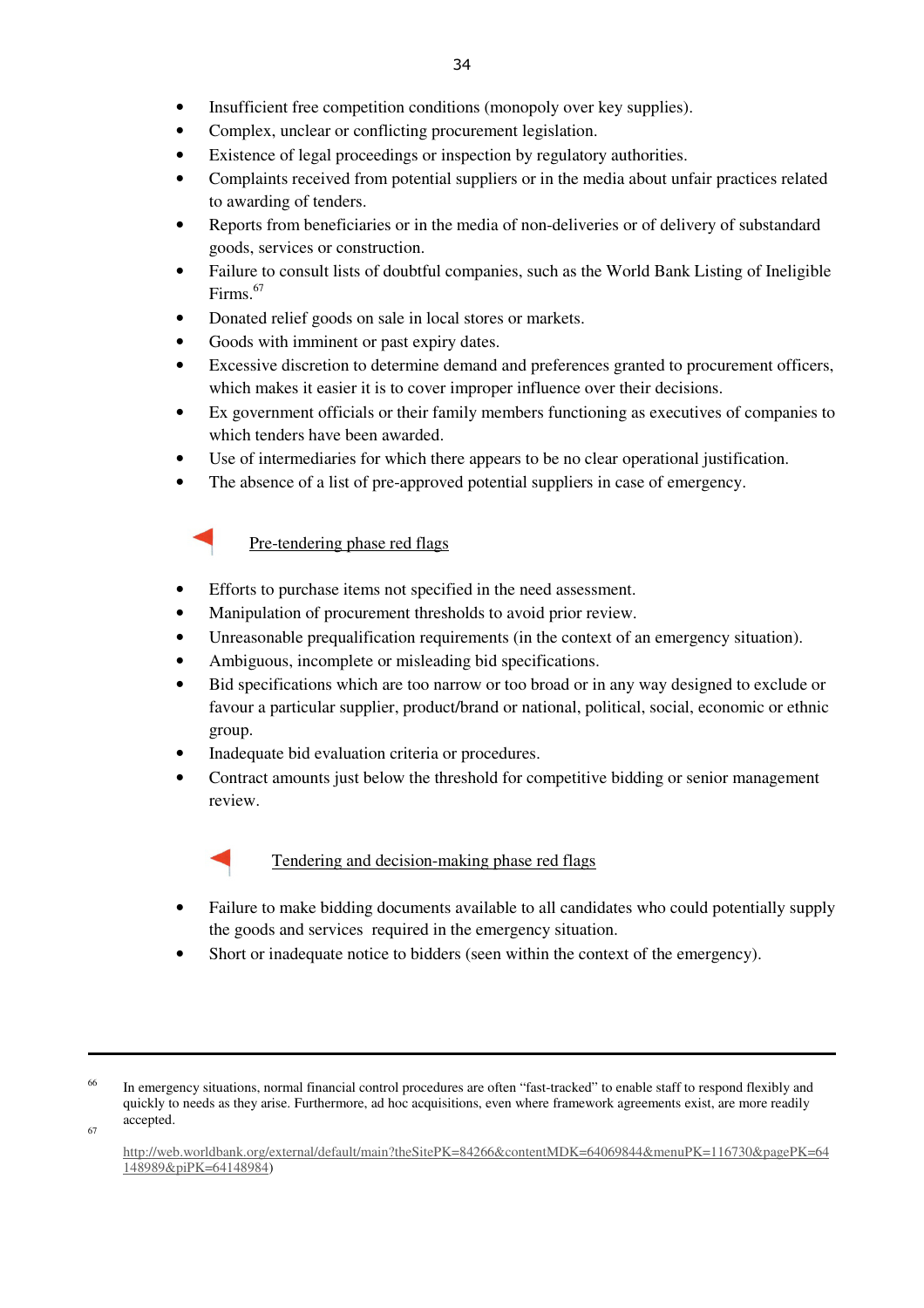- Political and diplomatic pressure.
- Unusual bidding patterns.
- Apparent connections between bidders (name, address, email, telephone or belonging to same political, social, economic or ethnic group).
- No physical address or telephone landline given (only P.O. Box and cellphone numbers).
- Common patterns in competing bids: the same calculations, errors, language, spelling, print style or typeface under different letterheads.
- Multiple contract awards to the same company.
- Frequent or inadequately justified "sole-sourcing," direct purchasing or negotiated contract.
- Bids which are unreasonably high or low.
- Bids not stored securely or opened in advance of due date.
- Bids not sealed or bid-opening procedures which are not transparent.
- Award to other than the lowest qualified bidder.
- Disqualifications that are poorly documented or explained.
- Evidence of pressure to select a certain contractor, subcontractor or agent.
- Contracts awarded to known friends, family of agency staff or to companies in which staff have a financial interest.
- Winning bid is very close to budget or estimate.
- Winning bid consistently the last submitted, altered at the last minute or just below the next lowest bid (indicating possible insider information).



- Frequent and inadequately justified sole-sourcing/direct purchasing.
- Use of agents or subcontractors of questionable integrity or restricted to a single political, economic, social or ethnic group.
- Over invoicing and under delivery by suppliers.
- Suppliers with no physical address.
- Beneficiary complaints regarding poor-quality goods, works or services.
- Delivery of goods, works or services which are poor-quality or do not conform to contract specifications.
- Continued acceptance of poor-quality goods, works or services despite awareness that requirements are not being met.
- Frequent contract amendments (change orders) or which appear unreasonable in the context of the contract signed.
- Questionable invoices which require clarification from sources outside the auditee;
- Invoices without matching orders.
- Unsolicited invoices.
- Payments made without matching invoices.
- Paying substantially more than market prices for goods and services without good reason.
- Absent, questionable or inadequate documentation.
- Repeated delays in customs clearance.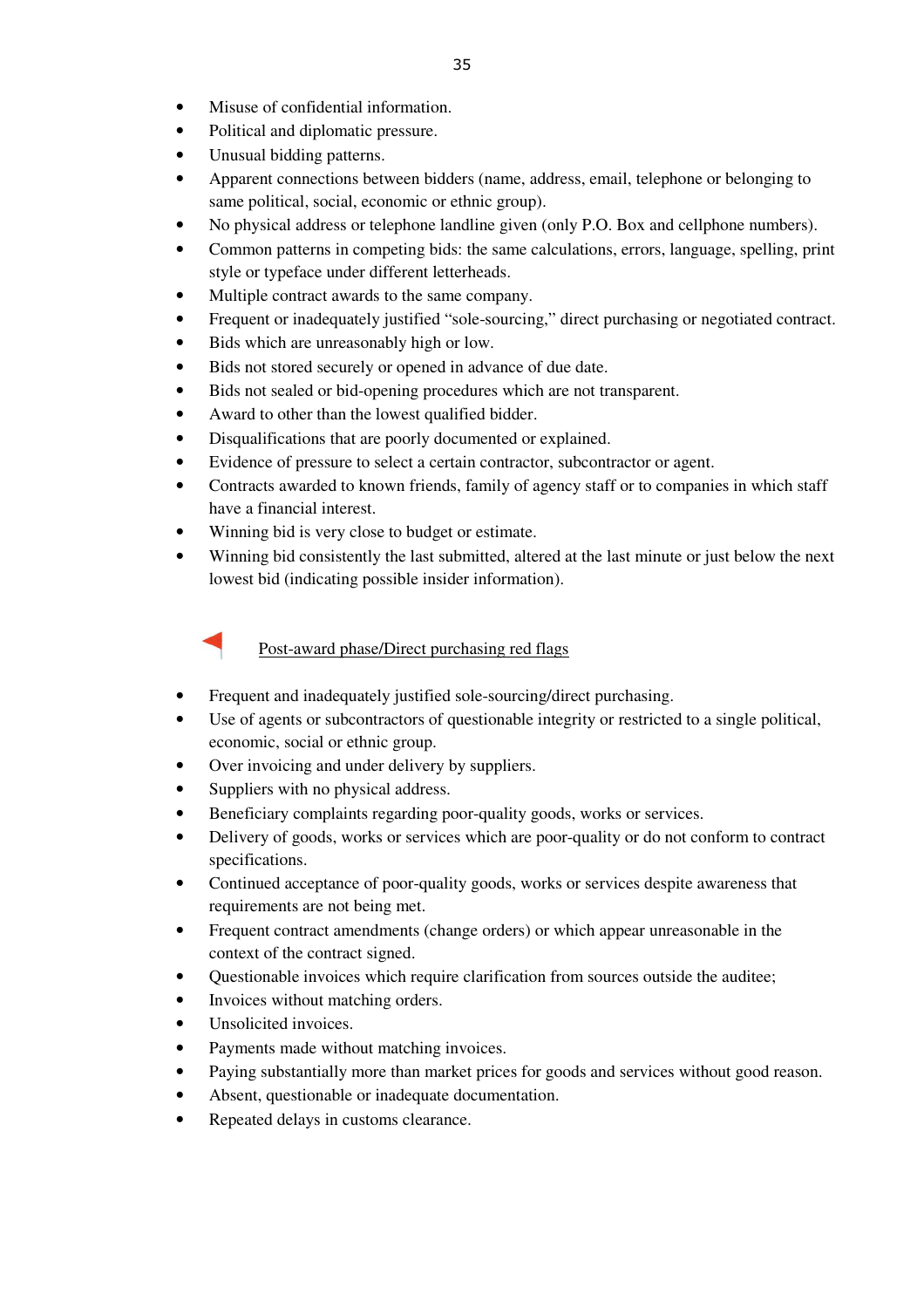#### H. **Goods and assets management risks**

Weak controls and non-existent inventories may result in theft or the unauthorised use of assets against payment or for favours. Storage risks include attacking, looting and pillaging of warehouses, possibly in collusion with local staff. The following 'doughnut scam' is an example of how theft in a warehouse was concealed.

#### *The doughnut scam<sup>68</sup>*

*The 'doughnut scam,' which was reported by two agencies, illustrates some of the challenges in goods storage. In this scam, commodities are stacked in such a way that when one walks around the floor of the warehouse everything appears to be in place. However if one is able to get above the stacks of goods, it becomes apparent that they are hollow (thus the stack is in the shape of a doughnut), as all of the commodities that should have been in the centre had been removed.* 

*Source: Preventing Corruption in Humanitarian Assistance (Transparency International)*

### Goods and assets management red flags

- Too much stock or the wrong kind purchased.
- Stocks stored in such a way as to conceal theft.
- Evidence that staff enter storage at unusual times.
- Supplies appear for sale on the local markets.
- Missing or incomplete inventory or assets recorded in the inventory and physically absent with no explanation.
- Weak control over physical assets or equipment that can easily be abused (e.g. cellular phones, digital cameras, computers, vehicles, fuel, tools, etc).
- Equipment not available for verification.
- Unauthorized use of assets.
- Disposal of assets not documented.
- Assets sold under market value.
- Loss of materials used in confidential government processes such as identification documents and passports.
- Multiple repairs made and purchase of spare parts claimed for assets.
- High maintenance costs.

- Vehicles used at strange times.
- Unexpectedly high consumption of fuel.

<sup>68</sup> http://www.scribd.com/doc/4595581/Preventing-Corruption-in-Humanitarian-Assistance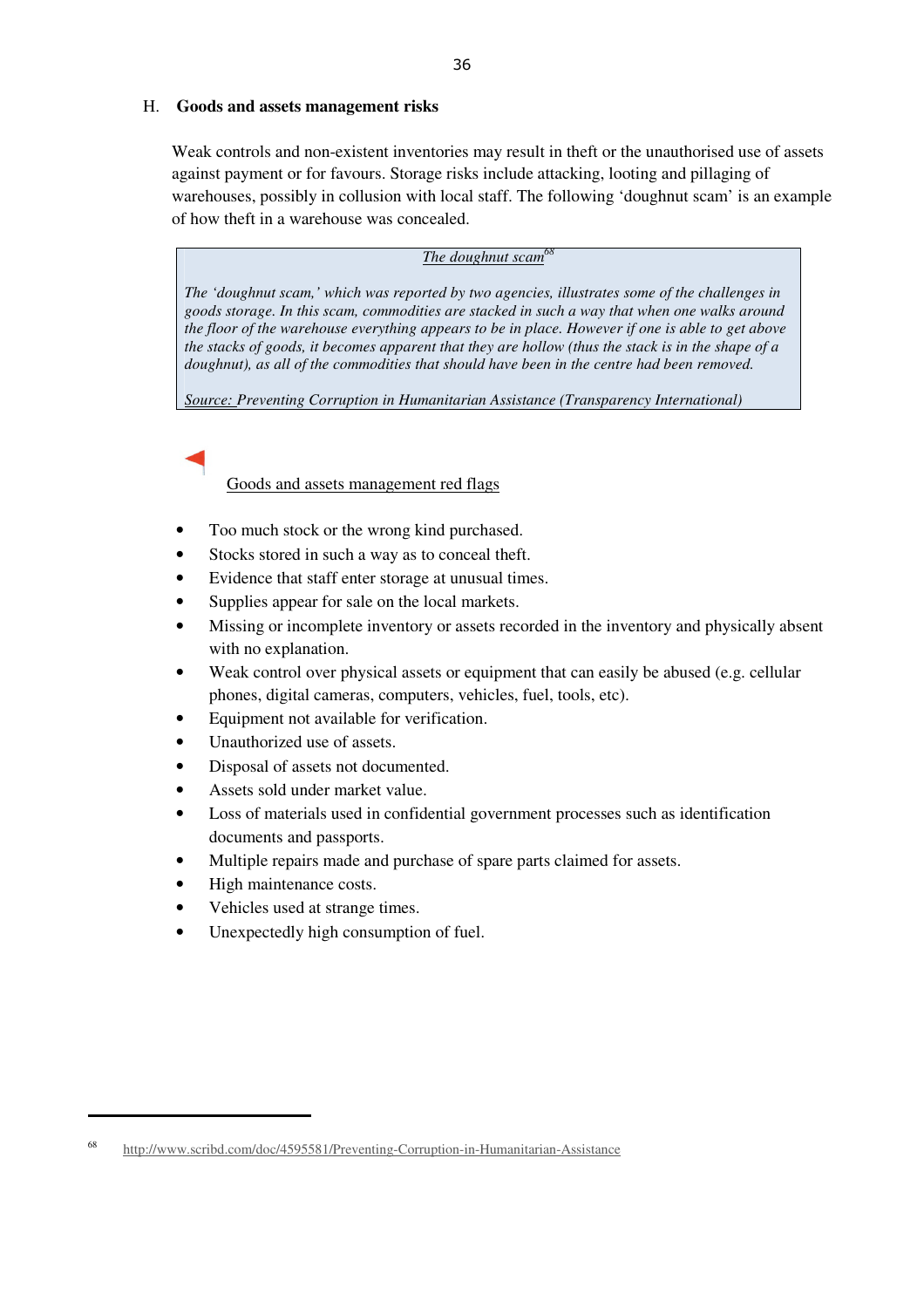#### I. **Movement of goods risks**

Transporting goods and supplies brings with it the risks of attacks, looting or loss of goods through extortion, coercion, bribery or diversion. Local staff may be bribed to falsify or not carry out reconciliation of goods dispatched and received, covering up leakage. Illegal charges may be made for the passage of goods, such as through roadblocks or visas. Diversion of supplies is generally for their subsequent sale on the open market, as in the following example.

#### *Diversion of supplies during distribution<sup>69</sup>*

*According to a bus driver helping to deliver humanitarian aid in Afghanistan:"I remember that when there were distributions, I had one or two block leaders who would take [hire] my truck once a week, fill it up completely with aid items and go to the market to sell them. These products were taken from the people by force or were goods never given to the people."* 

*Source: Corruption perceptions and Risks in Humanitarian Assistance: an Afghanistan Case Study (HPG)* 

### Movement of goods red flags

- Repeated delays in customs clearance of goods.
- Existence of checkpoints through which aid and supplies must pass with the possibility for local authorities or local militias to extort bribes.
- No verification carried out of the quantity and quality of food and supplies following transportation but before distribution to ensure none has been diverted between the warehouse and point of distribution.
- More vehicles purchased or contracted than needed for amount of goods to be transported.
- Transport takes an unexpectedly long time.
- Mileage registered on transport vehicles or use of fuel substantially larger than normal for comparative trips/vehicles.
- Frequent reports of loss or damage of goods during transport.
- Handwritten, manually altered or photocopied transport documents.
- Reports and rumours that relief goods appear for sale on local markets.
- Packaging of food deliveries is damaged on arrival at the distribution point.
- Complaints of non-receipt or partial receipt of aid entitlements.

#### J. **Registering beneficiaries and distribution of aid risks**

The registration of individuals entitled to aid following an emergency provides many opportunities for fraud and corruption. The victims are often unaware of their entitlements or

 <sup>69</sup> http://www.odi.org.uk/resources/docs/4162.pdf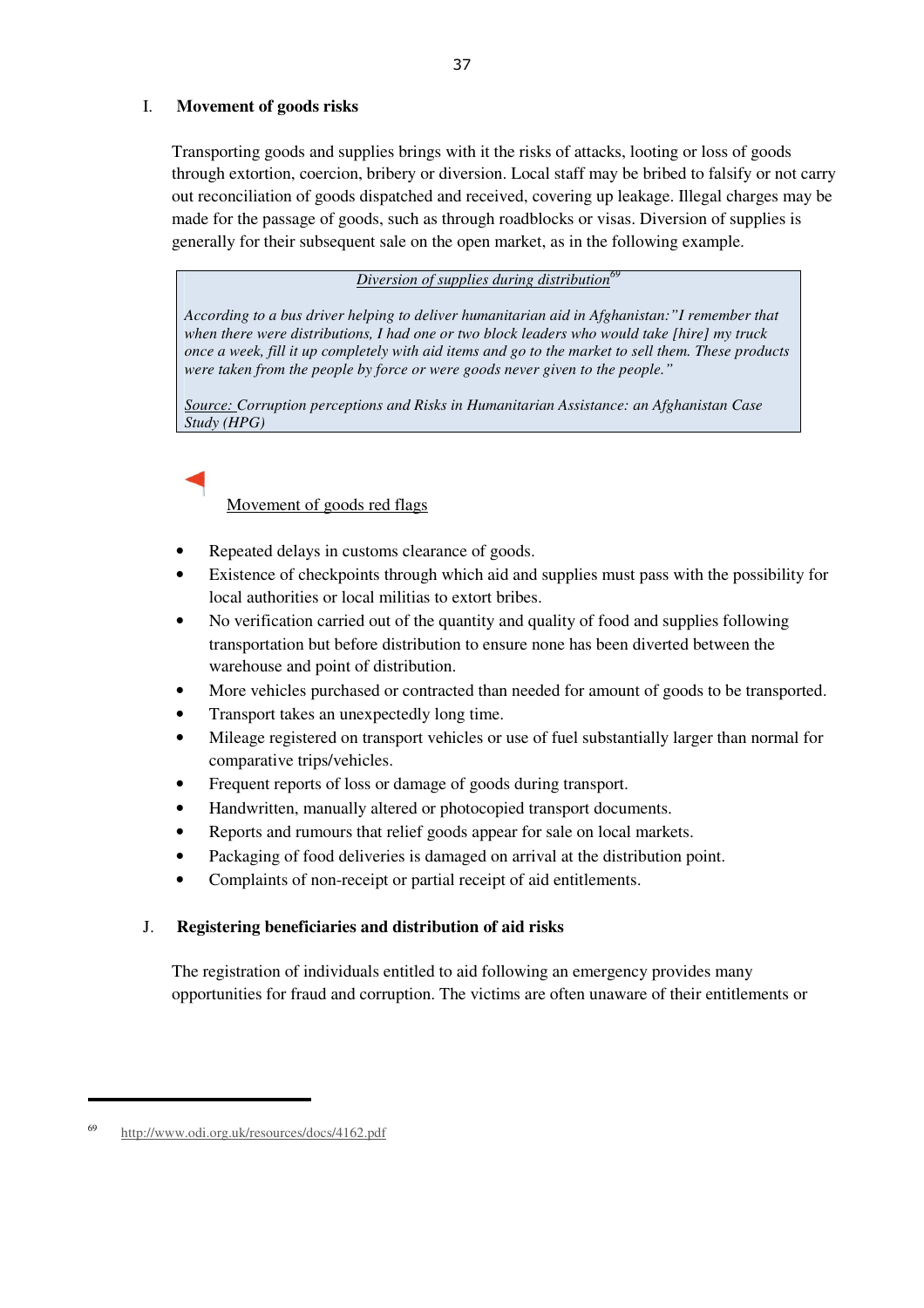powerless to take action. A widespread form of corruption as reported in the media and by beneficiaries is the requirement of some form of payment (in cash or in kind) from the beneficiaries of aid to receive the aid to which they are entitled, as in the following case.

#### *Beneficiaries obliged to pay for aid to which they are entitled<sup>70</sup>*

*In Liberia internally displaced persons and refugees in several of the camps reported being obliged to pay 100-500 Liberian dollars in order to be registered at the camps, while others stated that women had to pay with sex. Several people alleged that camp leaders brought local residents who had not been displaced into the camps to be registered, which enabled excess numbers to be registered and extra registration cards to be generated, thereby making it easier to divert the food aid.* 

*Source: Corruption Perceptions and Risks in Humanitarian Assistance: a Liberia case study (HPG)*

Other reported risks involve false beneficiaries (or their leaders) bribing those drafting lists of emergency relief aid beneficiaries. Local authorities, politicians or elites may give preference to individuals based on social or political allegiance and ignore the neediest individuals. On the other hand, beneficiaries who are eligible may find a way to register more than once or claim falsely.

#### *Distribution problems<sup>71</sup>*

*Former aid workers from Maslakh, Afghanistan reported that "Just prior to the distribution, bribes were given to managers or supervisors of the distribution in order to capture the wheat or the flour and then sell it on the market"; "Food was distributed through block leaders' representatives and would not reach the targeted beneficiaries" and "The quality of non-food aid was inferior than the one that was supposed to be distributed, for example, blankets were single ply instead of double". Interview with a beneficiary:* 

*"Our turn was systematically skipped in order for the distributors to keep the excess food."* 

 *Source: Corruption perceptions and Risks in Humanitarian Assistance: an Afghanistan Case Study (HPG)*

The following case shows the potential for huge sums to be paid out to fraudulent beneficiaries in the absence of proper preventive and detective controls.

*Payments made based on bogus registration data<sup>72</sup>*

*The US SAI, the Government Accountability Office, identified significant internal control weaknesses in the Individuals and Household Program that resulted in the Federal Emergency Management Agency making tens of thousands of payments based on bogus registration data.* 

<sup>70</sup> http://www.odi.org.uk/resources/docs/379.pdf 71

 $\frac{h_{\text{t}}}{2}$  http://www.odi.org.uk/resources/docs/4162.pdf<br> $\frac{h_{\text{t}}}{2}$ 

http://www.gao.gov/assets/120/115223.pdf Report number GAO-07-418T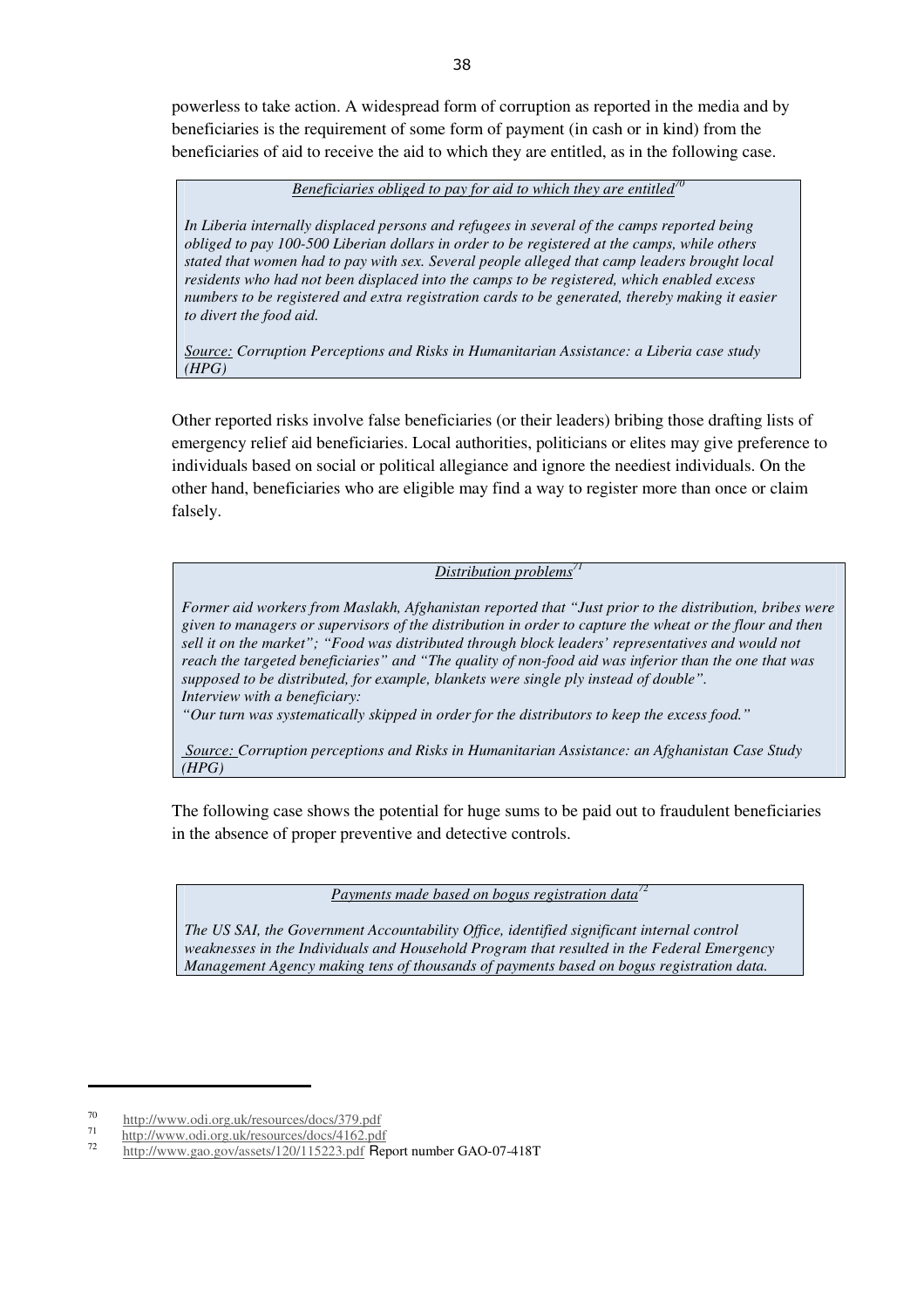*The following examples relate to the hurricane Rita and hurricane Katrina recovery efforts:* 

- *Millions of dollars paid to individuals who used bogus damaged property addresses, invalid Social Security numbers or duplicate registrations.*
- *Millions of dollars in payments to thousands of registrants who used Social Security numbers that had never been issued or belonged to deceased individuals.*
- *Millions of dollars paid on over a thousand registrations containing the names and Social Security numbers of individuals incarcerated in federal or state prisons during the hurricanes.*
- *FEMA provided thousands of individuals with rental assistance money while at the same time providing rent-free housing in hotels, apartments and FEMA trailers.*
- *FEMA provided about \$20 million in potentially duplicate payments to individuals who registered and received assistance twice, for both hurricanes Katrina and Rita, using the same Social Security number and damaged address.*
- *Several million dollars' worth of payments were made to ineligible nonqualified aliens.*

*Source: Hurricanes Katrina and Rita Disaster Relief (GAO 29 January 2007)*

Registering beneficiaries and distribution of aid red flags

- Beneficiaries have not been required to acknowledge receipt of aid.
- Beneficiary lists are absent or have been altered in an unexplained way.
- Beneficiaries with identical characteristics or multiple appearance of similar names.
- Many absent beneficiaries who cannot physically register for or collect aid.
- Roadblocks or other means of preventing access to beneficiaries by militias or local authorities.
- Registration lists that are all thumbprints or where signatures seem similar.
- Identical or 'perfect' attendance lists for every distribution.
- Registration points always staffed by the same individuals.
- Staff responsible for registration or distribution exhibiting sudden prosperity or importance in the local community or refusing to take a day off.
- Registration, ration cards or vouchers without means of identifying the beneficiary.
- Altered or fake registration or ration cards.
- Reports of people exaggerating their needs or claiming more dependents.
- Reports of coercion of beneficiaries to bribe the distributors of aid resources.
- Reports of sexual favours being required by aid workers in return for food or supplies.
- Reports of unofficial post-distribution "taxation" of aid resources from beneficiaries.
- Large quantities of relief goods for sale in local markets or stores.
- Relief goods in the possession of local elites or militias.
- Beneficiaries continue to be malnourished or lacking relief supplies after aid distribution.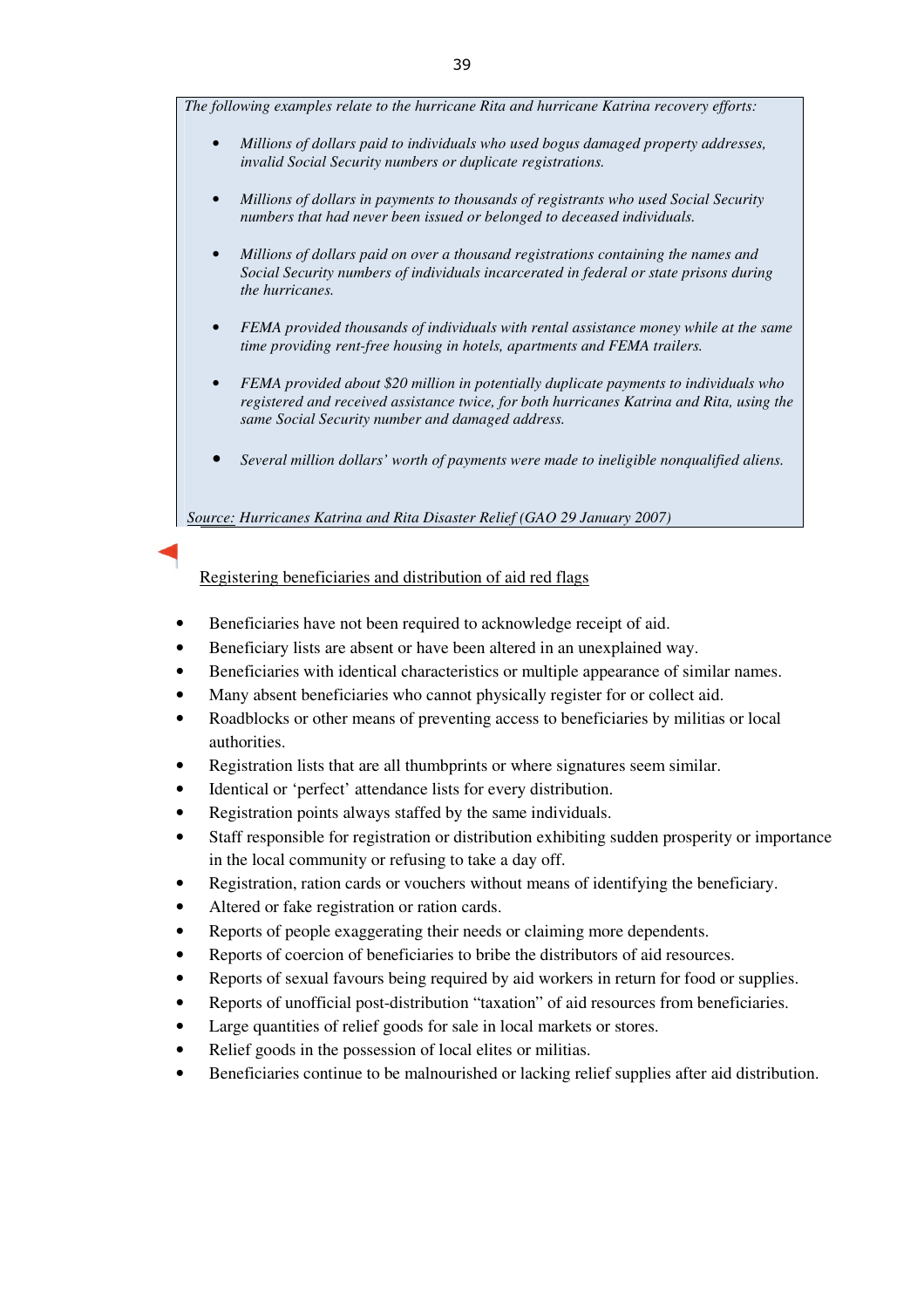#### K. **Distribution of food aid and water risks**

Food aid is particularly prone to fraudulent and corrupt diversion by employees or powerful individuals within communities, either when dividing up consignments, during transport and unloading or as a result of redistribution or 'taxation' by local elites or authorities. Furthermore, beneficiaries may take other beneficiaries' food aid and water or be required by distributing staff to provide bribes or services such as sexual favours before receiving their entitlements. Food aid and water may also be of lesser quantities than the entitlement or of poor quality. The following cases illustrate some of these risks.

#### *Skimming off rations<sup>73</sup>*

*Transparency International commissioned a study on corruption in humanitarian assistance which involved interviewing staff of NGOs. One interviewee described how in food aid distribution food was initially distributed using a weigh-scale to measure rations. This was slow, so with the donor's permission aid workers switched to using a hand scoop, thus measuring by volume not weight. In this way they ended up with excess rice and rather than returning it, sold it for personal profit on local markets.* 

*Source: Preventing Corruption in Humanitarian Assistance (Transparency International)*

#### *Sexual harassment and beer for food aid in Burundi<sup>7</sup>*

*In this example, agency staff worked with locally established distribution committees and local authorities to determine the beneficiary list for food aid rations. When interviewed, beneficiaries described how people who established the lists put themselves first, followed by family and friends and then those capable of paying bribes, such as beer. Women claimed they had been obliged to have sexual relations with the village chief or others on the distribution committee or in some cases with agency staff to prevent having their names erased from the beneficiary list.* 

*Source: Preventing Corruption in Humanitarian Assistance (Transparency International)* 

#### *Water not reaching intended beneficiaries<sup>75</sup>*

*During the 2011 drought in Kenya, Transparency International found that despite the high risk associated with distributing food aid, it was often water distribution which was more susceptible to corruption. This is because quantification is difficult and it is very easy to resell. In Wajir, it was suggested that 30% of water intended for beneficiaries never reaches them.*

*Source: Transparency International Kenya* 

<sup>73</sup> http://www.scribd.com/doc/4595581/Preventing-Corruption-in-Humanitarian-Assistance

<sup>74</sup> http://www.odi.org.uk/resources/docs/874.pdf p 47

<sup>75</sup> "Food Assistance Integrity Study" – An analysis of the 2011 drought response in Kenya by Transparency International Kenya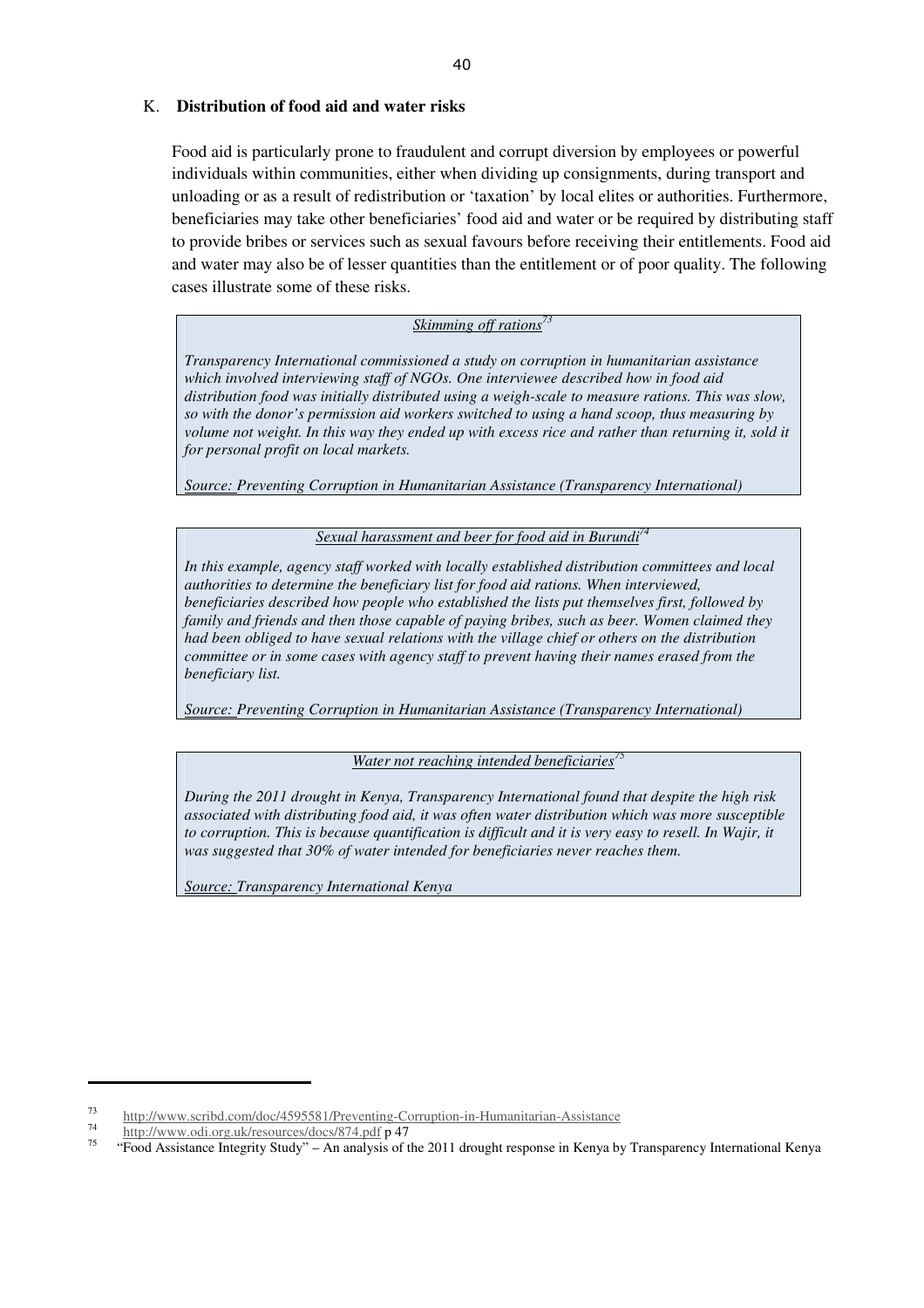Distribution of food aid and water red flags

- No requirement to make independent checks of beneficiaries to ensure that they receive the quantity and quality of aid to which they are entitled.
- Reports by beneficiaries, aid workers, civil society organisations or in the media that beneficiaries have to offer bribes (for example, hand over part of what they have received or provide sexual favours) to receive their rightful entitlement.
- Distribution points always staffed by the same individuals.
- Reports of diversion of food and supplies in the media.
- Existence of local militias or powerful elites which may oblige beneficiaries to give them all or part of their entitlement to food aid once received.
- Food measurement devices that can be manually changed in size or under-filled.
- Donated food for sale in local markets or stores.
- Disaster-affected individuals unaware of their entitlement to aid.

#### L. **Emergency shelter risks**

The arrival of disaster-related aid may exacerbate pre-existing fraud and corruption, particularly regarding the allocation, distribution and construction of emergency shelter. Non-affected individuals may bribe to receive land or shelter allocations or local, regional or national authorities may require bribes to secure or speed up allocation of land needed for emergency construction. Furthermore, contractors may bribe local authorities to accept non-compliant activity or sub-standard materials or work. The following case is an example of who may benefit when there is oversupply.

*Houses allocated to false beneficiaries against bribes<sup>76</sup>*

*According to statistics maintained by the Hambantota district in Sri Lanka, although only 3,393 houses were damaged in the tsunami, 6,028 new houses were built. The local media reported that the surplus houses went to heads and members of local councils, their friends and relatives, politicians' supporters and employees and individuals with influence and wealthy backgrounds. The houses were often then resold and the new home owners had to pay a bribe to have the name of the original owner removed from the beneficiary list and replace it with his own.* 

*Source: Corruption in Emergency Procurement (U4)* 

 <sup>76</sup> http://www.u4.no/publications/corruption-in-emergency-procurement/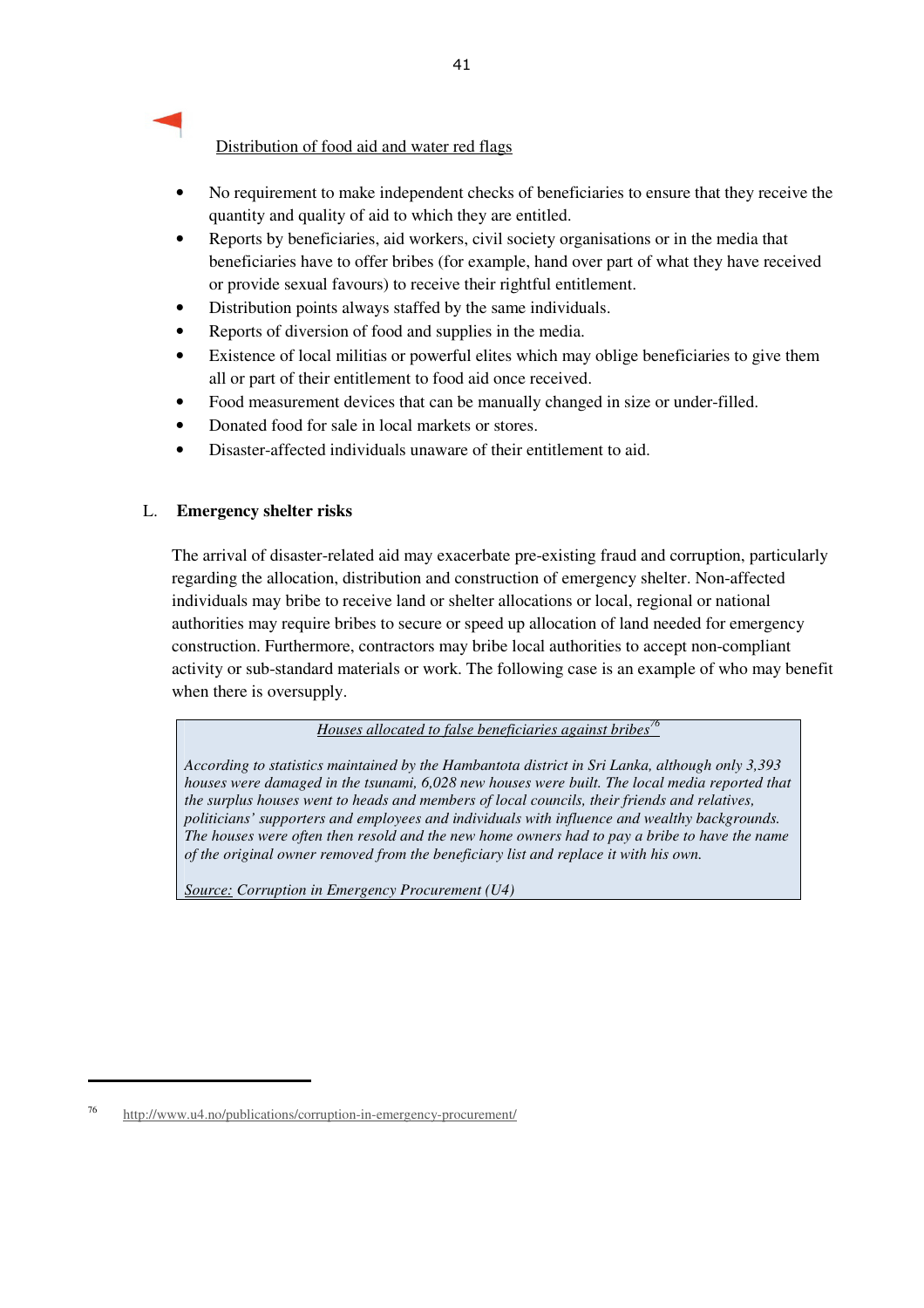## Emergency shelter red flags

- Complaints by individuals or in the media that emergency shelters, housing or land is being allocated not according to need but against bribes or to locally powerful individuals or their families, friends or business and political allies.
- Complaints or evidence that materials used are overpriced, sub-standard, that buildings are rapidly deteriorating or do not adhere to minimum requirements for secure construction.
- Evidence that donor funds have been used to pay for more work than has been done.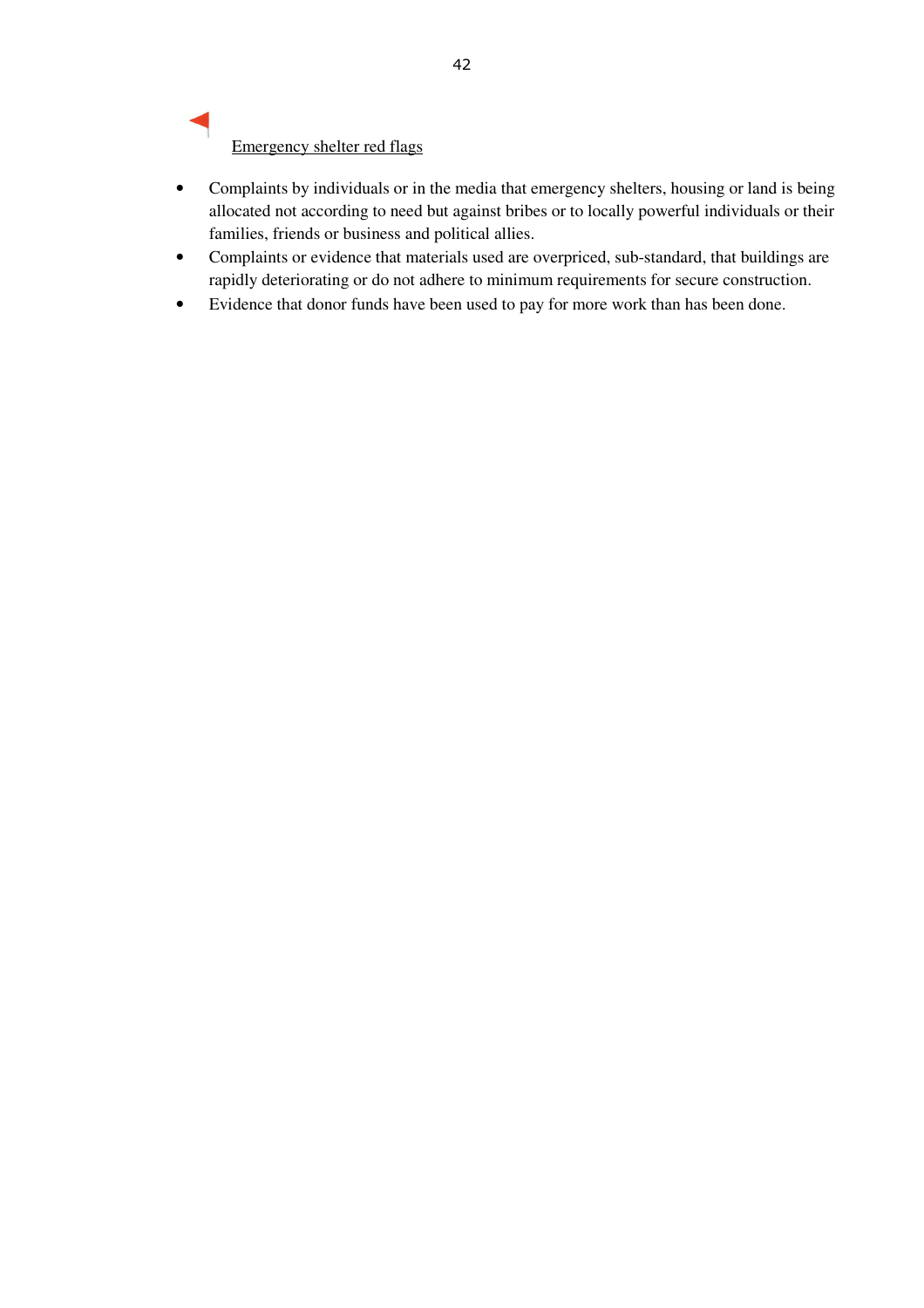## **Part 4: Adapting audit procedures**

SAIs should adapt audit procedures to take account of the risks and indicators of risks outlined in part 3 of this guidance. Figure 2 gives an overview of the points in the audit process at which audit procedures can be adapted. While the diagram and the following paragraphs are based on the financial audit process, performance and compliance audit processes can be adapted in a similar way.

**Figure 2: Adapting audit procedures to take account of the increased risk of fraud and corruption in the audit of the emergency phase following a disaster**

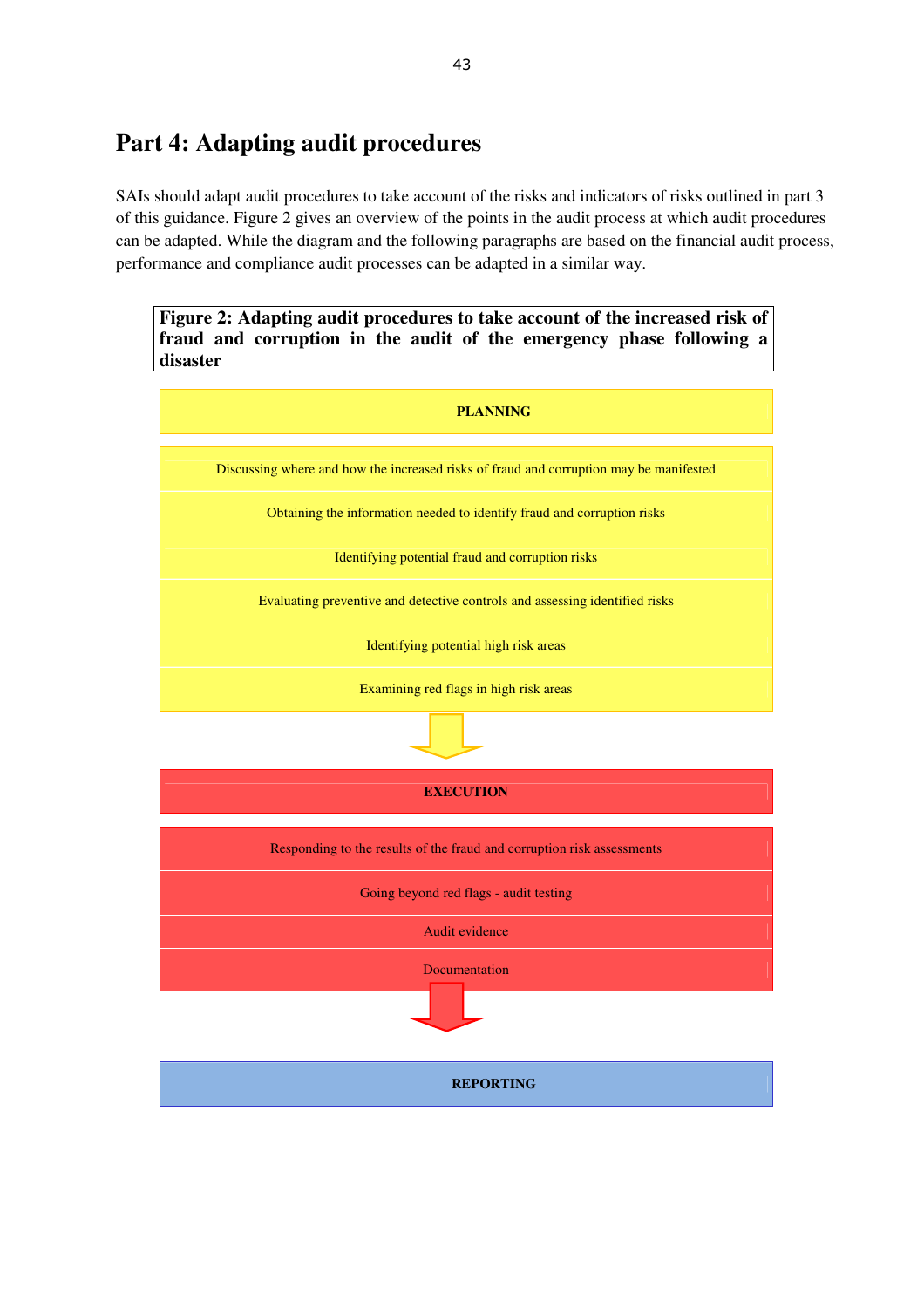### **7. Planning**

### 7.1. **Discussing where and how the increased risks of fraud and corruption may be manifested**

Before discussing the audit, the SAI audit team members should obtain an understanding of the organisations concerned (available from previous audits), facts surrounding the disaster and on the evolution of the emergency. Reports from auditors or other reliable officials who have visited the disaster location shortly after the disaster (and during the emergency phase) are important sources of information. Reports from civil society organisations and in the media can also provide background. The audit team should then meet to discuss the background to the audit, to assess the general environment of the organisations and individuals to be audited and to share ideas on potential perpetrators of fraud and corruption and what they stand to gain. Part 2 of this guidance is useful for the audit team at this stage of the audit.

### 7.2. **Obtaining the information needed to identify fraud and corruption risks**

At the start of the engagement the audit team has to obtain up-to-date information on the evolution of the emergency, the aid flows, the outcome of the disaster and the current situation on the ground. The audit team should ask staff in positions of responsibility about any actual or suspected cases of fraud and corruption and about complaints received via hotlines or whistleblowers. The team has to document the preventive and detective controls which have been established how they were monitored during the emergency response phase and how supplies were purchased, stored, transported and distributed. The audit team should question staff in positions of responsibility on their attitude towards and understanding of fraud and corruption and on what they conveyed to other staff regarding tolerance of such activity. Where replies to questions are ambiguous they should be corroborated with other audit evidence. Similarly, if figures are available despite the emergency circumstances to carry out analytical review procedures, explanations should be sought to explain unexpected relationships.

Before embarking on the audit, the SAI should consult international indicators of corruption and governance regarding the country in which the audit is to take place. SAIs in countries which receive disaster-related aid may have a good understanding of the quality of the governance in their own countries or the tendency towards corruption. SAIs from countries providing the aid may consider consulting regularly updated documents such as the World Bank Governance Indicators,<sup>77</sup> the Transparency International Corruption Perceptions Index<sup>78</sup>, the Council of Europe GRECO evaluations<sup>79</sup> and the executive summaries of the country reports under the Mechanism for the Review of Implementation of the UNCAC.<sup>80</sup>

 77 http://info.worldbankgovernance/wgi/index.asp

<sup>78</sup> http://cpi.transparency.org/cpi2011/results

<sup>79</sup>  $\frac{\text{http://www.coe.int/t/dghl/montoring/greco/evaluation/s/round3/ReportsRound3}}{\text{http://www.coe.int/t/dghl/montotoring/greco/evaluation/s/round3/ReportsRound3}}$ 

<sup>80</sup> http://www.unodc.org/unodc/en/treaties/CAC/country-profile/index.html)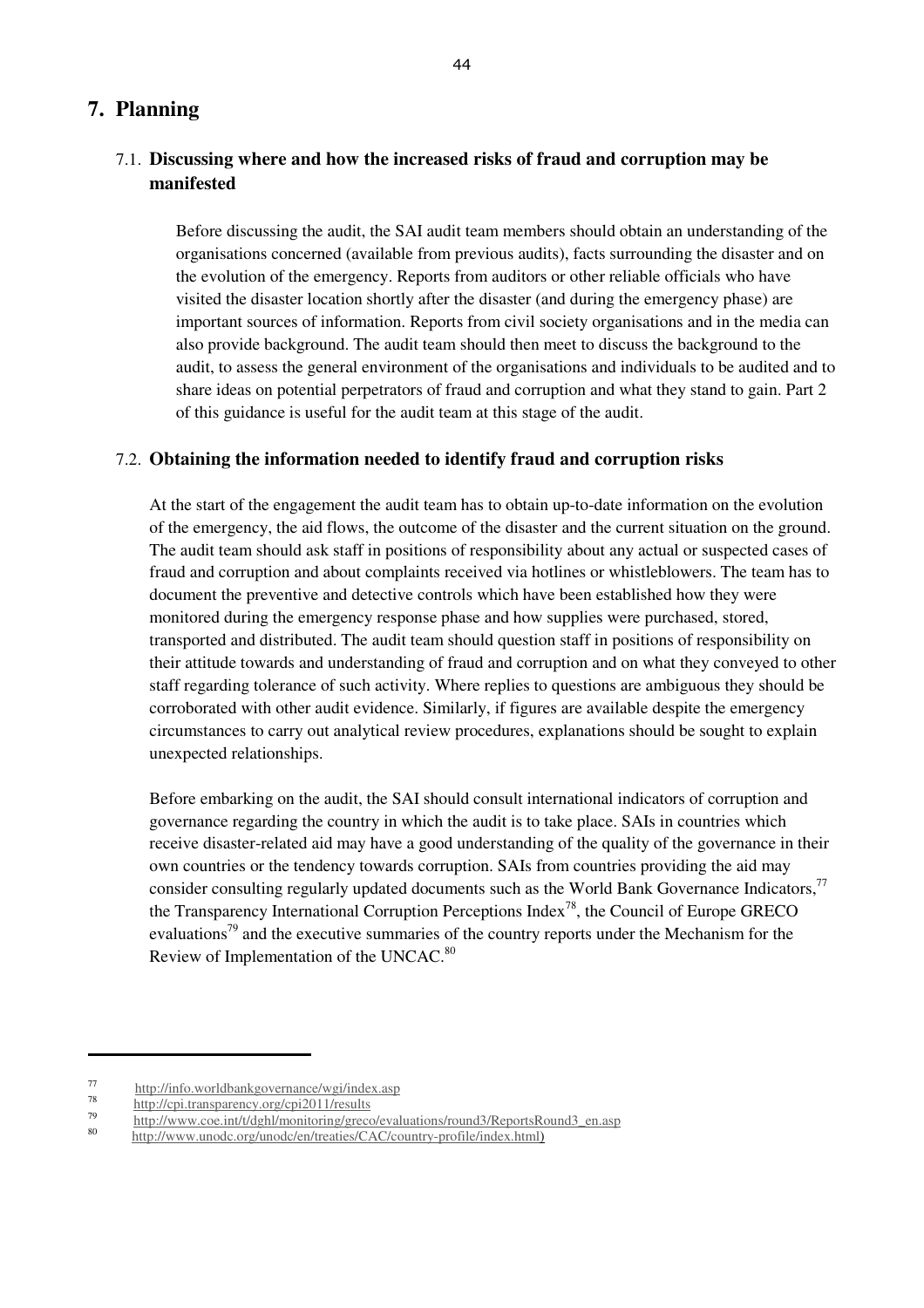Appendix 1 reproduces a list of corruption risk assessment questions prepared by Transparency International and the U4 Anti-Corruption Centre. These are examples of the questions SAI auditors can ask when seeking to obtain information on the degree of risk of fraud and corruption in the environment of the audit.

#### 7.3. **Identifying potential fraud and corruption risks**

Based on the information gathered and exercising professional scepticism as appropriate, the audit team should be able to reach a judgement on the extent to which incentives/pressure, opportunities or attitudes /rationalisation for fraud and corruption are present. Auditors should prepare a list of the type of fraud and corruption risks identified, their potential significance, the *likelihood* of their occurrence and on how widespread the problem is perceived to be. The audit team should also bear in mind that in an emergency situation it is often easy for staff in positions of responsibility and trust to override controls. Separate consideration should be given to this risk and additional enquiries made where necessary.

### 7.4. **Evaluating preventive and detective controls and assessing identified risks**

In addition to checking the standard internal control mechanisms on which information has been gathered as described in paragraph 7.2, SAI auditors should verify the existence and effective functioning of:

- **controls to prevent** fraud and corruption (for example, ensuring that staff working together in key functions such as purchasing or accounting originate from different social, ethnic and political groups or rotating staff between distribution points);
- **controls to detect** fraud and corruption (for example, checks of quantity and quality of supplies delivered to the original order form or checks of goods received at distribution points against the records of what was dispatched from the warehouse);
- established and well-advertised **mechanisms for dealing with cases** of suspected fraud and corruption which may have occurred (clear instructions as to how staff should act when they find or are informed of suspected cases); and
- arrangements for receiving complaints and dealing with whistle-blowers.

Where there is no properly functioning internal control system (the probability of this is relatively high in an emergency following a disaster), SAI auditors should consider what assurance they can take from the attitude of staff in positions of responsibility towards fraud and corruption. Accordingly, the audit team should also consider the following:

- commitment by senior staff to promote an anti-fraud and corruption environment and the articulation of a 'Zero-tolerance' attitude;
- the existence and communication of a code of ethics, code of conduct, etc.;
- the procedures in place to report suspected cases of fraud and corruption and protect whistle-blowers;
- the procedures in place to deal with cases of suspected fraud or corruption;
- the existence of applicable sanctions;
- previously established lists of suspected cases of fraud or corruption and the outcome; and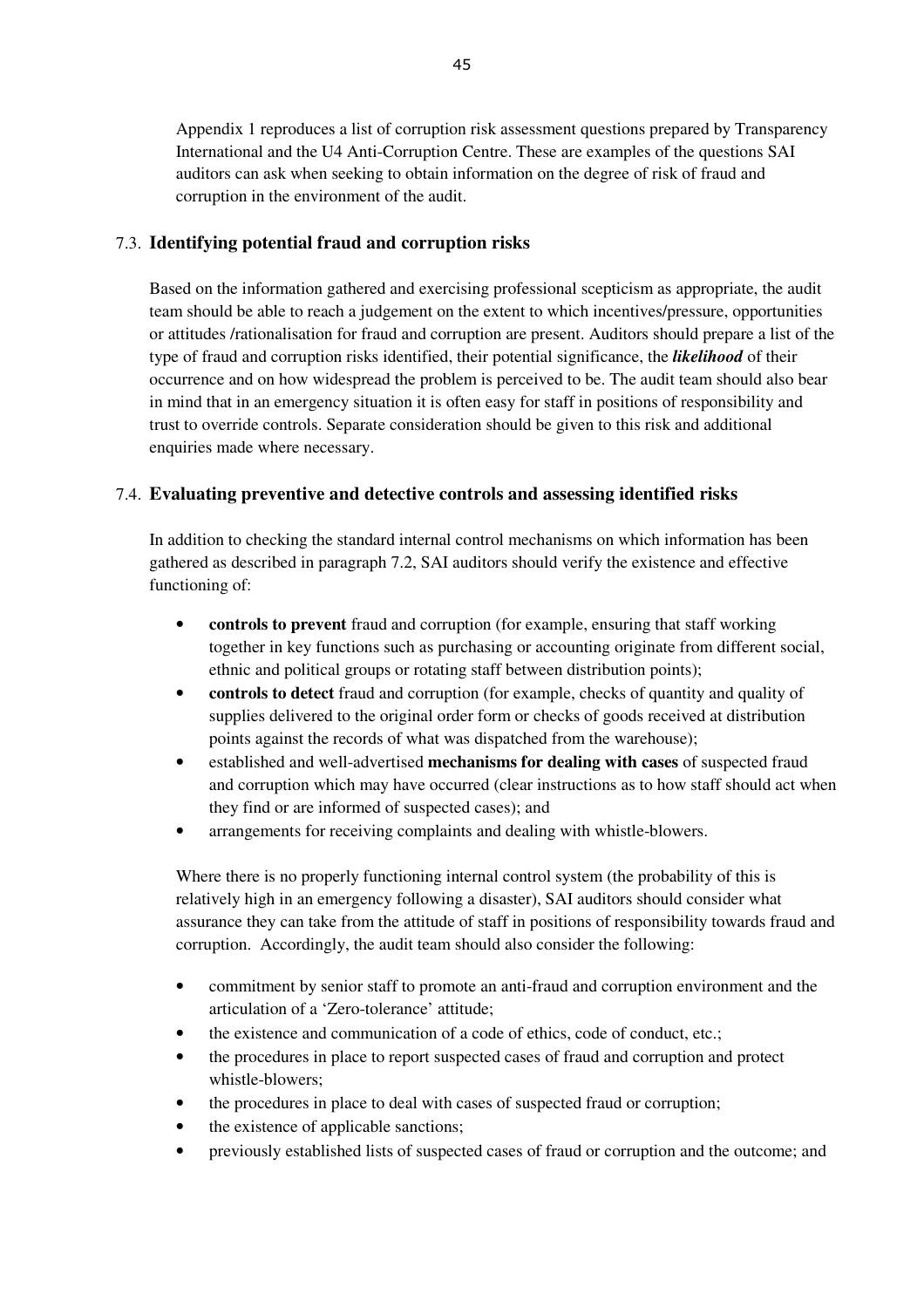• the visible commitment of those responsible for governance to the fight against fraud and corruption.

The audit team should then assess the fraud and corruption risks considered in section 7.3 against the operation of the internal controls identified and the quality of the anti-fraud environment. This assessment should allow them to determine which risks are addressed by the controls in place and which and to what extent the other risks remain exposed.

### 7.5. **Identifying potential high risk areas**

In an emergency following a disaster, the risks of fraud and corruption have been found to be the highest in the delivery of food aid and medical supplies, in construction of emergency accommodation and basic infrastructure (for example, water supply and sanitation) and in the use of cash.<sup>81</sup> The procurement process also presents opportunities and risks for corruption because procurement of goods, works and services involves substantial amounts of money. In addition, the non-financial aspects of programming such as targeting and registration of beneficiaries are subject to corrupt manipulation and thus need to be carefully scrutinised. SAI auditors have to use their own experience and judgement to draw conclusions in drawing up a list of areas that are to be labelled 'High Risk.' Throughout the audit, they should also remain aware that circumstances and knowledge of the situation may change and that the risk classification may need to be amended.

#### 7.6. **Examining red flags in high risk areas**

Part 3 of this guidance provides examples of red flags which indicate an increased risk of fraud and corruption. The audit team should prepare a list of red flags for use during both planning and execution and should update this list regularly based on experience gained as the audit progresses. At the end of the planning phase the audit team should examine whether the red flags in the high risk areas identified are valid indicators of risk for the audit or whether they exist merely because of the emergency nature of the situation. They should also assess whether the risks identified are addressed by the preventive and detective controls in operation. Where there is any doubt, the risk remains a high one and audit procedures should be adapted accordingly.

### **8. Execution**

#### 8.1. **Responding to the results of the fraud and corruption risk assessments**

Using the identification of high risk areas and red flags within those areas carried out at the planning

 <sup>81</sup> The magnitude of risks varies hugely in different environments: for example, although the use of cash is widely recognised to be a major risk area, a recent study in Kenya revealed that use of cash was less risky than distributing in-kind donations. http://reliefweb.int/node/484473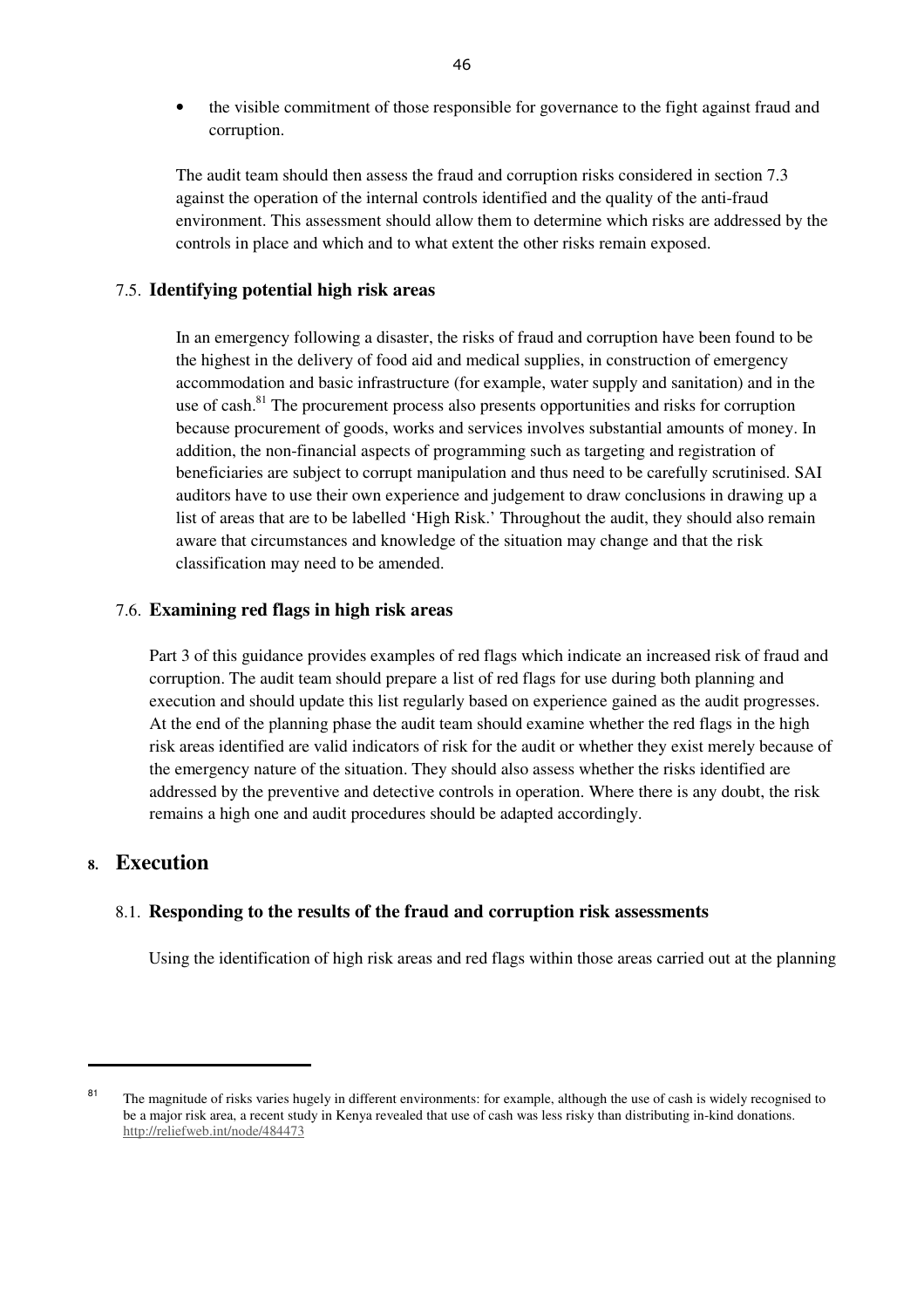stage, the SAI can develop the audit objectives and design audit procedures accordingly. Decisions have to be made at this point on the audit approach; the nature, timing and extent of the audit procedures to be performed; and the make-up of the audit team. For example, if the disaster-related aid to be audited was managed at the local level by expatriate staff on temporary contracts with minimum supervision and purchasing and the selection of contractors was carried out using poorly documented emergency procedures, the audit team may decide to rely solely on direct **substantive testing**. It may be deemed necessary to send a relatively large team of auditors to the local site to test a large sample of transactions with clear instructions as to how to react if there are suspected cases of fraud and corruption. If, on the other hand, the audit team has received reports from beneficiaries, civil society groups, whistle-blowers or the media that the intended beneficiaries are not receiving the aid to which they are entitled, it may be necessary to conduct **a survey** of members of the local population.

The membership of the audit team is dictated by the audit procedures to be performed. For example, where suspected cases of fraud and corruption already exist, investigative experts may accompany the auditors (if envisaged in the mandate of the SAI) and where there are doubts about the quality of the construction of emergency accommodation or infrastructure, technical experts such as engineers may be required. The members of the audit team should receive clear instructions as to how to act when they come across cases they suspect are fraudulent or corrupt.

#### 8.2. **Going beyond red flags – audit testing**

The audit team should engage in audit testing to identify and obtain further evidence to support the conclusions made at the planning stage regarding the risks of fraud and corruption. Further testing of strong controls should be carried out as described in section 7.4 above to confirm their proper functioning throughout the period of the emergency. In areas where the decision has been taken not to rely on internal controls, samples of transactions for the purposes of substantive testing can be drawn. The following are examples of the types of testing SAI auditors may consider to address the risks of fraud and corruption. They are by no means intended to be exhaustive.

- Performing substantive analytical procedures on funds paid to local offices and organisations. For example comparing data reported by month or by action to the information available at the central level.
- Examining the terms of financing contracts/agreements and making sure there are no unauthorised subsidiary agreements, for example between NGOs and local agencies.
- Examining inventory records held centrally to identify locations or items that require specific attention.
- Documenting, observing and re-performing inventory procedures (entry/exit of goods, "lost" items, stocktaking and physical checks).
- Visiting warehouse locations to check inventory or stocks without prior warning.
- Performing cash counts at local offices or checking bank accounts on a particular date without prior warning.
- When observing stock takes or inventory checks, perform additional procedures, such as examining the contents of boxed items, the manner in which the goods are stacked (see "doughnut scam" example in part 3, section H) or labelled and the quality (purity, grade or concentration). Using the assistance of an expert may be helpful in this regard.
- Using external sources or an independent expert to compare prices and costs reported.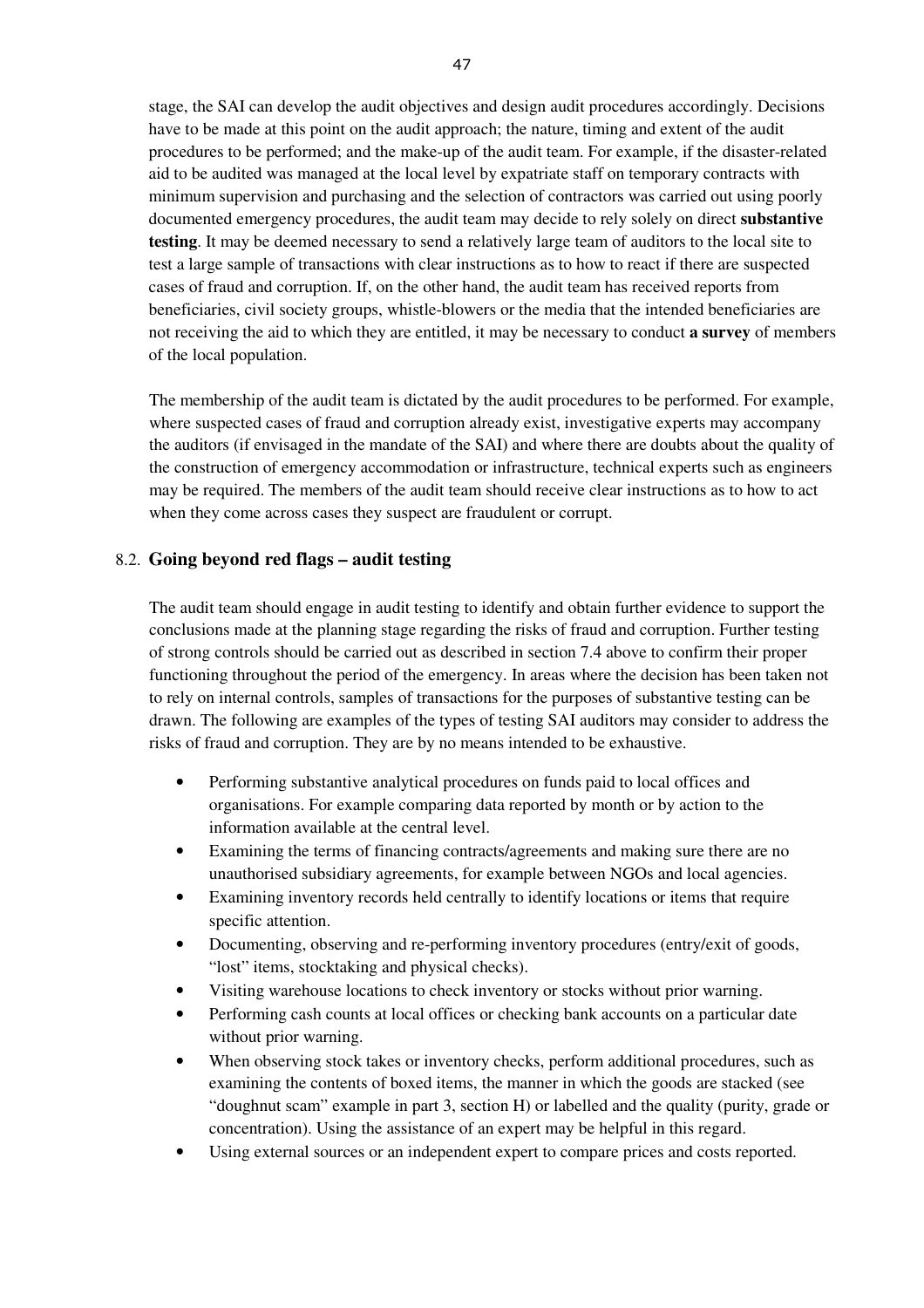- Searching payroll records to identify duplicate addresses, employee identification or tax authority numbers or bank accounts (where available, data mining techniques are useful in this respect).
- Comparing employee numbers to the number which would be reasonably be expected to carry out the work.
- Contacting major contractors and/or donors orally in addition to sending written confirmation and sending requests to other organisations for external confirmation of audit evidence.
- Performing substantive analytical procedures on expenditure declared, for example, comparing logistical costs and aid delivered by location or month, to each other and to expectations developed by the auditor.
- Interviews of staff to discuss specific risks and whether or how, controls address these risks.
- Conducting interviews with a disaggregated sample set of beneficiaries using surveys informing them of their entitlements and asking whether they received them.<sup>82</sup>
- Taking contract specifications for emergency housing and checking that the quantity and quality of the accommodation provided is what was paid for.
- Discussing the outcome of audits carried out by other independent auditors on the same, related or similar organisations, agencies, field offices, etc.
- Examining procedures for restricting physical access to accounting or other record keeping systems.
- Examining large and unusual expenses, extraordinary accounting entries and cancelled operations.

When carrying out substantive testing the audit team may find it appropriate to examine cases communicated to them via fraud hotlines or by informal means. The appropriateness of doing this depends on the mandate of the SAI and the audit approach adopted.

### 8.3. **Audit evidence**

In the normal conduct of an audit, the auditor should obtain **sufficient and appropriate evidence** to support the conclusions of the audit. Sources of evidence are typically documents presented by staff in support of recorded transactions, internal auditor reports, interviews, inspections and observations, questionnaires, documents from external sources, results of analytical reviews and expert opinion. The auditor should design and perform audit procedures that are appropriate in the circumstances for the purpose of obtaining sufficient appropriate

 <sup>82</sup> This should include women, men, children, boys and girls and consideration should be given to issues of age, vulnerabilities, gender and diversity. Issues of fraud, corruption and abuse are highlighted by organisations which have applied the 2010 HAP Standard through the implementation of the Information Sharing and Complaints Handling benchmarks http://www.hapinternational.org/pool/files/guide-to-the-2010-hap-standard-printer-friendly-version.pdf pages 34 to 37 and 42  $\frac{1}{1047}$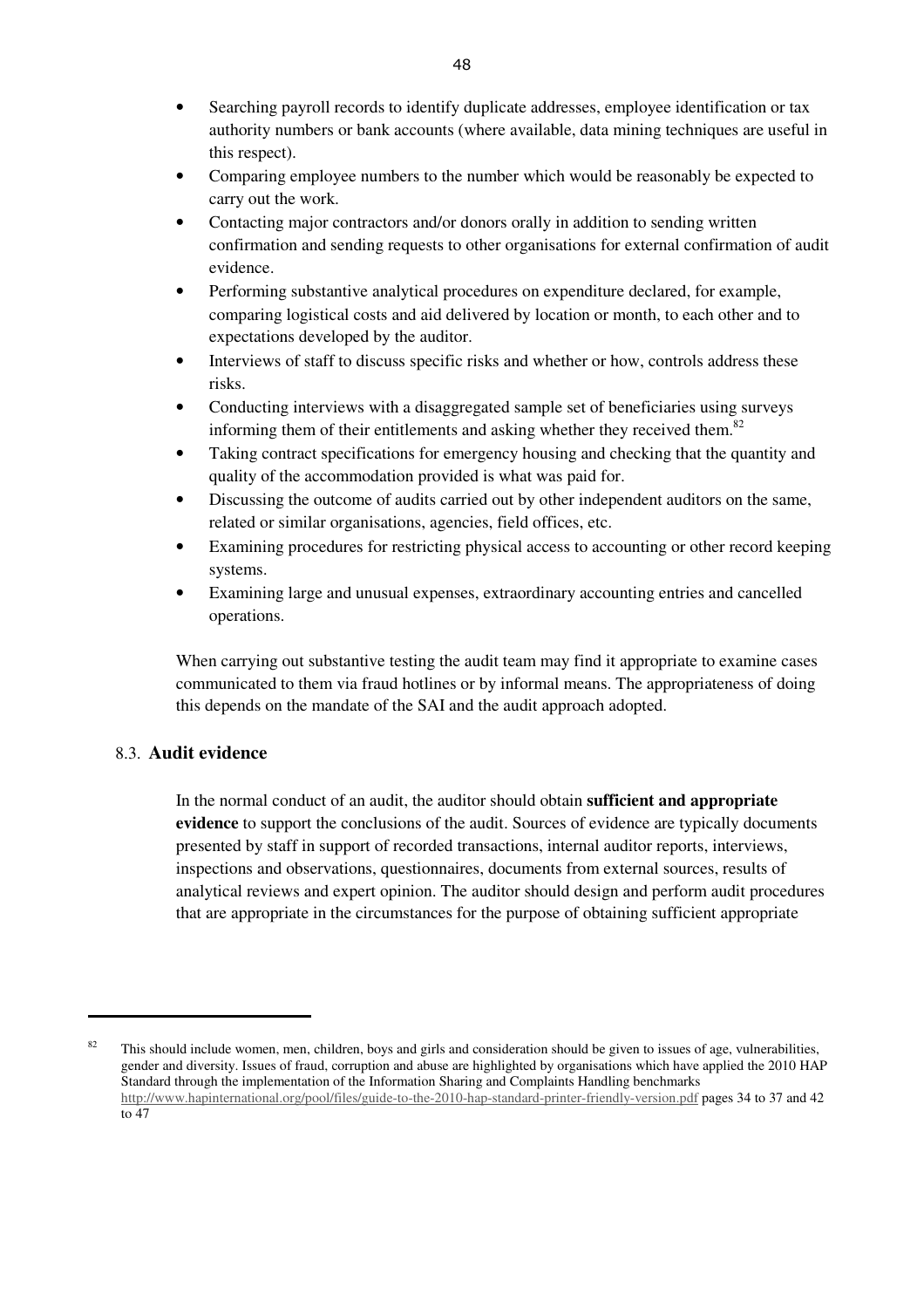#### audit evidence.<sup>83</sup>

When a high risk of fraud and corruption is present, SAI auditors of emergency relief aid may need to reconsider the reliability of audit evidence already collected and to seek confirmation in other ways. Before doing so, the audit team must be aware of the access rights of the SAI and up to what point evidence of suspected cases of fraud and corruption can and should be pursued. Different SAIs have different rights of access. One way of approaching problems related to restricted access is to carry out joint audits between SAIs, for example by auditors of countries that have donated the disaster-related aid and the country where the disaster took place.

In cases where SAI mandates require auditors to stop audit work and hand the details over to the appropriate investigate or prosecuting authorities when there is suspicion of fraud or corruption, the audit evidence should be carefully collected together and clearly presented to those authorities. Some SAIs have the option of putting together teams including both auditors and investigators (where the investigators may be from within the SAI or from another branch of government).

In the context of the increased risk of fraud and corruption and the possibility of suspected cases of fraud and corruption, auditors should consider the appropriateness of the following types of evidence:

- *People as evidence:* this includes witnesses of wrongdoings, such as other staff working in the agency, victims such as members of the affected population who do not receive aid, whistle-blowers where there is a formal system for complaints or other informants where there is not, potential suppliers and contractors, government employees, police, expert witnesses and possibly others. People can supply strong and convincing evidence, but may not be forthcoming because of pressures on them from others. For example, a beneficiary may not tell the auditor that he has not received his quota of food aid because of threats by those who have taken his share or fear of reprisal by staff of the agency. Evidence should be taken from a cross section of people from the community and must be corroborated.<sup>84</sup>
- *Documents as evidence:* Documents are often used to conceal fraud. They can be altered, created, forged or destroyed. In an emergency situation documents may not be prepared in the usual way and SAI auditors must be prepared to question and maybe corroborate their accuracy. Where the SAI has authority to do so, documents should be sought from third parties.

  $\frac{83}{84}$  ISA 500/6

Consultation with affected communities is a central part of the HAP certification scheme since feedback is vital for measuring the accountability of humanitarian action. See http://www.hapinternational.org/pool/files/guide-to-the-2010-hap-standardprinter-friendly-version.pdf pages 42 to 47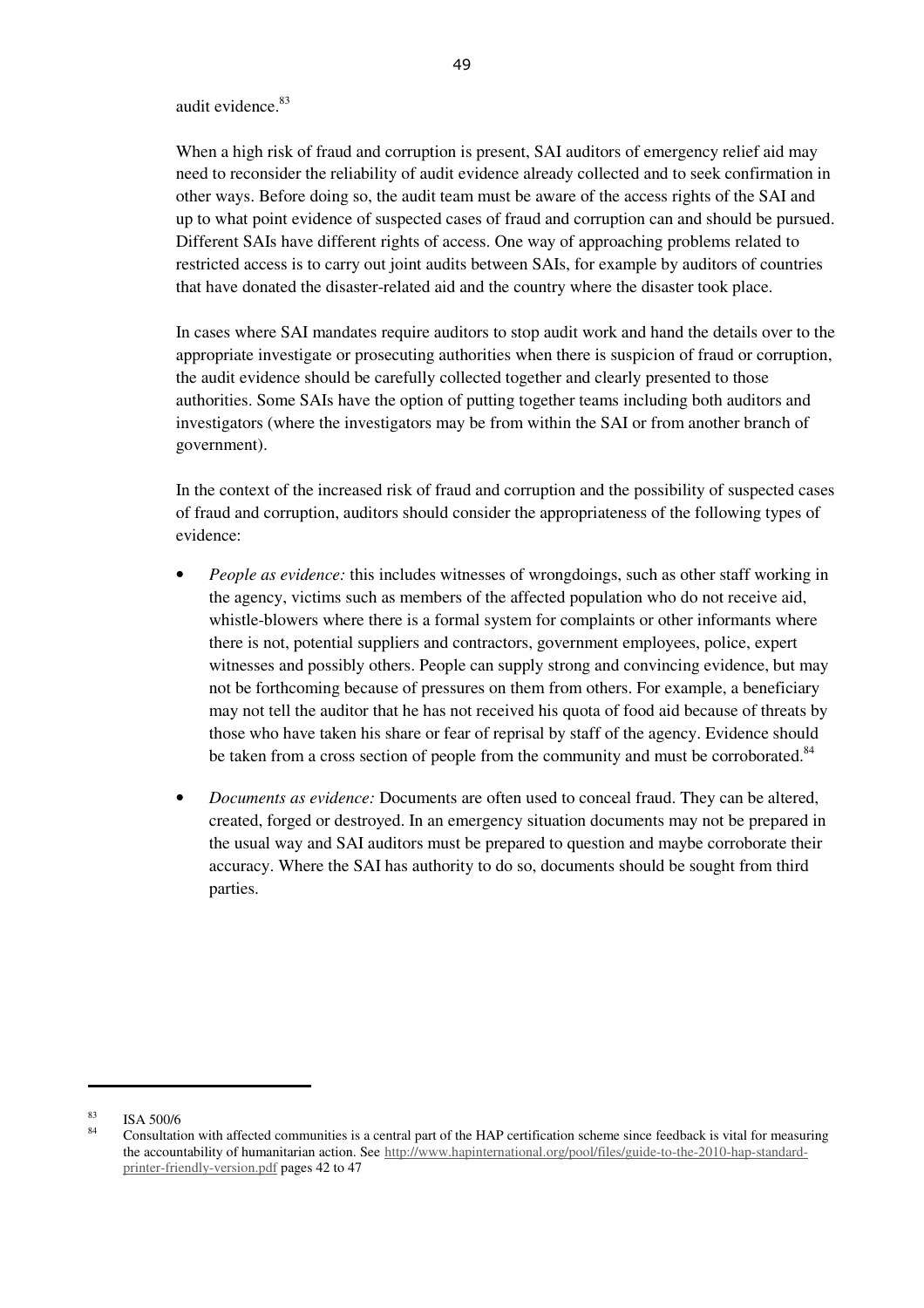- *Data mining:* Where possible auditors can use data mining techniques to verify beneficiaries registered. This involves comparing details on recipients of aid to other government or locally held databases.<sup>85</sup>
- *Physical Evidence:* In addition to inspections by SAI auditors themselves and observation of verifications carried out by others to confirm the existence and condition of items, additional physical evidence should be sought when fraud or corruption is suspected. In such situations the auditors should be constantly vigilant of signs such as broken locks, damaged packaging, apparently full containers concealing empty containers, broken seals, tyre tracks, footprints or fingerprints where there should be none or abused vehicles or premises.
- *Personal observation as evidence:* In some cases SAI auditors simply have to use their sense of observation and look for, listen to, touch or smell what may be an indicator of fraud or corruption. Personal observation corroborates other evidence collected.

There may be situations where the auditors are convinced that fraud or corruption has occurred, but can find no evidence of this. In the distribution of food following a disaster, for example, beneficiaries may report unofficially that they have received no or only partial rations, but they may refuse to go on record with this because they are worried about retribution against their families by powerful local elites or staff from the agency. Although in this case the auditors cannot report the actual event of corruption, they can indicate the existence of opportunities for corruption and suggest ways in which corrective action can be taken to minimise or diminish future opportunities for potential corruption.

#### 8.4. **Documentation**

SAI auditors should prepare audit documentation that is sufficient to enable an experienced auditor, having no previous connection with the audit, to understand significant matters arising during the audit, the conclusions reached thereon and significant professional judgments made in reaching those conclusions.<sup>86</sup> This is especially important if suspected cases of fraud and corruption may be followed up by investigative or law enforcement authorities. The following stages should be clearly documented:

- The discussions and conclusions regarding the increased risk of fraud and corruption and where those risks lie.
- The procedures performed to obtain the information necessary to identify and assess the risks of fraud and corruption.

 85 See for definition http://www.theiia.org/ITAuditArchive/?aid=2313&iid=484

<sup>86</sup> ISSAI 1230/P3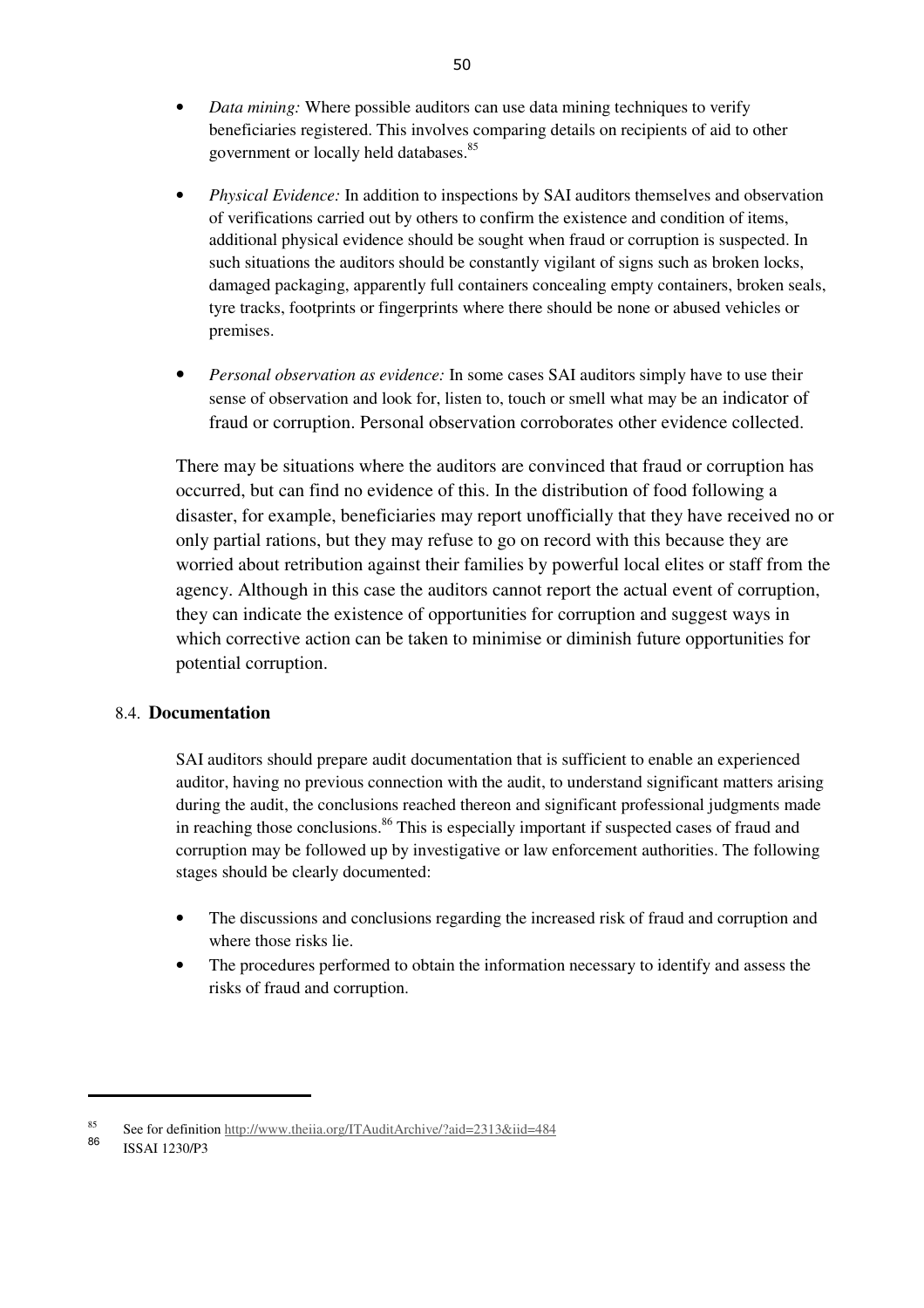- Specific fraud and corruption risks that were identified and the response of the audit team to those risks.
- The results of the procedures performed to address the risk of staff in positions of responsibility overriding controls.
- Other reasons leading to the decision to adapt audit procedures for the increased risk of fraud and corruption, the procedures adapted and carried out and the results of the audit work.
- The nature of communications made by auditors regarding the risk of fraud and corruption and the audit work carried out.

### **9. Reporting**

At the end of each audit the auditor should prepare a written opinion or report, as appropriate, setting out the findings in an appropriate form. $s^7$  The way in which the results of the audit are presented depends on the mandate of the SAI, the audit objectives and approach adopted. Following the detection of suspected cases of fraud and corruption during a financial statement audit, the SAI may issue a qualified audit opinion with findings reported in the audit report.<sup>88</sup> Requirements for reporting fraud, whether or not discovered through the audit process, often may be subject to specific provisions of the audit mandate or related legislation or regulations. Where cases of fraud and corruption are suspected, reference should only be made if in conformity with the policy of the SAI. However, the terms "fraud" and "corruption" should never be used in a conclusive sense unless confirmed by a court of law.

Whether or not individual cases of suspected fraud and corruption are detected, SAIs' mandates include the requirement to report on the increased risks of fraud and corruption. The report should include any risks thus revealed during audit work on the emergency response phase of disasterrelated aid. Weaknesses revealed in detective and preventive controls can lead SAIs to propose improvements which can be taken up by governments in preparing for the event of future disasters.

Where the audit team has strong evidence to indicate that fraud or corruption has occurred the terms of the mandate of the SAI may require it to communicate the information to an investigative unit within the SAI, to other government investigative authorities, to law enforcement bodies or supervisory bodies or to the governments or organisations who have provided the initial funding. In other cases the SAI can extend its own work or initiate a special investigation alongside the statutory audit.

The high profile nature of disaster-related emergency relief aid, the fact that aid is often donated and the potentially life-threatening consequences of aid diversion render suspected cases of fraud and corruption in this area especially sensitive. The media, civil society organisations, aid agencies, the public and foreign governments will display interest in any suspicions of the SAI of which they become aware. It is important that confirmed cases of fraud and corruption are made public as a

  $\frac{87}{88}$  ISSAI 400/7

The auditor may also issue an adverse opinion or a disclaimer, see ISSAI 400/14 and 15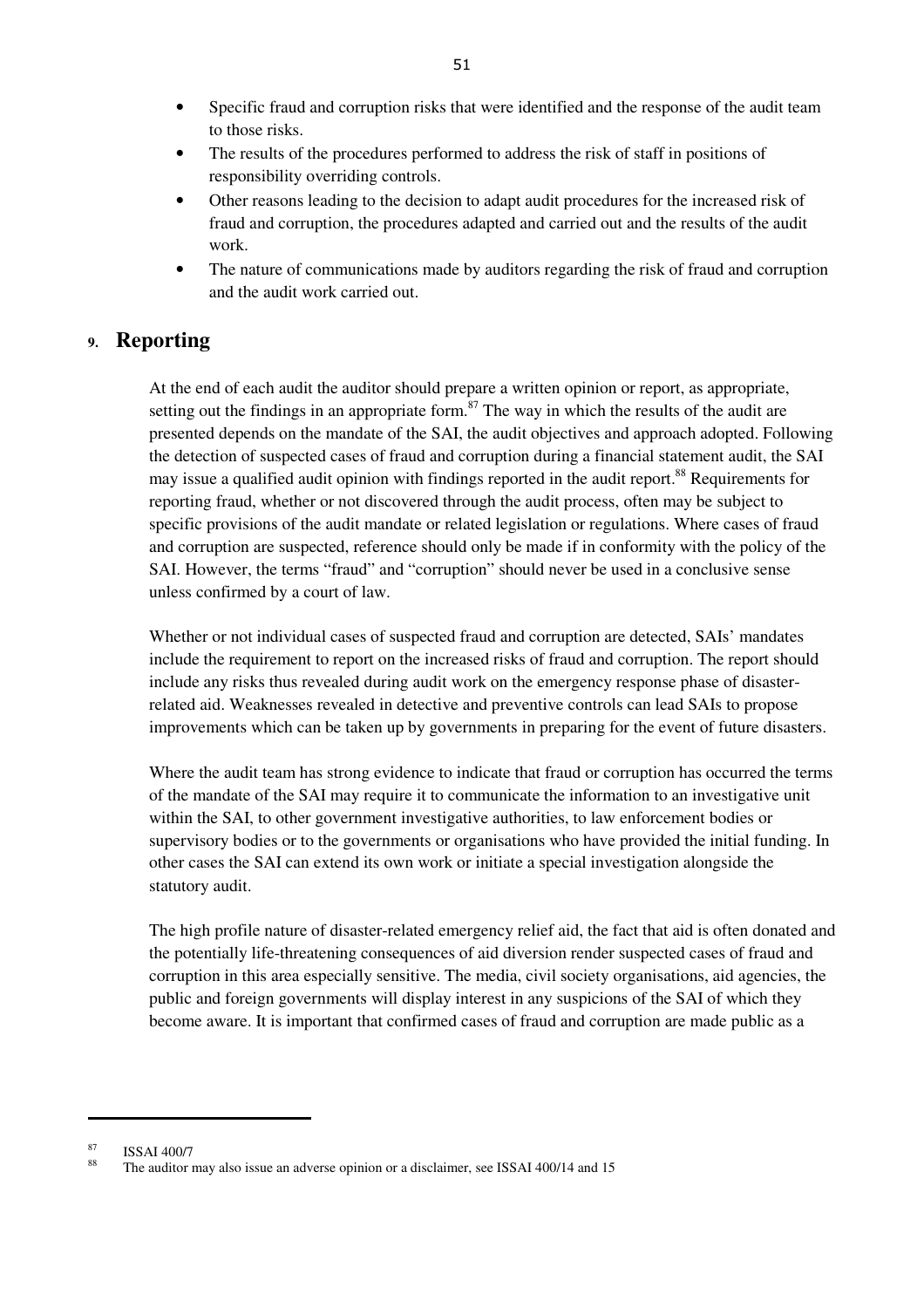deterrent to potential future perpetrators and to reassure donors that cases of fraud and corruption are revealed. However, the SAI should exercise caution in treating unconfirmed cases of fraud and corruption. The audit team should reconfirm all the facts about the cases which will be included in the SAI report and make sure all the evidence is sufficient and appropriate.

In all cases, communicating and reporting the results of the audit work should be appropriate; easy to understand; free from vagueness and ambiguity; include only evidence that is supported by competent and relevant audit evidence; and be accurate, objective and timely. The report should be drafted using the clearest language and it should be issued in a timely fashion in order to make corrective actions possible.

The role of the SAI as a deterrent to potential perpetrators of fraud and corruption depends on the extent to which SAI reports including suspected cases of fraud and corruption or recommendations for improvements in preventive and detective controls are actively followed up on. Where proper follow up is not provided, SAIs may consider it necessary to increase the effectiveness of their own follow-up activities.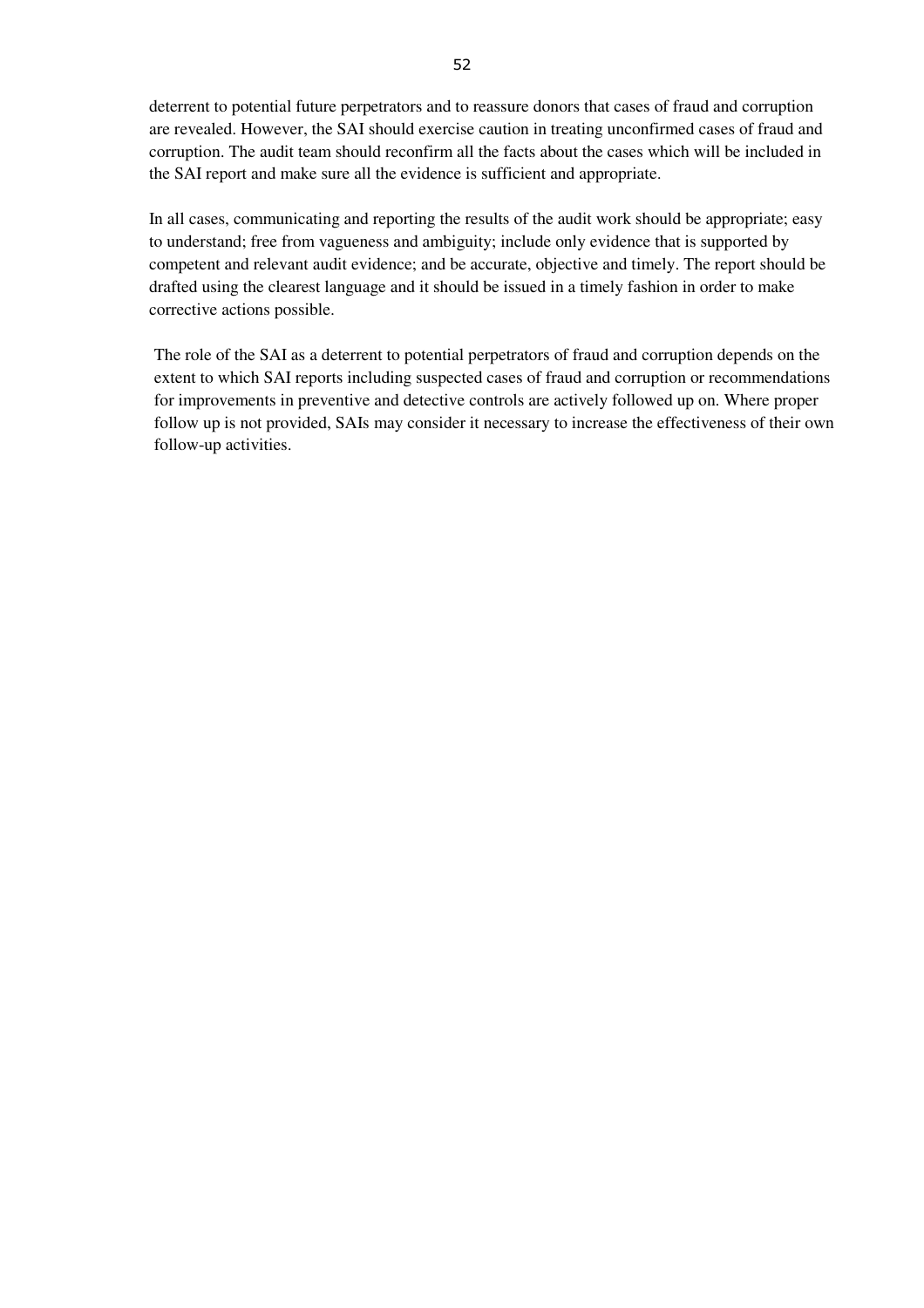## **Annex 1 Corruption Risk Assessment Questions**

These examples of the questions SAI auditors can ask when seeking to obtain information on the degree of risk of fraud and corruption in the environment of the audit were prepared by Transparency International and the U4 Anti-Corruption Centre. See part 4 of this guidance, paragraph 7.2.

- What is the role of the disaster-affected government in the relief process?
	- o Is it involved in direct implementation?
	- o If so, which part of government is involved (the military, local government)?
	- o What are their strengths and weaknesses, and what particular risks arise?
	- o What, if any, regulatory or coordinating role is the government playing?
- Do anti-corruption agencies exist, and if so are they examining the relief response?
- How well is the judiciary functioning?
	- o If relief personnel were found to be corrupt would legal action be possible?
- What is the level of scrutiny of the international and national media of the relief process (international media attention may be more likely to influence international aid actors)?
- How does governance work at local levels?
	- o What roles are played by local authorities and other local elites, such as chiefs and tribal leaders?
	- o How do local norms and understanding about the nature of need, poverty and vulnerability influence local understandings of the acceptability and fairness of targeting criteria?
- How well do disaster-affected populations understand what relief they are entitled to, which organisations are responsible for assisting them and how to complain if corrupt abuse is going on?
- What transparency measures are in place?
- What is the degree of participation of disaster-affected populations in the planning, implementation, monitoring and evaluation of relief provision?
- Are there effective complaint mechanisms in place for disaster-affected populations?
- What were the pre-crisis levels of corruption?
- What information is available to help map types of corruption risks (examples might include the TI index, opportunities to meet with local anti-corruption or human rights actors and meetings with government anti-corruption units)?
- What is the political and economic background to the crisis (particularly in conflicts)?
- How do the warring parties sustain and finance their operations?
- To what extent is relief likely to be a target for diversion?
- What are the main humanitarian actors in the crisis?
- Is the response dominated by international or national actors?
- How many international relief organisations are operating?
- How strong is the coordinating role being played by the United Nations?
- What funding models are operating?
- Are most international agencies implementing directly, or working through local partners?
- Is most funding from bilateral donors, or is most raised directly from the general public?
- How long have international actors been working in the country, and how well do international staff understand the local economic, social and political contexts in which they are operating?
- What are the features of national civil society?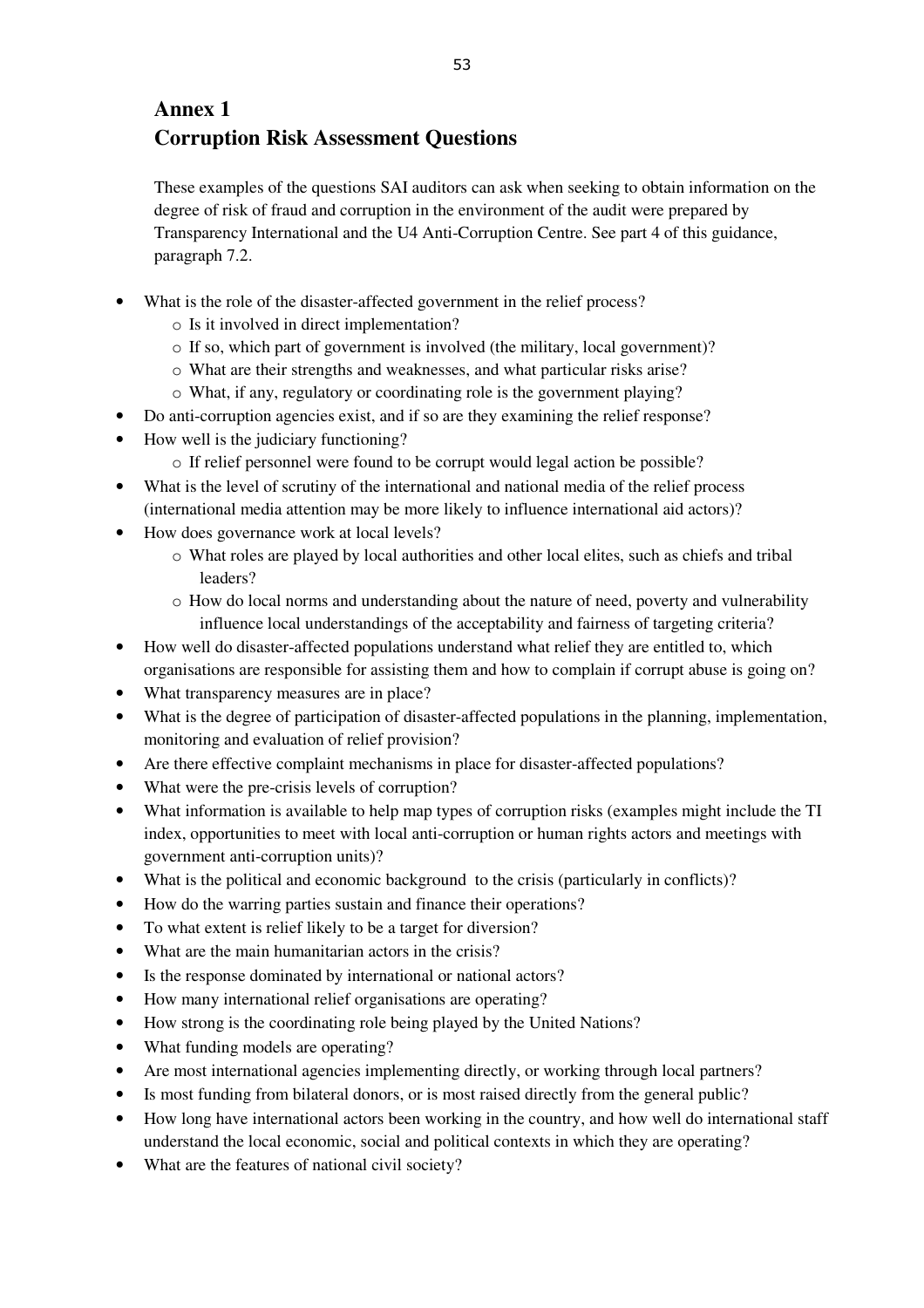- How strong, effective and accountable are national NGOs involved in the relief response?
- What is the focus of the relief response (food aid, shelter, health, nutrition) and what are the particular risks associated with each sector?
- Within organisations, what internal policies and procedures are in place regarding corruption?
- Is there an anti-corruption or ethics policy?
- Is there a procedure for whistle-blowers?
- What measures are taken to ensure that such policies (including those related to sexual exploitation) are widely understood and openly discussed within the agency, and between the agency and its partners?
- How robust and effective are finance, human resources, administrative, logistics and procurement procedures within organisations?
- Are human resource systems in place to provide additional capacity for rapid recruitment at the onset of a crisis?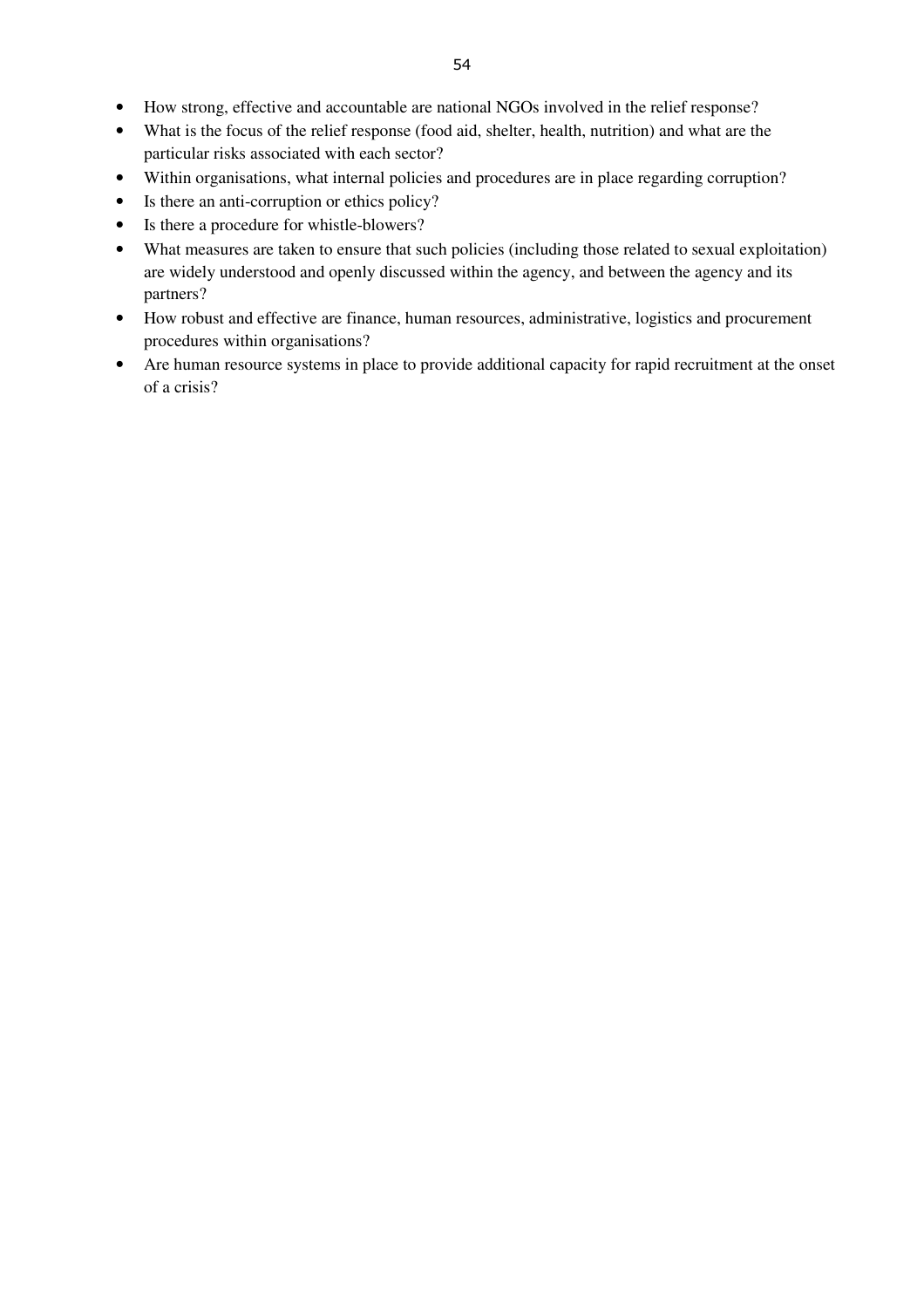### **Annex 2 Acronyms**

**ECOSAI** – Economic Co-operation Organisation Supreme Audit Institutions

**FEMA** – Federal Emergency Management Agency. The FEMA is an agency of the United States Department of Homeland Security. The agency's primary purpose is to coordinate the response to a disaster that has occurred in the United States and that overwhelms the resources of local and state authorities.

**GAO** – Government Accountability Office. The GAO is the audit, evaluation, and investigative arm of the United States Congress. It is part of the legislative branch of the United States Government.

**GRECO** - Group of States Against Corruption. The GRECO was established in 1999 by the Council of Europe to monitor States' compliance with the organisation's anti-corruption standards.

**HPG** – Humanitarian Policy Group. HPG Working Papers present case studies or background notes which support key aspects of the Group's research projects.

**IFAF** – Integrated Financial Accountability Framework. See INTOSAI GOV 9250 at http://www.issai.org/composite-194.htm

**INCOSAI** – International Congress of the SAI's

**INTOSAI GOV** – INTOSAI Guidance for Good Governance

**INTOSAI GOV 9250** – The IFAF : guidance on improving information on financial flows of humanitarian aid.

**INTOSAINT** - A Tool to Assess the Integrity of Supreme Audit Institutions

**ISSAI** – International Standards of Supreme Audit Institutions. These Standards are issued by the INTOSAI.

**NAO** – National Audit Office.

**NGO –** Non Governmental Organisation

**NIS** – National Integrity System

**ODI** – Overseas Development Institute. The ODI is the United Kingdom's leading independent *think tank* on international development and humanitarian issues. ODI Working Papers are reports presenting results of ODI research in preliminary form for discussion and comment.

**OECD** – Organisation for Economic Co-operation and Development

**OLAF** – European Anti-Fraud Office

**SAI -** Supreme Audit Institution

**UNCAC** – United Nations Convention Against Corruption

**UNHCR** – United Nations High Commissioner for Refugees

**UNISDR –** United Nations International Strategy for Disaster Reduction

**UNDP** - United Nations Development Programme

**UN OCHA -** United Nations Office for the Coordination of Humanitarian Affairs

**URUGUAY ACCORDS 1998** – INTOSAI members agreed to "focus audit strategy more on areas and operations prone to fraud and corruption by developing effective high risk indicators and to "intensify the exchange of experiences on fraud and corruption with other SAIs".

**WFP** – World Food Programme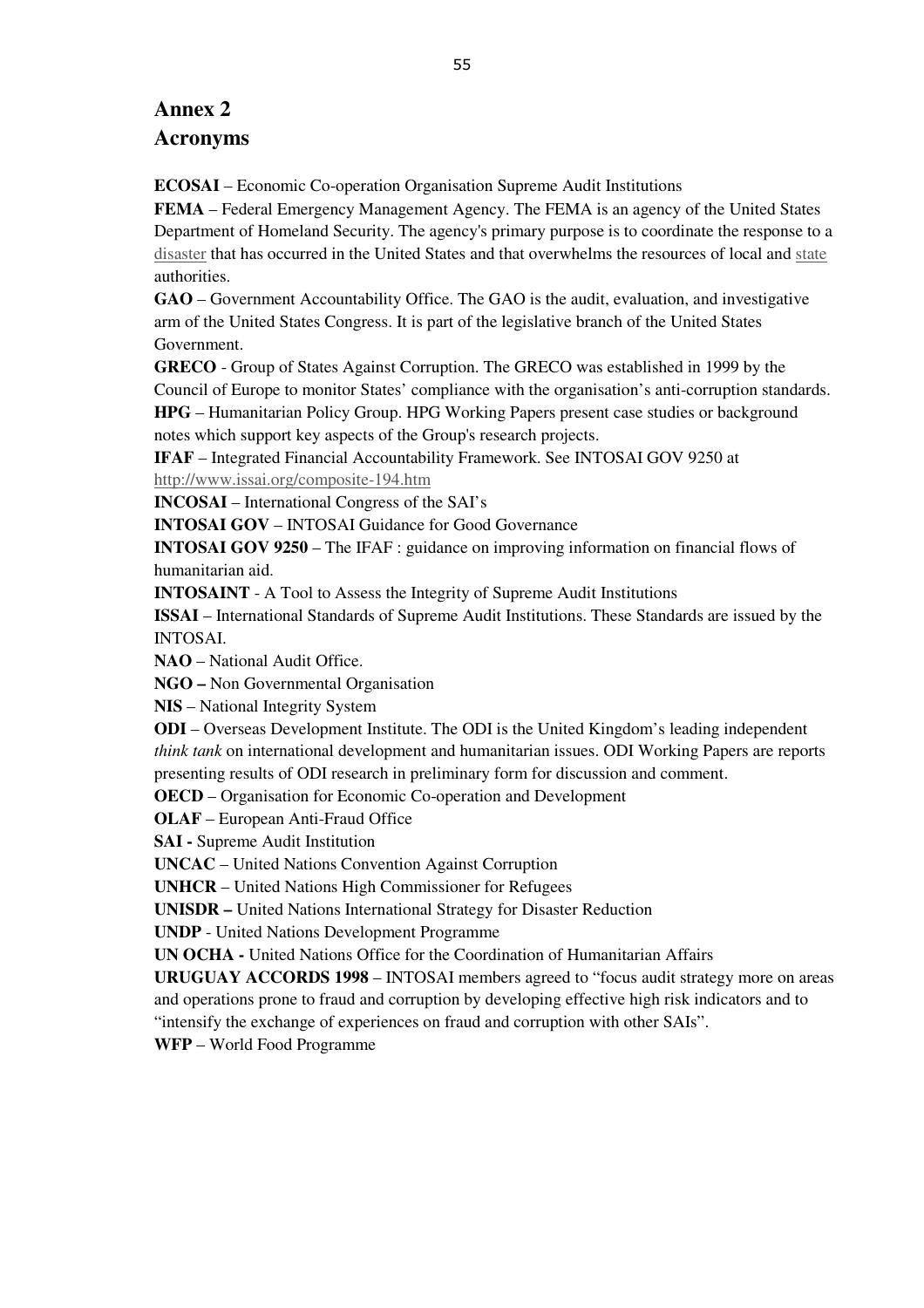### **Annex 3**

### **Glossary**

*(This glossary does not repeat terms defined in the ISSAI 1003, Glossary of terms to the INTOSAI Financial Audit guidelines).* 

**Aid:** Voluntary transfer of resources from one country to another.

**Anti-fraud and corruption strategy:** Outlines the commitment to minimising the risk of loss to the organisation resulting from fraud and corruption.

**Audit procedures:** Techniques used by the auditor in gathering audit evidence to substantiate the conclusions of the audit. Examples of audit procedures in financial audit are observing assets to verify existence and amount, collecting independent confirmations from external parties and evaluating internal control. Audit procedures are indicated in the audit programme.

**Audit process:** An audit process is a review of an entity's operating mechanisms in line with the applicable laws, regulations and standards. It follows a sequential order of steps by the auditor in the examination of the records. The audit process may vary depending upon the nature of the engagement, its objectives, and type of audit assurance desired. The process includes understanding the environment, conducting auditing procedures and tests, appraising the audit results, and communicating the results to interested parties.

**Bilateral aid:** Aid provided directly by a donor to an aid recipient country.

**Collusion:** A secret agreement between two or more individuals for a deceitful or fraudulent purpose. This is one of the most difficult types of fraud to expose.

**Co-ordinated audit:** A co-ordinated audit is either a joint audit with separate audit reports to the SAIs own hierarchy or legislature or a parallel audit with a single audit report in addition to the separate national reports.

**Corruption:** The abuse of entrusted power for private gain. Corruption usually comprises illegal activities, which mainly come to light only through audits, investigations, scandals or prosecutions. **Deterrent:** Fraud and corruption deterrence is the proactive identification and removal of the causal and enabling factors of fraud and corruption. Visible activity by auditors can act as a deterrent to potential perpetrators of fraud and corruption.

**Development aid:** Official financing administered with the promotion of the economic development and welfare of developing countries as the main objective.

**Disaster:** A serious disruption of the functioning of a community or a society involving widespread human, material, economic or environmental losses and impacts, which exceeds the ability of the affected community or society to cope using its own resources.

**Disaster-related aid:** Aid provided to help people, who are victims of a natural disaster or conflict, meet their basic needs and rights. The aid can be to fund disaster-preparedness measures or activities arising as a consequence of disasters.

**Disaster management:** The systematic process of using administrative decisions, organization, operational skills and capacities to implement policies, strategies, and coping capacities of the society and communities to lessen the impacts of natural hazards and related environmental and technological disasters. This comprises all forms of activities, including structural and nonstructural measures to avoid (prevention) or to limit (mitigation and preparedness) adverse effects of hazards, and to bring back life (rehabilitation and reconstruction)

**Disaster management cycle:** Shows the sequence of events related to the organisation and management of resources and responsibilities for dealing with all humanitarian aspects of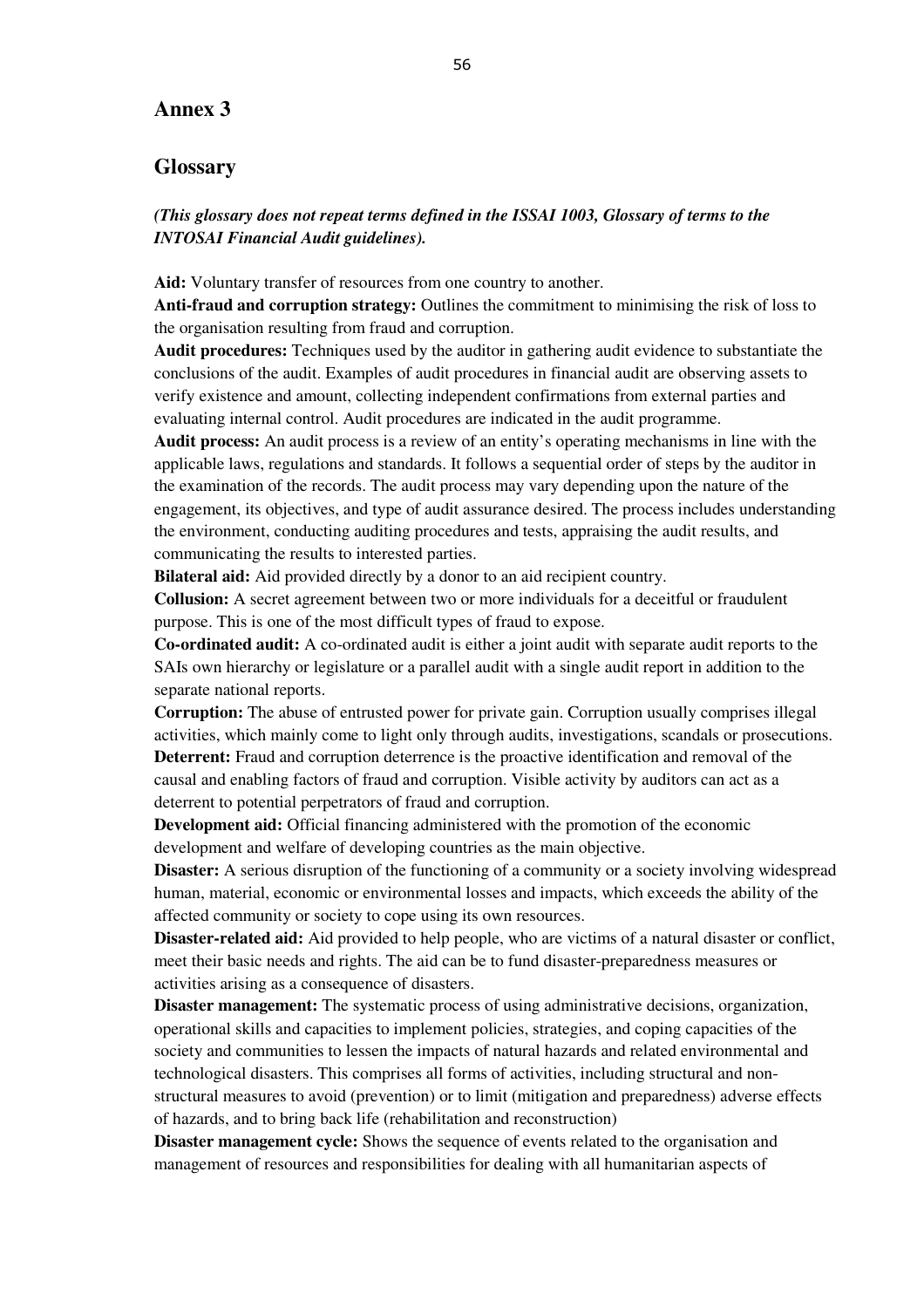emergencies in order to lessen the impact of disasters. It comprises a pre-disaster phase and a postdisaster phase, including activities of mitigation, preparedness, emergency response/relief, rehabilitation, and reconstruction.

**Disaster risk**: The potential disaster losses, in lives, health status, livelihoods, assets and services, which could occur to a particular community or a society over some specified future time period.

**Disaster risk reduction**: The concept and practice of reducing disaster risks through systematic efforts to analyse and manage the causal factors of disasters, including through reduced exposure to hazards, lessened vulnerability of people and property, wise management of land and the environment, and improved preparedness for adverse events.

**Donor:** Party which donates money, goods, or services voluntarily.

**Emergency:** A serious situation or occurrence that happens unexpectedly and demands immediate action.

**Emergency aid:** See definition of humanitarian aid.

**Emergency phase:** The phase immediately following the occurrence of a disaster. It covers emergency response and relief activities and the first rehabilitation activities. It can last from a few days to several months, depending on the nature of the disaster and on the circumstances and type of the disaster.

**Emergency relief:** Financial assistance, goods or services made available to individuals and communities that have experienced losses due to disasters.

**Emergency response:** The efforts made to mitigate the impact of a disaster on the population and the environment.

**Ex-post control:** The audit carried out by SAIs or other statutory external auditors of the accounting records, the underlying transactions and/or issues of economy, efficiency and effectiveness of the use of aid.

**Fraud investigation:** Process followed to determine whether fraud has taken place and to gather evidence if fraud has occurred.

**Humanitarian aid:** Humanitarian aid' is aid and action designed to save lives, alleviate suffering and maintain and protect human dignity during and in the aftermath of emergencies. The characteristics that mark it out from other forms of foreign assistance and development aid are that it is intended to be governed by the principles of humanity, neutrality, impartiality and independence and it is intended to be short-term in nature.

**Individual disaster response:** The primary actions taken immediately by those on the ground following the disaster to secure the safety of individuals, including rescue, the administration of first aid and the provision of emergency supplies.

**Joint audit:** A coordinated audit in which key decisions are shared. The audit is conducted by one audit team composed of auditors from two or more autonomous auditing bodies who usually prepare a single joint audit report for presentation to each respective hierarchy or legislature.**Manmade disaster:** A disaster that is caused by man-made hazards, such as negligence, or failures in the system.

**Mitigation**: The lessening or limitation of the adverse impacts of hazards and related disasters. **Multilateral aid:** Aid channelled via an international organisation active in development (e.g. World Bank, UNDP) to an aid recipient country.

**National Integrity System:** The sum of all our institutions, laws, and efforts in stopping corruption.

**Natural disaster:** A disaster that is caused by natural hazards, for example earthquakes, tsunamis, volcanic eruptions, flooding, crop failure, etc.